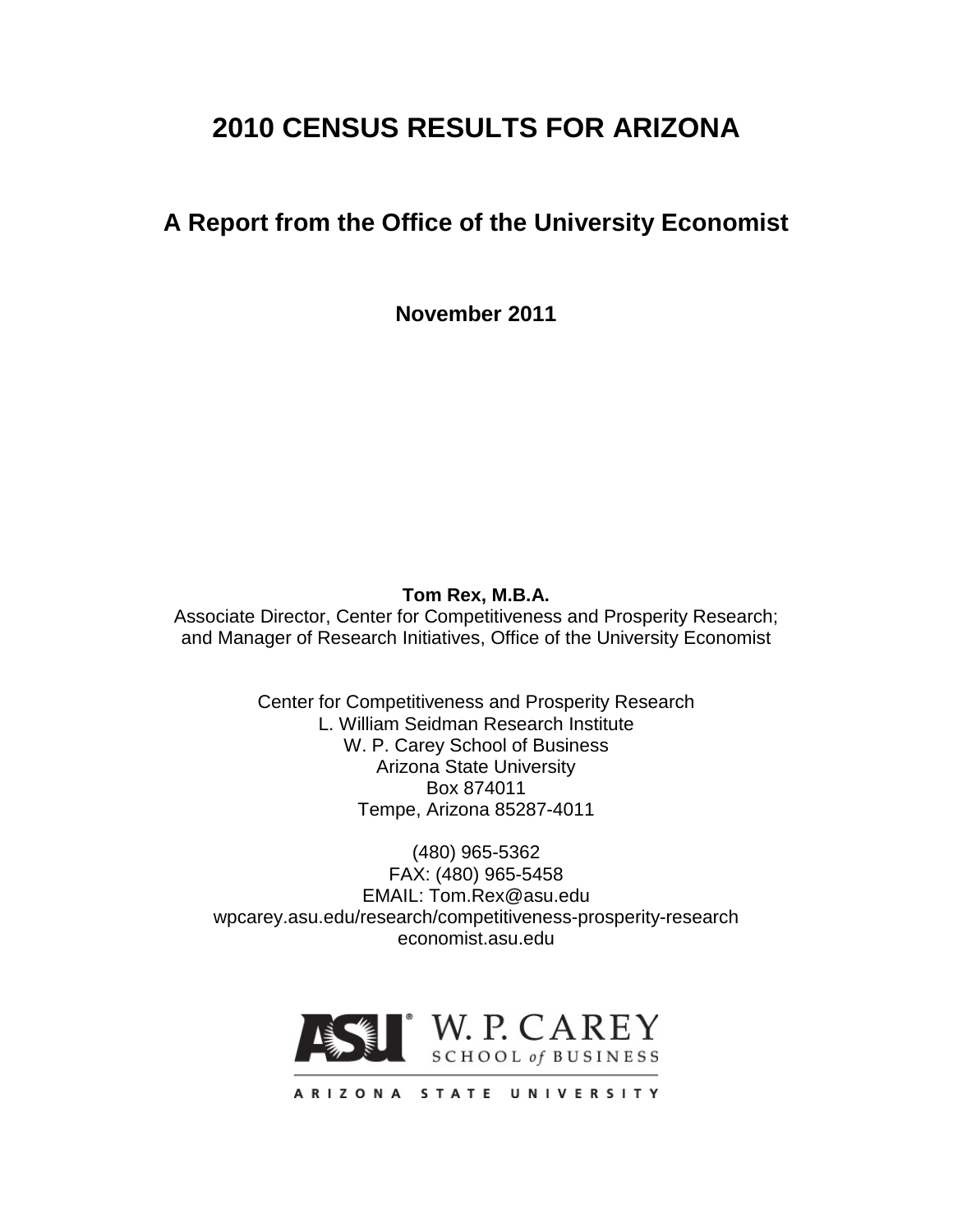### **TABLE OF CONTENTS**

| Summary and Introduction                |    |
|-----------------------------------------|----|
| <b>Total Population</b>                 | 3  |
| <b>Comparison to Estimates</b>          | 8  |
| <b>Comparison to Projections</b>        | 16 |
| Population Growth Patterns by County    | 18 |
| Household and Group Quarters Population | 22 |
| Household Type                          | 24 |
| Race and Ethnicity                      | 26 |
| Age                                     | 32 |
| Housing Units and Vacancies             | 39 |
| Homeownership                           | 42 |
| <b>Outlook</b>                          | 43 |

### **LIST OF TABLES**

| 1. Population in Arizona by County and Place                                            | 11 |
|-----------------------------------------------------------------------------------------|----|
| 2. Comparison of Decennial Census and American Community Survey, Arizona and Counties   | 14 |
| 3. Comparison of Decennial Census and Population Projections, Arizona and Counties      | 17 |
| 4. Race and Ethnicity as a Share of the Total Population, Arizona                       | 26 |
| 5. Hispanic and Race Alone as a Share of the Total Population, Arizona and Counties     | 29 |
| 6. Share of the Population in Arizona by Age Group Relative to the National Average, by | 34 |
| Racial/Ethnic Group in 2010                                                             |    |
| 7. Share of the Population Less Than 18 Years Old, Arizona and United States            | 35 |
| 8. Vacancy Rate by Type, Arizona Counties                                               | 41 |

### **LIST OF CHARTS**

| 1. Numeric Population Change by Decade, Arizona                                          | 3  |
|------------------------------------------------------------------------------------------|----|
| 2. Numeric Population Change by Year, Arizona                                            | 5  |
| 3. Alternative Estimates of Numeric Population Change by Year, Arizona                   | 5  |
| 4. Share of Population Living in Group Quarters in 2010, Arizona and Counties            | 23 |
| 5. Household Type as a Share of All Households in 2010, Arizona                          | 24 |
| 6. Age Distribution as a Share of the Total in 2010, Arizona and United States           | 32 |
| 7. Change in Age Distribution as a Share of the Total Between 2000 and 2010, Arizona and | 33 |
| <b>United States</b>                                                                     |    |
| 8. Population by Single Year of Age, Arizona                                             | 34 |
| 9. Median Age in 2010, Arizona and Counties                                              | 36 |
|                                                                                          |    |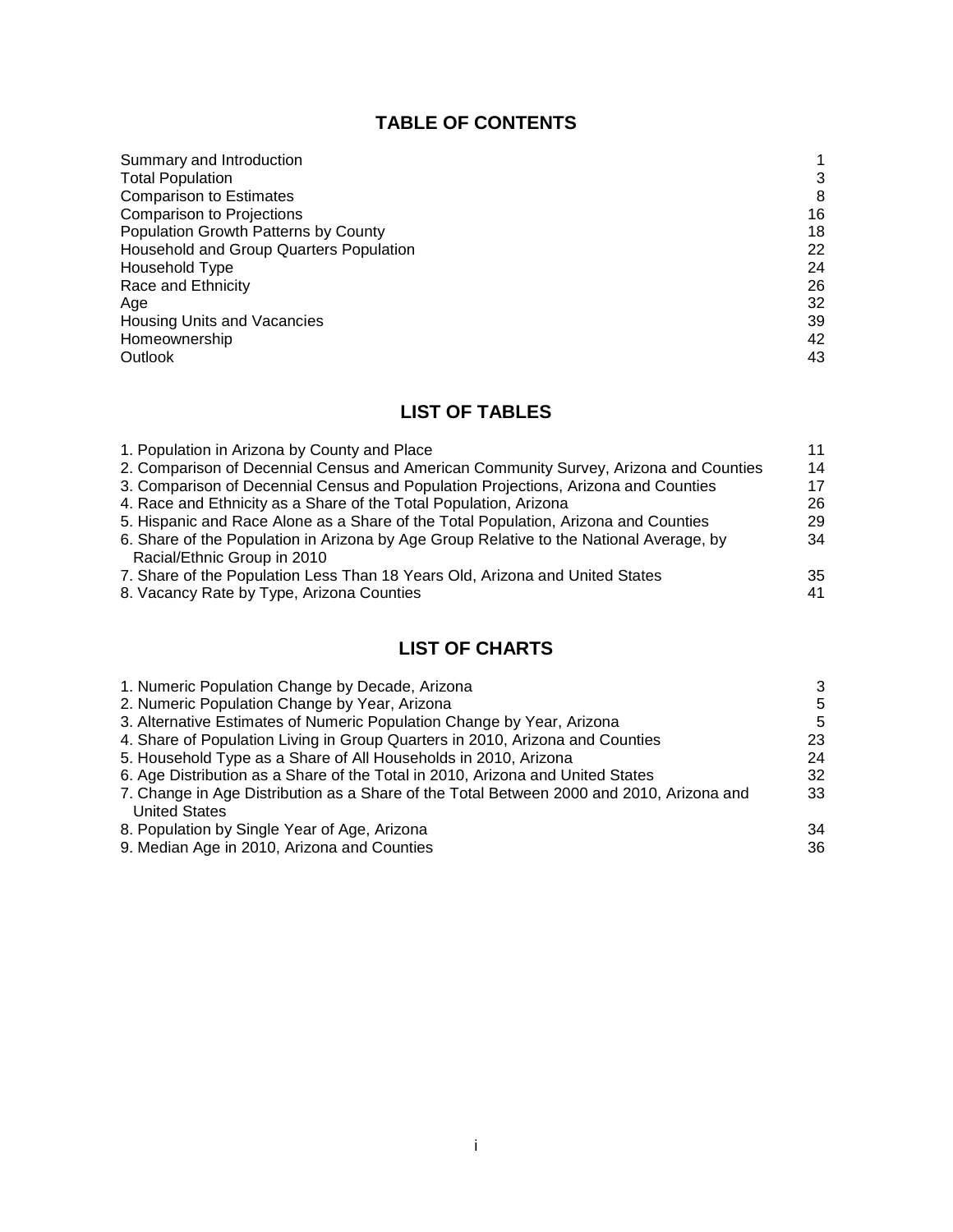#### **SUMMARY AND INTRODUCTION**

Arizona's numeric increase in population between the 2000 and 2010 censuses was 1.26 million, a lesser gain than the 1.47 million between the 1990 and 2000 censuses, which likely will be the highest ever recorded in Arizona. A strong economy from the early 1990s through the mid-2000s, coupled with a surge in undocumented immigration that was stimulated by a shortage of American-born workers to fill the jobs being created, accounted for the strong population growth during this period. Beginning in 2007, growing anti-immigrant sentiment — reflected particularly in the passage of the employer sanctions law — and the onset of the longest and deepest recession since the 1930s caused population growth to slow dramatically (and likely turn negative for a time), accounting for the lesser gain in population between 2000 and 2010.

Just more than 80 percent of the state's nearly 6.4 million residents in 2010 lived in the Phoenix and Tucson metropolitan areas — Maricopa, Pinal, and Pima counties. This contiguous area accounted for 85 percent of the state's numeric population gain during the 2000s.

The 2010 census verified that a substantial increase in the number of housing vacancies occurred between 2000 and 2010, the result of some degree of overbuilding during the mid-2000s housing boom followed by the out-migration of some Arizonans due to the recession and the employer sanctions law. The number of vacant units jumped 175,674 between 2000 and 2010 equivalent to 27 percent of the net increase in the number of housing units in the last decade.

Population growth in Arizona between 2000 and 2010 was overestimated and overprojected. Estimates made by the U.S. Census Bureau and by the Arizona Office of Employment and Population Statistics, and projections issued in the middle of the decade by both groups, were substantially too high. Overbuilding, the employer sanctions law, and the length and depth of the recession that began late in 2007 all contributed to the overstatement.

The Hispanic proportion of the state's population rose considerably during the 2000s, though not by as much as in the prior decade or by as much as had been anticipated. Even the slower increase between 2000 and 2010 is not indicative of what the growth of this group is likely to be in the future. The employer sanctions law and other legislative measures passed in recent years likely caused the number of undocumented immigrants to drop in recent years and probably will greatly limit growth in number in coming years. Fertility rates of Hispanics also dropped considerably. Further, changing demographics in both Mexico and the United States are likely to considerably reduce undocumented immigration in the future.

In addition to lesser undocumented immigration reducing the state's population growth in the future, population growth is likely to be very slow for the next few years due to the large number of unemployed Arizonans and relatively slow employment growth. As of October 2011, employment still was approximately 270,000 less than at the peak in 2007. Nonworking Arizona residents will be filling most of the jobs that are created over the next few years. Only after those Arizonans are reabsorbed into the workforce will net in-migration to the state, which has accounted for most of the population growth historically, accelerate substantially. Thus, the population change during the 2010-to-2020 decade likely will be less than during the last decade. It may be a little less than 1 million, as during the 1970s and again during the 1980s.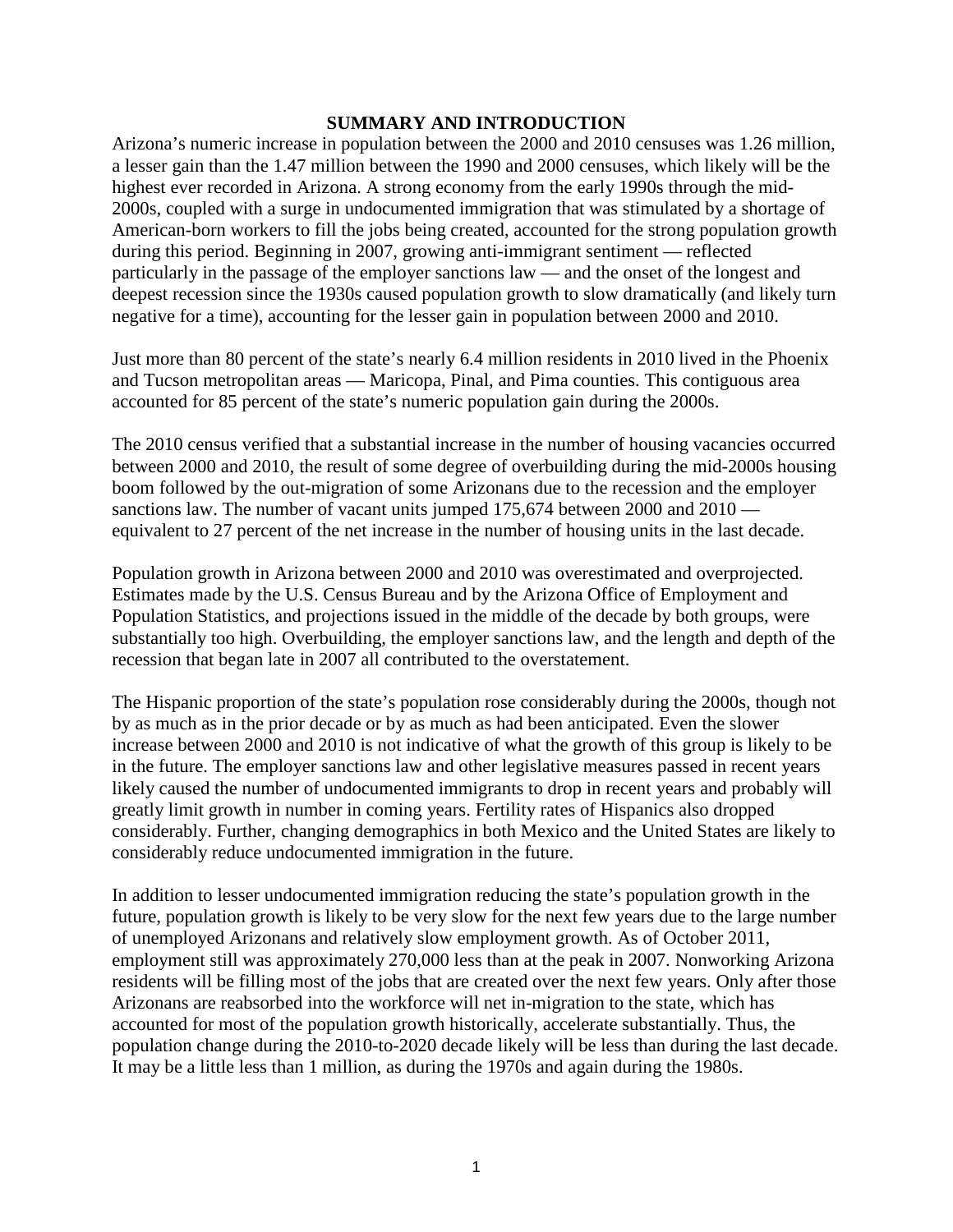The 2010 census questionnaire was one of the shortest ever. The form sent to housing units asked for two pieces of information about the housing unit: the number of people living there on April 1, 2010 and the "tenure" of the unit — whether it was owned with a mortgage, owned without a mortgage, rented, or occupied without rent being paid. For each person living in the household, the following information was requested:

- Gender
- Age and date of birth
- Ethnicity (Hispanic or not Hispanic)
- Race
- Relationship to householder

For housing units that were vacant, the Census Bureau ascertained the reason for the vacancy (e.g. for sale or used only seasonally). In addition to those living in households, similar information was collected for those living in group quarters, such as prisons, nursing homes, and college dormitories.

In prior censuses, a "long form" that included many detailed questions on housing and socioeconomic characteristics was sent to approximately one-in-six households. The long form questions were shifted from the decennial census to the annual American Community Survey (ACS) that began nationwide in 2005. Substantial survey error limits the usefulness of the annual ACS data.

Thus, the topics included in this paper are limited. In addition to the total population, the population living in households, and the population living in group quarters, the following topics are discussed:

- Household type (based on the relationship to householder question)
- Race and ethnicity
- Age
- Housing units and vacancies
- Homeownership

For each topic, the 2010 results for Arizona are compared to the national figures and to the results for other states. A summary is then provided for Arizona counties and places. The change in each measure between 2000 and 2010 also is discussed; in some cases the change is compared to that between 1990 and 2000.

Since Arizona's population in 2010 was considerably overprojected and overestimated, the census results by state and for Arizona counties and places are compared to the estimates and projections. Results from the ACS for two key indicators of the population size also are compared to the 2010 census.

In addition to this paper, two Excel files that provide census data by state, Arizona county, and Arizona place for 2010 and preceding decennial censuses are available online at [http://economist.asu.edu/arizona-demographics.](http://economist.asu.edu/arizona-demographics)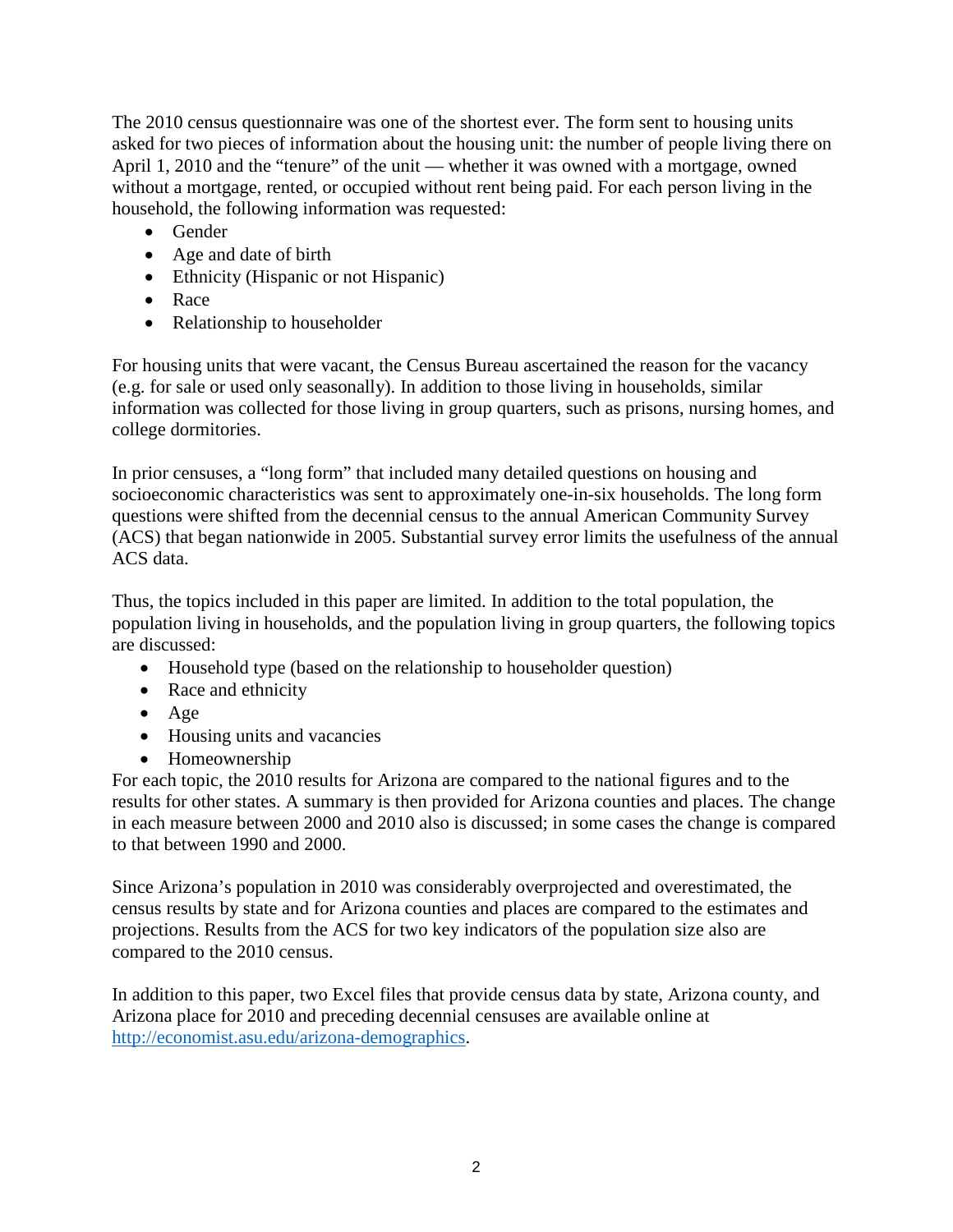#### **TOTAL POPULATION**

Arizona's population count on April 1, 2010 was 6,392,017, an increase of 1,261,385 (24.6 percent) from April 1, 2000. The numeric population gain was less than in the preceding decade, but more than in earlier decades (see Chart 1). The state's population gain accounted for 4.6 percent of the national total between 2000 and 2010, a marginally higher share than in the three preceding decades.

Even if numeric population change remains constant, the percentage change decreases due to the increasing base, making it difficult to interpret the percentage change over time. For example, the numeric increase in Arizona during the 1980s was nearly identical to that of the 1970s, but the percentage change dropped from 54 percent during the 1970s to 35 percent during the 1980s. Arizona's percentage change between 2000 and 2010 was the lowest since the 1930s and only one-third the figure from the 1950s. Relative to the nation's percentage change, Arizona's figure in the last decade was 2.5 times as great. This too is the lowest ratio since the 1930s; the highest ratio came during the 1970s at 4.7.

The state's greater numeric population change after 1990 was in part due to an increase in the number of undocumented immigrants settling in Arizona. Immigrants moved to Arizona and the rest of the United States in greater numbers because the number of American-born individuals entering the workforce was inadequate to fill the number of jobs being created. The number of Americans born during the "baby bust" — from the mid-1960s into the 1980s — was considerably less than in the preceding (and subsequent) decades, yet the need for workers



**CHART 1 NUMERIC POPULATION CHANGE BY DECADE, ARIZONA**

Note: As of April 1.

Source: U.S. Department of Commerce, Census Bureau (decennial censuses).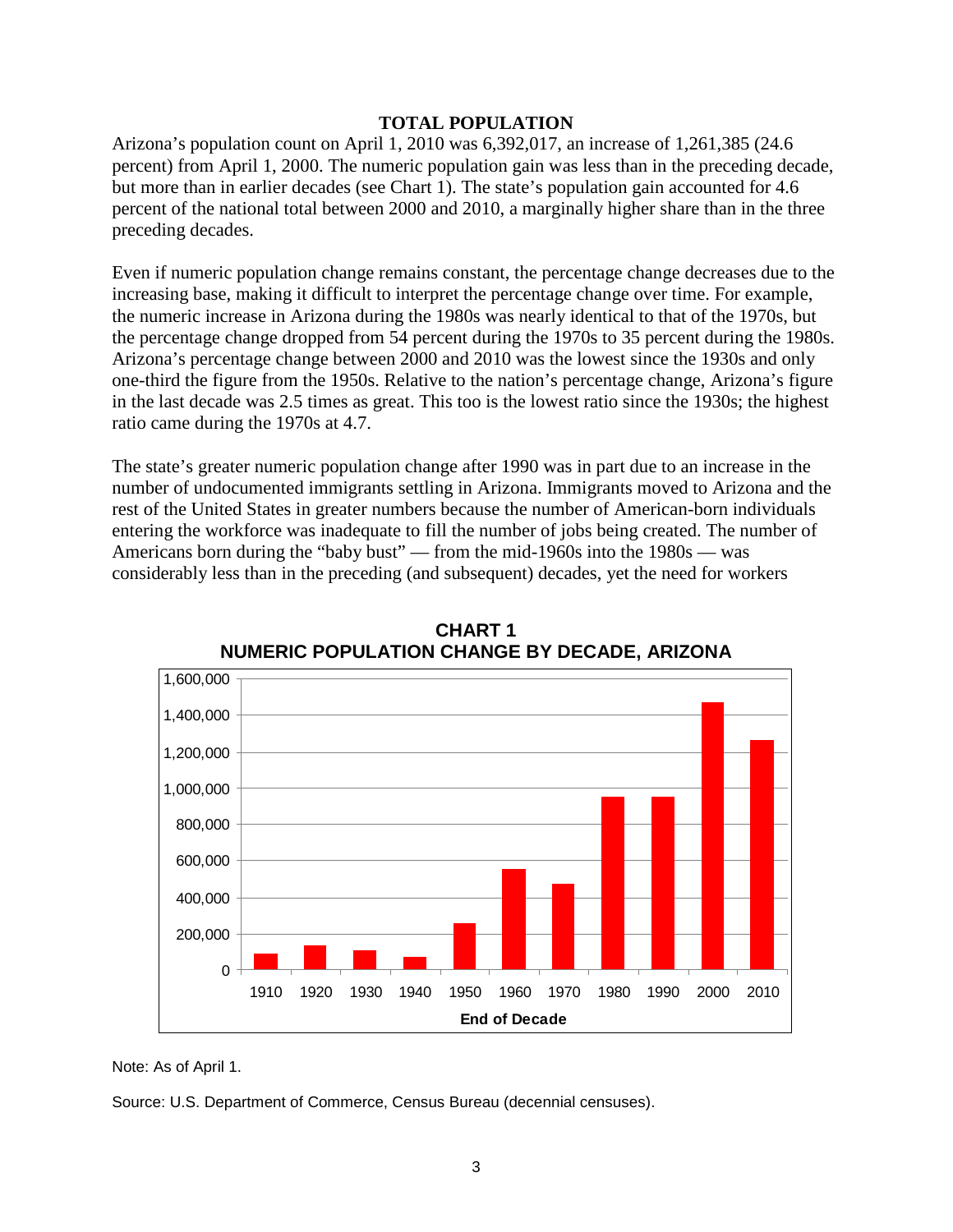remained at baby-boom levels. Since the United States did not adjust its immigration quotas to reflect this increased need for labor, more immigrants had to cross the border illegally.

Once the increase in undocumented immigration began, the United States began to toughen its border security. Until then, it had been common for young males to cross the border from Mexico, work in the United States for a time, then return to their families in Mexico. Once it became difficult and expensive to cross the border, the entire family immigrated and remained in the United States, raising demand for certain goods and services that allowed even more immigrants to find work in the United States. Thus, the increase in the number of undocumented immigrants was larger than what would have been expected simply due to the shortage of American-born individuals entering the workforce.

In interpreting the population gain by decade calculated from the decennial censuses, it is important to understand that the state's annual population gain is far from consistent due to the economic cycle. Job availability varies widely with the economic cycle and most of the state's population gain results from the net in-migration of working-age people. Due to the extreme cyclicality of the economy during the last decade — an unprecedented boom in the middle of the decade followed by the longest and deepest recession since the 1930s — the annual population gains between 2000 and 2010 varied more substantially than is typical.

An additional factor affected population growth in recent years. Arizona unilaterally passed an "employer sanctions" law in mid-2007 that went into effect January 1, 2008. Employer penalties for hiring an undocumented immigrant were stiffened, making it difficult for undocumented immigrants to find work. As a result, the out-migration of undocumented immigrants from Arizona after mid-2007 was greater than what would have occurred due to the onset of the recession, which occurred simultaneously with the implementation of the employer sanctions law.

Annual estimates of the population, expressed as of July 1, are produced by the Census Bureau. The estimated annual changes in population over the last four decades are shown in Chart 2. The relatively large gains from early 1990s through 2007 as well as the cyclicality of the numeric increases are readily apparent.

Estimates produced before the 2010 census count was available showed substantially higher gains over the decade than what really occurred. The Census Bureau has revised their estimates from 2000 to 2010 to incorporate the 2010 census results. However, since the Census Bureau uses a standard methodology for the entire country, unusual events such as the passage of Arizona's employer sanctions law are not captured in the methodology. Thus, even the revised estimates shown in Chart 2 arguably present an inaccurate annual pattern of population gains between 2000 and 2010.

In Chart 3, the Census Bureau's estimates of annual population change between 2000 and 2010 are compared to an alternative series, produced by the author, that incorporates the effects of the employer sanctions law. Relative to the Census Bureau's figures, the alternative shows greater population growth in each year from 2001 through 2007, but lesser growth thereafter, with wide differences in the estimates for 2009 and 2010.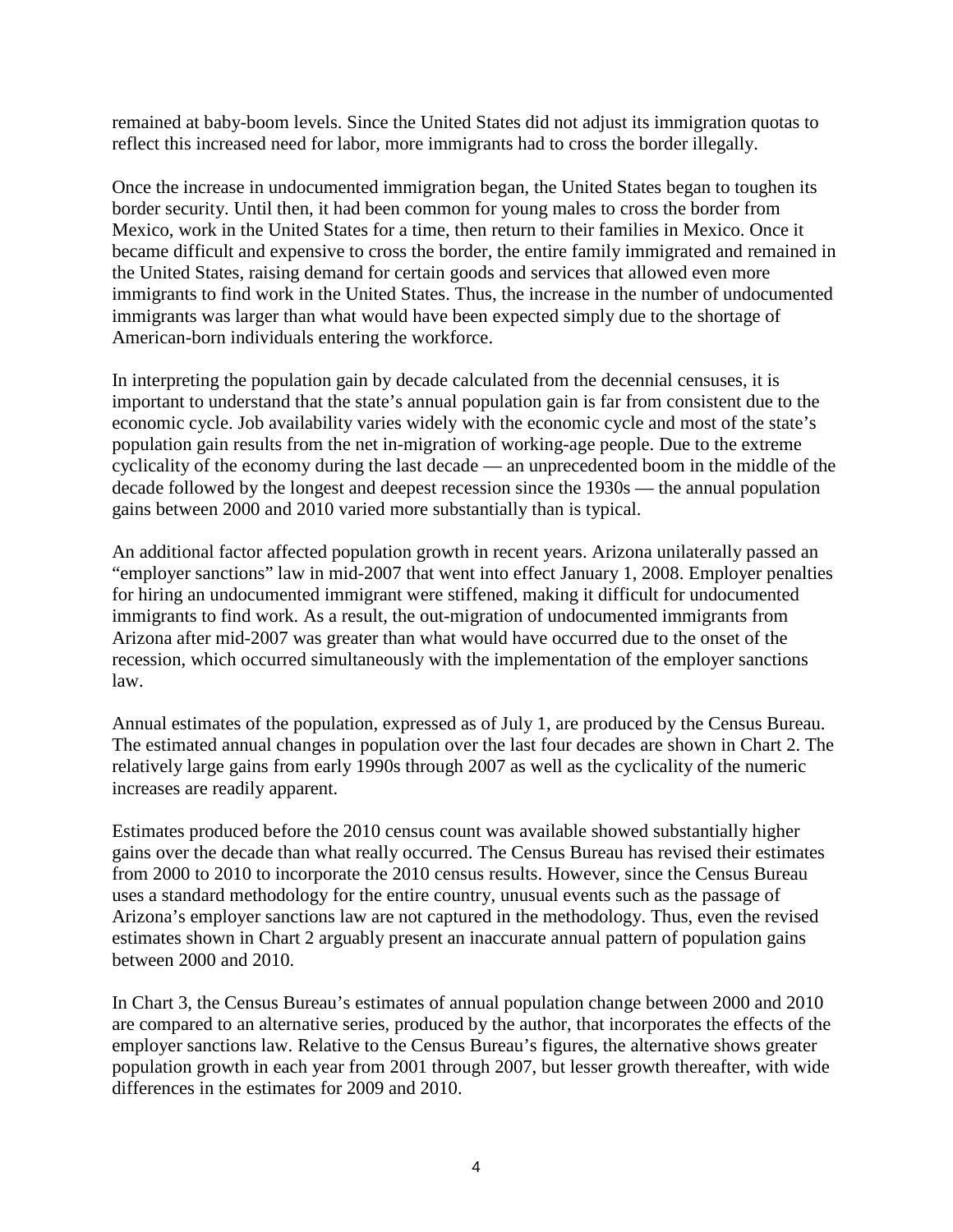

**CHART 2 NUMERIC POPULATION CHANGE BY YEAR, ARIZONA**

Note: As of July 1.

Source: U.S. Department of Commerce, Census Bureau (population estimates).





Sources: U.S. Department of Commerce, Census Bureau (population estimates), and author.

Note: As of July 1.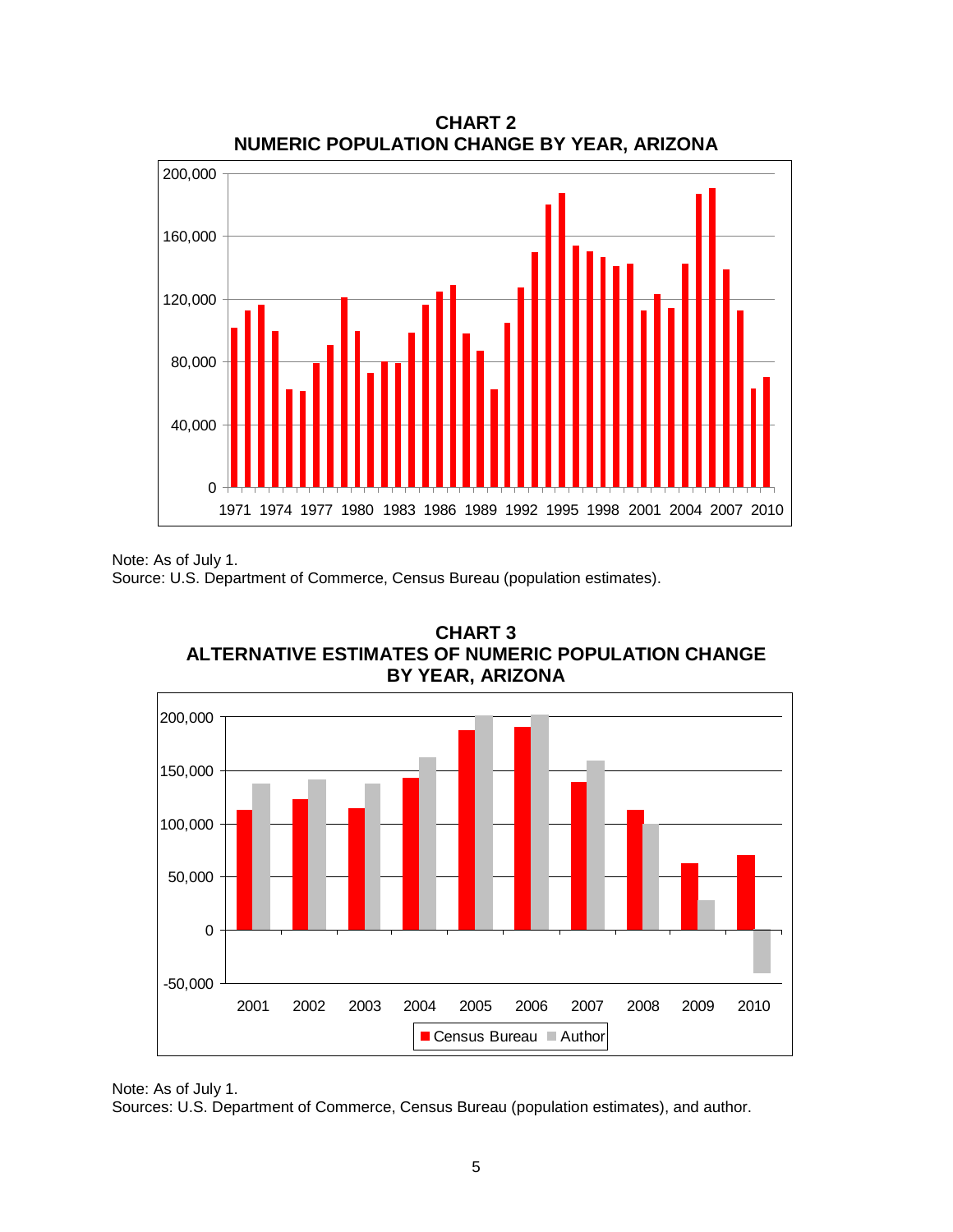In the alternative series, the annual population gain in Arizona from mid-2004 through mid-2005 set a record that was barely eclipsed in the following year. The combination of the recession and the employer sanctions legislation resulted in steep declines in population growth, culminating in a drop in population between mid-2009 and mid-2010. For the last three years of the decade, the population growth figures are far lower than the original estimates.

Since employment in Arizona began to rise in late 2010, a return to population growth likely occurred between mid-2010 and mid-2011. However, the estimated increases were modest at less than 30,000, with in-migrating retirees disproportionately accounting for the gain.

#### **All States**

Nationally, population growth in the last decade was less than in the prior decade, with the percentage change slipping from 13.2 to 9.7 and the numeric change dropping from 32.7 million to 27.3 million. The nation by far experienced its largest numeric increase during the 1990s, as immigration, much of it undocumented, soared. Immigration dropped back during the last decade.

Arizona was the 16th most populous state in 2010. If the annual average numeric population growth between 2000 and 2010 were to continue in each state, Arizona's population would surpass that of Indiana, Massachusetts, and Washington before 2020 and rank 13th. It would be nearly 2040 before Arizona's rank changed further.

The numeric population increase in Arizona between 2000 and 2010 was sixth largest in the nation, considerably less than in Texas, California, and Florida and somewhat less than in Georgia and North Carolina. Arizona's percentage change in population over the decade was second highest behind Nevada. Utah, Idaho, and Texas also experienced population growth in excess of 20 percent.

Like Arizona and the nation, most states experienced a lesser numeric population increase between 2000 and 2010 than in the prior decade. However, North Carolina, Texas, Utah, and Virginia had the largest decadal gain on record.

#### **Arizona Counties and Places**

Arizona's population is heavily concentrated (81 percent of the total) in three counties in the south-central part of the state; the population of this three-county area grew faster than the rest of the state, accounting for 85 percent of the numeric increase between 2000 and 2010. The Phoenix metropolitan area, which consists of Maricopa and Pinal counties, was home to 66 percent of the state's residents in 2010, with nearly 60 percent of the state's population living in Maricopa County alone. The Phoenix metro area accounted for nearly three-fourths of the state's population increase in the decade. The Tucson metropolitan area (Pima County) was home to 15 percent of the state's residents; it accounted for 11 percent of the state's population increase between 2000 and 2010. The numeric gains in the decade were approximately 745,000 in Maricopa County, 196,000 in Pinal County, and 137,000 in Pima County. The next highest figure was 45,000 in Mohave County.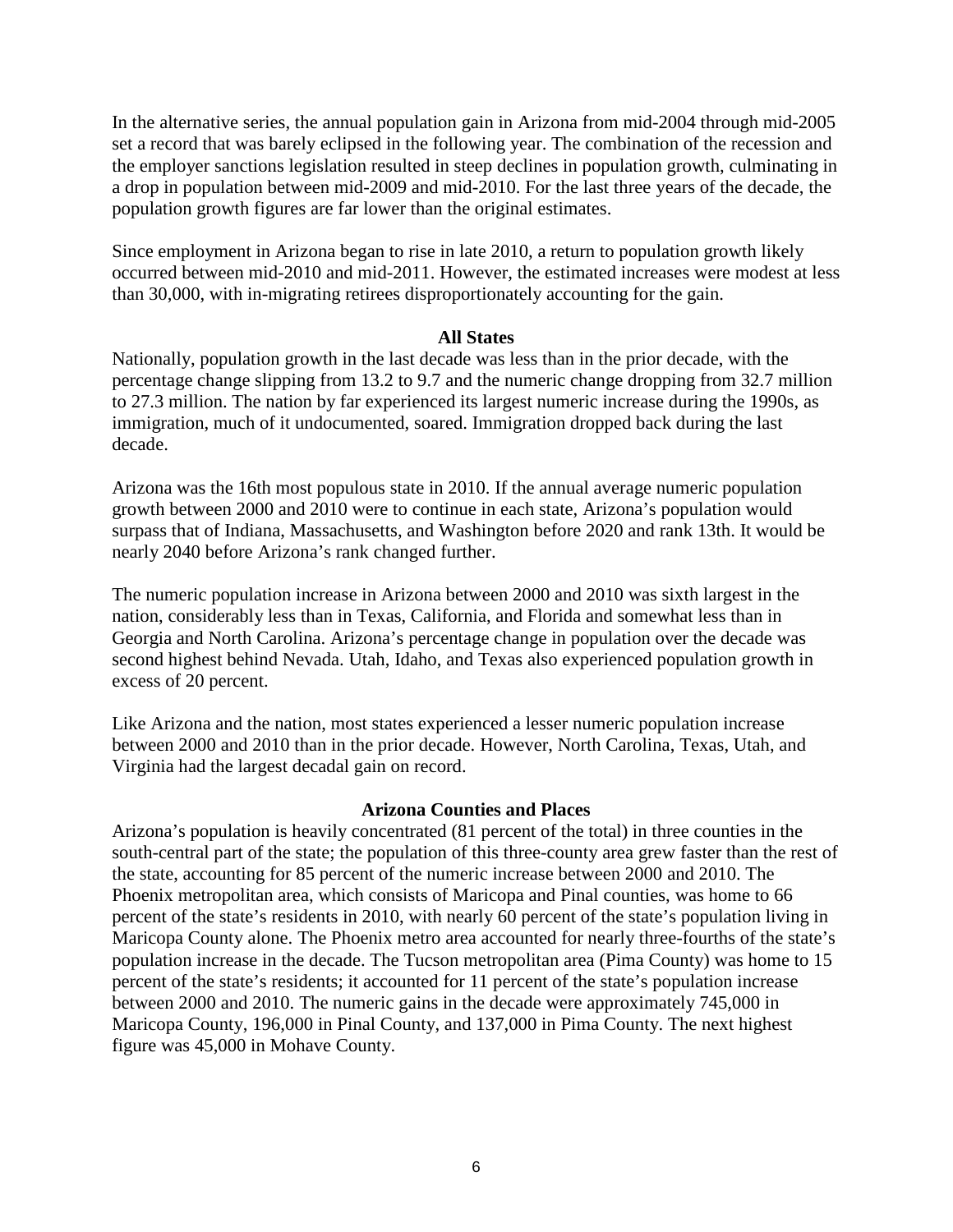Pinal County by far posted the greatest percentage growth in population over the 2000-to-2010 decade at 109 percent. Mohave County was second at 29 percent, followed by Yavapai (26 percent), Maricopa (24 percent), Santa Cruz (24 percent), and Yuma (22 percent). In contrast, Greenlee County lost population and the gain was less than 5 percent in Apache, Gila, and La Paz counties.

Except Pinal, every county experienced lesser percentage growth in the 2000-to-2010 decade than during the 1990s. Numeric growth between 2000 and 2010 was much greater than in the prior decade in Pinal County, but the only other county with a (barely) greater gain was Santa Cruz. The numeric increase was at least 20 percent lower in the last decade in 11 of the other counties, with a substantially lesser gain in Apache, Gila, Graham, La Paz, and Navajo.

For the 2010 census, 451 places were defined in Arizona. Ninety were incorporated cities and towns. Within the unincorporated area of the state, 361 Census Designated Places (CDPs) were defined for the 2010 census. (One of these, Tusayan, incorporated just prior to the census date, too late to be included in the census count as an incorporated place.) Most of the CDPs are small: two-thirds had a population of less than 1,000 and nearly 95 percent had less than 10,000 residents. Many of the CDPs were newly defined for 2010 and others had a change in geographic boundaries between 2000 and 2010 — making it difficult to determine the rate of growth.

The focus in this paper is incorporated cities and towns (hereafter referred to as cities), which ranged in size in 2010 from less than 1,000 to 1.45 million residents. Similarly, the percentage change in population between 2000 and 2010 varied widely, from more than 100 percent in 10 to negative in 10. In general, those cities with very large percentage increases had few residents in 2000 and/or grew in part by annexing surrounding land into the city. The 2010 census count and the 2000-to-2010 change in population are included in Table 1, beginning on page 11.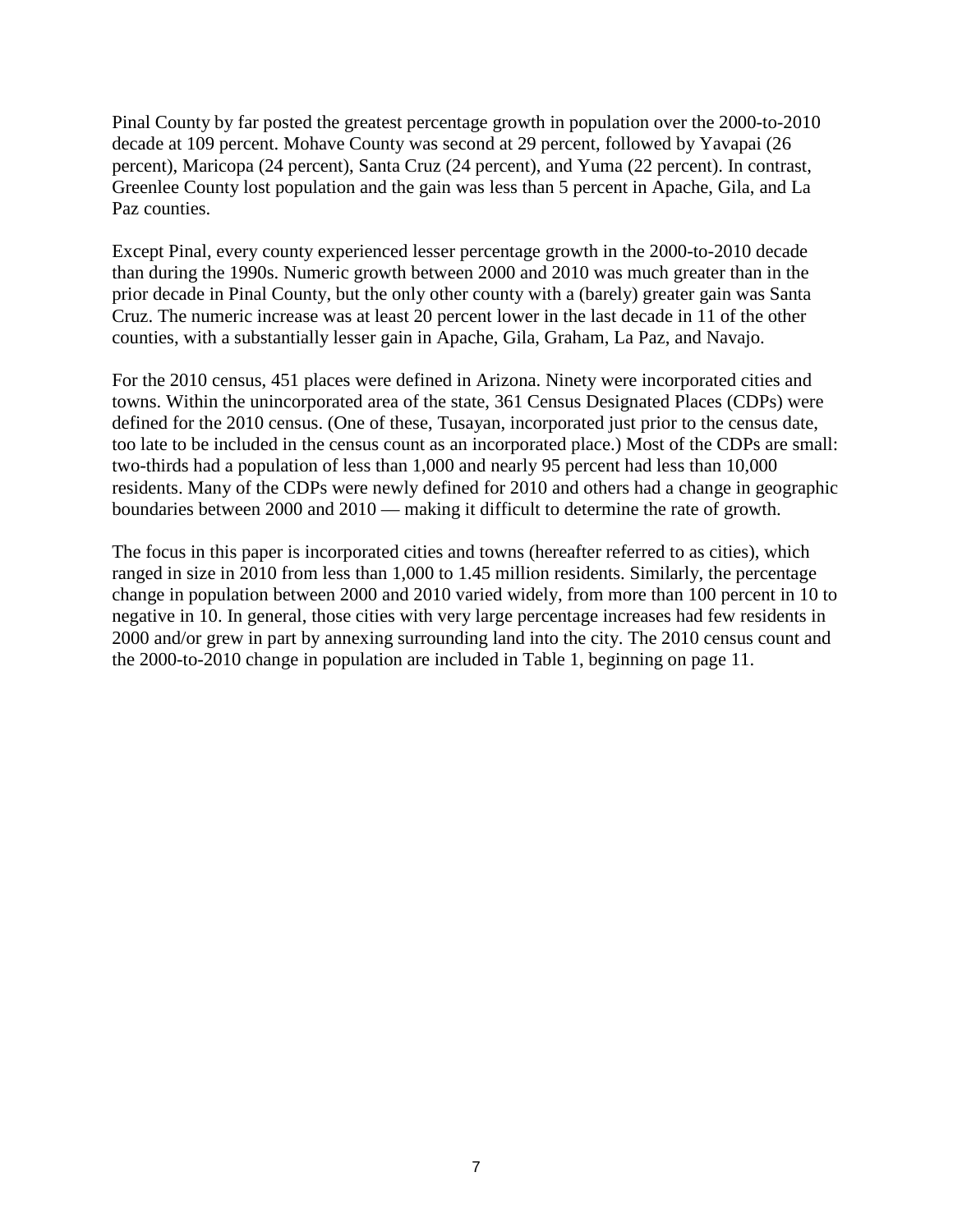#### **COMPARISON TO ESTIMATES**

The U.S. Census Bureau makes annual population estimates, as of July 1, for states, counties, and incorporated places. In Arizona, the Arizona Office of Employment and Population Statistics (OEPS, now a part of the Arizona Department of Administration) also issues annual estimates as of July 1 for counties and places. Both agencies substantially overestimated Arizona's population relative to the 2010 census count.

The Census Bureau's estimate of the Arizona population on the census date of April 1, 2010 was approximately 262,000 (4.1 percent) higher than the census count. The OEPS did not issue an estimate of the state's population as of the census date, but their estimate for July 1, 2009 was some 87,000 higher than the Census Bureau's estimate for the same date.

Most of the differential between the census count and the estimates likely result from a true overestimate of the number of people living in Arizona. While the Census Bureau reports that Hispanics and other minority groups are consistently undercounted in the decennial censuses, there is little evidence that these groups were undercounted in Arizona by an unusual degree in the 2010 census.

The accuracy of population estimates is greatly restricted by the unavailability or late availability of data for key indicators of population size. These data limitations affect each of the several methods that can be used to estimate the population. Historically, two or three methods have been used by the OEPS to estimate state and county populations, including the housing unit method (HUM). Due to the greater data limitations at the place level (cities, towns, and unincorporated areas), the HUM has been the only method used to estimate the population at the place level.

The HUM provides an estimate of the population living in housing units; an estimate of the population living in group quarters is added to it to produce an estimate of the entire population. The HUM has three components: the number of housing units, the vacancy rate, and the average number of people living in a housing unit. A reasonably accurate estimate of the number of housing units can be produced based on the count of housing units in the prior census and the number of new housing units permitted or completed since then, less the number of units demolished. However, there is no source of accurate annual information on housing vacancy rates or persons per household. Lacking any current data, the OEPS assumed that the vacancy rate and household size throughout the 2000-to-2010 decade was equivalent to the figure from the 2000 census.

Based on the 2000 vacancy rate and persons per household and the OEPS's estimate of the number of housing units on April 1, 2010, the estimate of household population in Arizona was about 221,000 higher than the census count. The 2000 vacancy rate of 13.15 percent was considerably less than the 2010 census figure of 16.3 percent. Thus, the number of occupied housing units was estimated; this component of the HUM produced an overestimate of the state's population of around 235,400.

The average household size for Arizona in 2010 was a little less than 2.63, which is slightly less than the just more than 2.64 figure from the 2000 census. Thus, by holding the average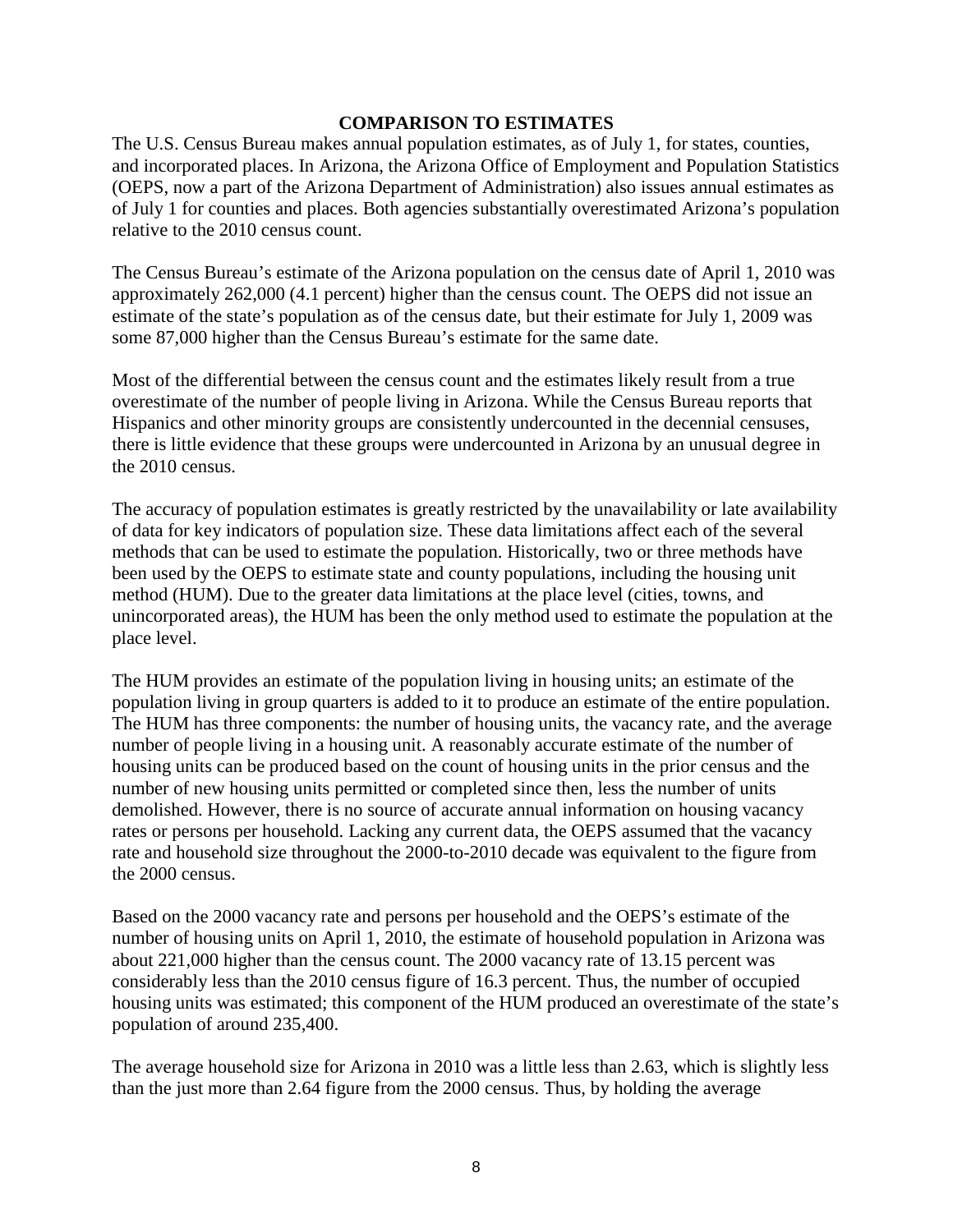household size equal to the 2000 figure, this component of the HUM overestimated the population by about 32,200. These overestimates of the population were partially offset by an underestimate of the number of housing units; this component of the HUM underestimated the population by approximately 46,700.

#### **All States**

The Census Bureau overestimated Arizona's 2010 population by more than in any other state, on both a numeric and percentage basis. The percentage overestimate of 4.1 was more than double that of any other state. In contrast, in most states and for the nation as a whole, the Census Bureau's estimate for April 1, 2010 was slightly *less* than the census count.

No geographical pattern is seen in the differences between the Census Bureau estimates and the census counts. States with an overestimate include Arizona's neighboring states of Utah and Colorado, but also Georgia, Massachusetts, and New York. The population was underestimated in California, New Mexico, and Texas (the other states sharing a border with Mexico), and other western states were split between being over- or underestimated.

Of particular interest is the comparison between Arizona and Nevada. Following a long period of the two states leading the nation in percentage population growth, Arizona and Nevada were among the three states that were hardest hit by the 2008-09 economic recession. In contrast to the overestimate of Arizona's population, Nevada's population was *underestimated* by the Census Bureau by 1.8 percent.

Two factors that have been cited as explanations why Arizona's census count was lower than the estimates are equally applicable in Nevada:

- Population growth during the real estate boom in the mid-2000s may have been overestimated. A higher-than-normal proportion of the buyers of new homes in both states appear to have never moved into the house or to have occupied it only on a seasonal basis.
- The severity of the recent recession could have resulted in net migration from other states to Arizona and to Nevada to be lower than estimated. However, the Census Bureau's original estimates of net domestic migration included a reduction in the year ending June 30, 2009 to near zero in Arizona and to a slight negative in Nevada. (The revised estimates for 2000-to-2010 do not include detail on the cause of population change, such as net domestic migration.)

Thus, another factor must explain why Arizona's census count is (a) so much lower than the estimate relative to Nevada and to other neighboring states, and (b) why Arizona's differential between the census count and the estimate is the largest in the nation. The most likely explanation is that the estimates did not take into account Arizona's unique laws intended to deter undocumented immigration. The employer sanctions law that was signed into law in early July 2007 became effective at the beginning of 2008. It appears to have caused many undocumented immigrants to leave Arizona. A study by the Public Policy Institute of California indicated that around 92,000 undocumented immigrants left Arizona in 2008 and 2009 due to this law. Like other groups, undocumented immigrants were affected by the loss of jobs during the recession. The total number of undocumented immigrants leaving Arizona during this period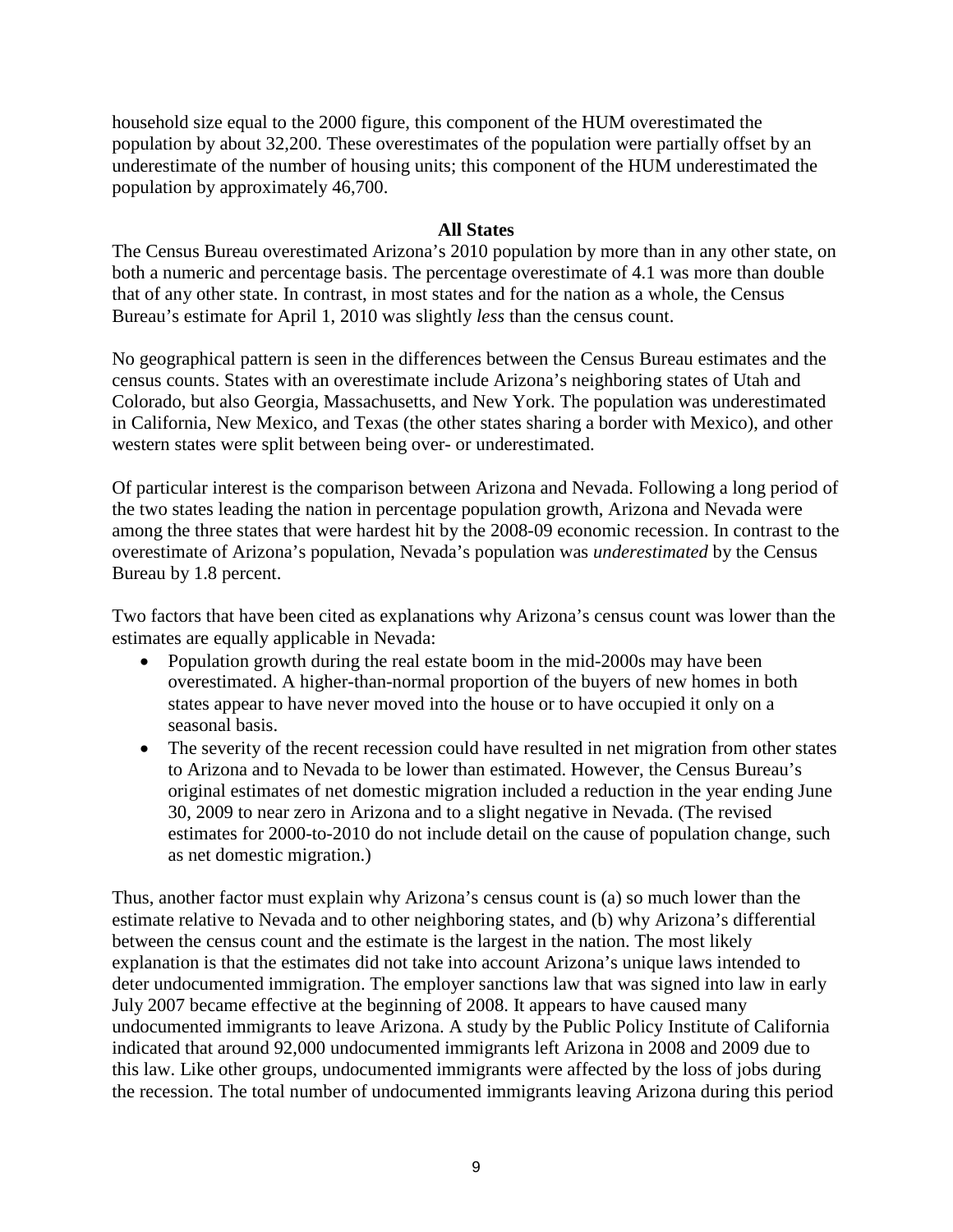exceeded 100,000. Senate Bill 1070 may have caused additional undocumented immigrants to leave Arizona. It received considerable publicity prior to the April 1, 2010 census date and was signed into law shortly thereafter.

Immigration is the weakest part of the Census Bureau's population estimates since so little information on the number of undocumented immigrants is available. The Census Bureau's original estimates display little downward trend in net immigration in recent years in Arizona, despite the unavailability of jobs during the deep recession and the implementation of the employer sanctions law. Thus, the estimates of net immigration in recent years could be considerably overstated; Arizona likely experienced a substantial net outflow of undocumented immigrants, beginning in the year starting on July 1, 2007.

Most of the error in the population estimates for Arizona likely occurred after mid-2007. The onset of a long and severe recession combined with the implementation of the employer sanctions law almost certainly caused the net number of people moving to the state to swing from a large net inflow to a net outflow. Net migration likely was negative from 2008 into 2010; during the latter stages of the recession net out-migration probably more than offset net natural increase (the greater number of births than deaths), resulting in a drop in population.

#### **Arizona Counties and Places**

The Census Bureau and the Arizona OEPS significantly underestimated the 2010 population of Pinal County, Arizona's most rapidly growing county, relative to the 2010 census count. In contrast, the Arizona OEPS overestimated the population in each of the other counties, by more than 5 percent in nine of the counties, including populous Maricopa County. The Census Bureau's estimates for the most populous counties (Maricopa and Pima) were too high by more than 4 percent. However, the Census Bureau's estimates for most of the other Arizona counties were a little too low.

Most of the July 1, 2009 estimates of population by place (incorporated cities and towns and the unincorporated area in each county) that were made by the OEPS were higher than the April 1, 2010 census count, even in Pinal County. On a percentage basis, some of the errors were quite large, as seen in Table 1. The most notable underestimates of the number of residents occurred in the unincorporated portions of Maricopa and Pinal counties. While some fast-growing cities west of Phoenix were underestimated, others were overestimated.

#### **American Community Survey**

The American Community Survey (ACS) began nationwide in 2005. This survey replaces the long form of the decennial census that was used through 2000 to provide information on a broad range of socioeconomic and housing indicators, including the vacancy rate and average household size (key components of the HUM). The ACS is conducted on an ongoing basis, providing data annually (calendar year annual average) and for three-year and five-year averages.

Estimates from the ACS include survey error. The magnitude of the error is small for annual estimates of very populous areas (those with a population of more than several million), but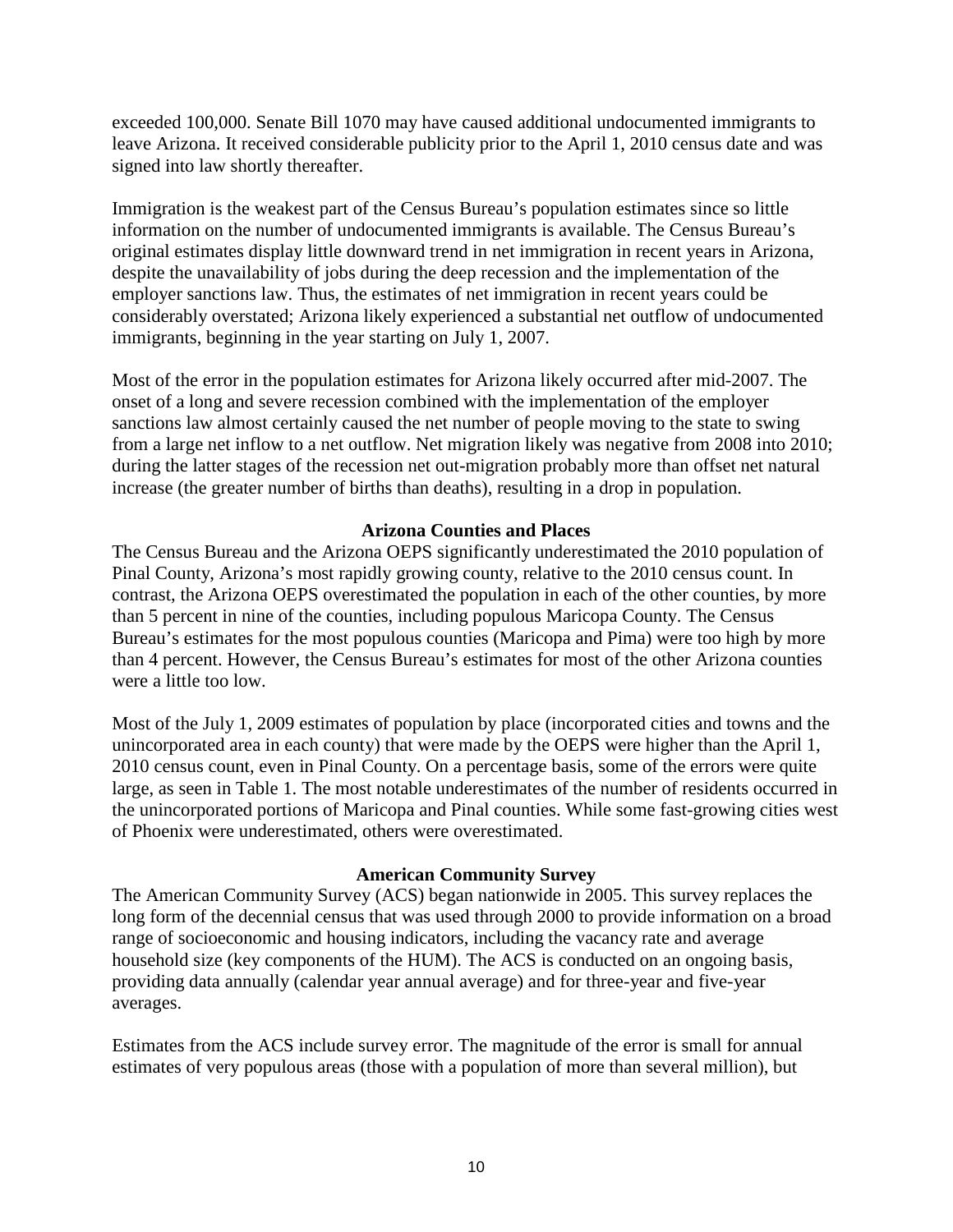### **TABLE 1 POPULATION IN ARIZONA BY COUNTY AND PLACE**

|                  |           | <b>Decennial Census</b> |                | 2009 Estimate                 |                |
|------------------|-----------|-------------------------|----------------|-------------------------------|----------------|
|                  |           | 2000-10 Change          |                | <b>Difference From Census</b> |                |
|                  | 2010      | <b>Number</b>           | <b>Percent</b> | <b>Number</b>                 | <b>Percent</b> |
| <b>ARIZONA</b>   | 6,392,017 | 1,261,385               | 24.6           | 291,112                       | 4.6            |
| <b>APACHE</b>    | 71,518    | 2,095                   | 3.0            | 5,150                         | 7.2            |
| Eagar            | 4,885     | 852                     | 21.1           | $-71$                         | $-1.4$         |
| St. Johns        | 3,480     | 211                     | 6.5            | 728                           | 20.9           |
| Springerville    | 1,961     | $-11$                   | $-0.6$         | 260                           | 13.3           |
| Unincorporated   | 61,192    | 1,043                   | 1.7            | 4,232                         | 6.9            |
| <b>COCHISE</b>   | 131,346   | 13,591                  | 11.5           | 8,917                         | 6.8            |
| Benson           | 5,105     | 394                     | 8.4            | 57                            | 1.1            |
| <b>Bisbee</b>    | 5,575     | $-515$                  | $-8.5$         | 848                           | 15.2           |
| Douglas          | 17,378    | 3,066                   | 21.4           | 380                           | 2.2            |
| Huachuca City    | 1,853     | 102                     | 5.8            | 102                           | 5.5            |
| Sierra Vista     | 43,888    | 6,113                   | 16.2           | 2,709                         | 6.2            |
| Tombstone        | 1,380     | $-124$                  | $-8.2$         | 340                           | 24.6           |
| Willcox          | 3,757     | 24                      | 0.6            | 169                           | 4.5            |
| Unincorporated   | 52,410    | 4,531                   | 9.5            | 4,313                         | 8.2            |
| <b>COCONINO</b>  | 134,421   | 18,101                  | 15.6           | 2,314                         | 1.7            |
| Flagstaff        | 65,870    | 12,976                  | 24.5           | $-348$                        | $-0.5$         |
| Fredonia         | 1,314     | 278                     | 26.8           | $-189$                        | $-14.4$        |
| Page             | 7,247     | 438                     | 6.4            | 200                           | 2.8            |
| Sedona (part)    | 2,842     | $-121$                  | $-4.1$         | 345                           | 12.1           |
| Williams         | 3,023     | 181                     | 6.4            | 137                           | 4.5            |
| Unincorporated   | 54,125    | 4,349                   | 8.7            | 2,169                         | 4.0            |
| <b>GILA</b>      | 53,597    | 2,262                   | 4.4            | 3,607                         | 6.7            |
| Globe            | 7,532     | 46                      | 0.6            | 221                           | 2.9            |
| Hayden           | 662       | $-230$                  | $-25.8$        | 173                           | 26.1           |
| Miami            | 1,837     | $-99$                   | $-5.1$         | 47                            | 2.6            |
| Payson           | 15,301    | 1,681                   | 12.3           | 1,941                         | 12.7           |
| Star Valley*     | 2,310     |                         |                | $-141$                        | $-6.1$         |
| Winkelman (part) | 353       | -86                     | $-19.6$        | 68                            | 19.4           |
| Unincorporated   | 25,602    |                         |                | 1,297                         | 5.1            |
| <b>GRAHAM</b>    | 37,220    | 3,731                   | 11.1           | 2,572                         | 6.9            |
| Pima             | 2,387     | 398                     | 20.0           | 55                            | 2.3            |
| Safford          | 9,566     | 334                     | 3.6            | 528                           | 5.5            |
| Thatcher         | 4,865     | 843                     | 21.0           | 954                           | 19.6           |
| Unincorporated   | 20,402    | 2,156                   | 11.8           | 1,035                         | 5.1            |
| <b>GREENLEE</b>  | 8,437     | $-110$                  | $-1.3$         | 251                           | 3.0            |
| Clifton          | 3,311     | 715                     | 27.5           | $-693$                        | $-20.9$        |
| Duncan           | 696       | $-116$                  | $-14.3$        | 161                           | 23.1           |
| Unincorporated   | 4,430     | $-709$                  | $-13.8$        | 783                           | 17.7           |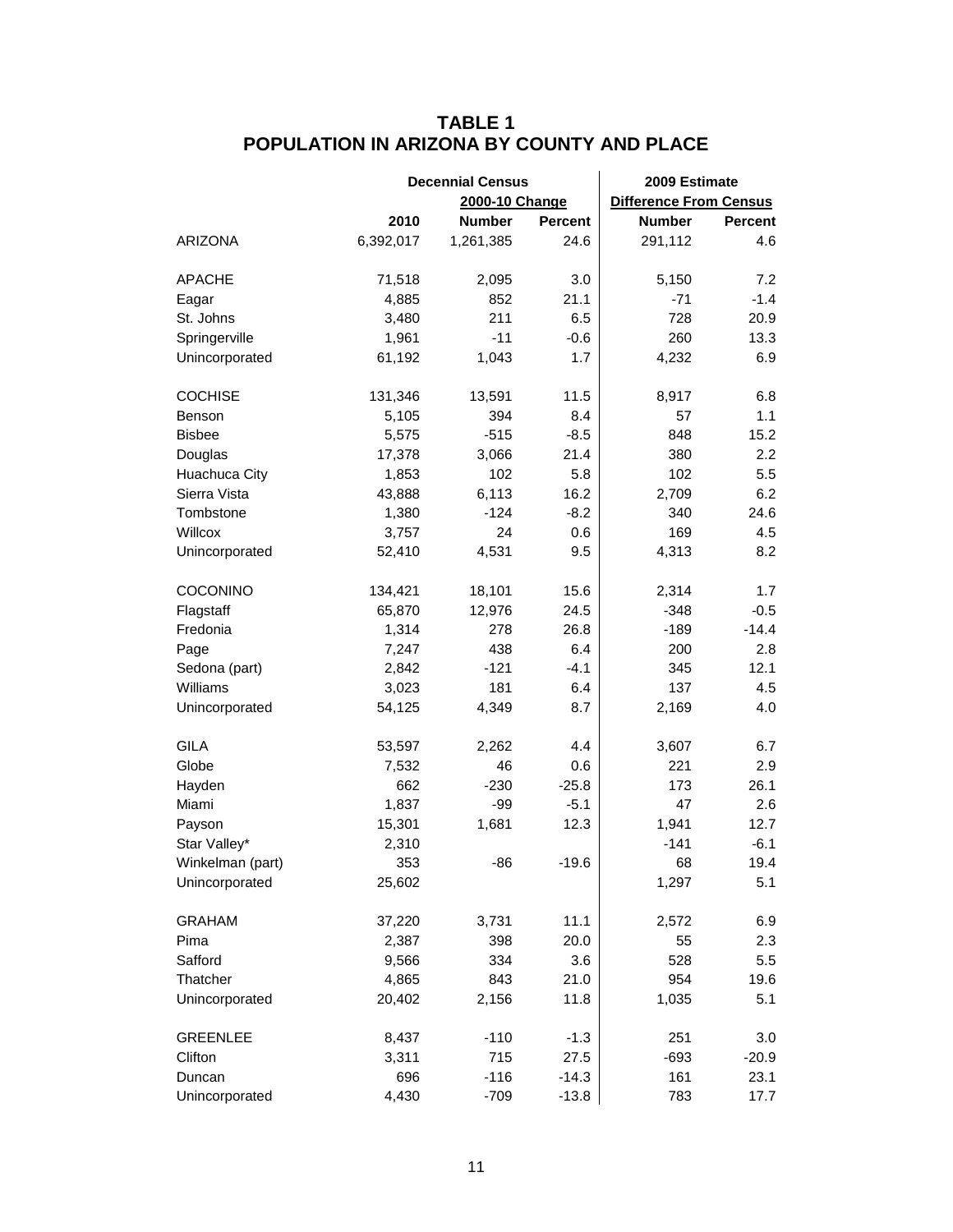|                        | <b>Decennial Census</b> |                |                | 2009 Estimate                 |                |  |
|------------------------|-------------------------|----------------|----------------|-------------------------------|----------------|--|
|                        |                         | 2000-10 Change |                | <b>Difference From Census</b> |                |  |
|                        | 2010                    | <b>Number</b>  | <b>Percent</b> | <b>Number</b>                 | <b>Percent</b> |  |
| LA PAZ                 | 20,489                  | 774            | 3.9            | 1,127                         | $5.5\,$        |  |
| Parker                 | 3,083                   | $-57$          | $-1.8$         | 304                           | 9.9            |  |
| Quartzsite             | 3,677                   | 323            | 9.6            | 54                            | 1.5            |  |
| Unincorporated         | 13,729                  | 508            | 3.8            | 769                           | 5.6            |  |
|                        |                         |                |                |                               |                |  |
| <b>MARICOPA</b>        | 3,817,117               | 744,968        | 24.2           | 206,214                       | 5.4            |  |
| Apache Junction (part) | 294                     | 21             | 7.7            | $-18$                         | $-6.1$         |  |
| Avondale               | 76,238                  | 40,355         | 112.5          | 662                           | 0.9            |  |
| <b>Buckeye</b>         | 50,876                  | 44,339         | 678.3          | 1,888                         | 3.7            |  |
| Carefree               | 3,363                   | 436            | 14.9           | 595                           | 17.7           |  |
| Cave Creek             | 5,015                   | 1,287          | 34.5           | 193                           | 3.8            |  |
| Chandler               | 236,123                 | 59,542         | 33.7           | 8,964                         | 3.8            |  |
| El Mirage              | 31,797                  | 24,188         | 317.9          | 1,813                         | 5.7            |  |
| <b>Fountain Hills</b>  | 22,489                  | 2,254          | 11.1           | 3,618                         | 16.1           |  |
| Gila Bend              | 1,922                   | $-58$          | $-2.9$         | $-22$                         | $-1.1$         |  |
| Gilbert                | 208,453                 | 98,756         | 90.0           | 9,068                         | 4.4            |  |
| Glendale               | 226,721                 | 7,909          | 3.6            | 22,476                        | 9.9            |  |
| Goodyear               | 65,275                  | 46,364         | 245.2          | $-3,359$                      | $-5.1$         |  |
| Guadalupe              | 5,523                   | 295            | 5.6            | 479                           | 8.7            |  |
| <b>Litchfield Park</b> | 5,476                   | 1,666          | 43.7           | $-354$                        | $-6.5$         |  |
| Mesa                   | 439,041                 | 42,666         | 10.8           | 22,061                        | 5.0            |  |
| Paradise Valley        | 12,820                  | $-844$         | $-6.2$         | 1,866                         | 14.6           |  |
| Peoria (part)          | 154,058                 | 45,695         | 42.2           | 4,651                         | 3.0            |  |
| Phoenix                | 1,445,632               | 124,587        | 9.4            | 129,791                       | 9.0            |  |
| Queen Creek (part)     | 25,912                  | 21,715         | 517.4          | $-986$                        | $-3.8$         |  |
| Scottsdale             | 217,385                 | 14,680         | 7.2            | 26,116                        | 12.0           |  |
| Surprise               | 117,517                 | 86,669         | 281.0          | $-8,035$                      | $-6.8$         |  |
| Tempe                  | 161,719                 | 3,094          | 2.0            | 13,114                        | 8.1            |  |
| Tolleson               | 6,545                   | 1,571          | 31.6           | 378                           | 5.8            |  |
| Wickenburg             | 6,363                   | 1,281          | 25.2           | 88                            | 1.4            |  |
| Youngtown              | 6,156                   | 3,146          | 104.5          | 357                           | 5.8            |  |
| Unincorporated         | 284,404                 | 73,354         | 34.8           | $-29,190$                     | $-10.3$        |  |
|                        |                         |                |                |                               |                |  |
| <b>MOHAVE</b>          | 200,186                 | 45,154         | 29.1           | 6,577                         | 3.3            |  |
| <b>Bullhead City</b>   | 39,540                  | 5,771          | 17.1           | 2,069                         | 5.2            |  |
| Colorado City          | 4,821                   | 1,487          | 44.6           | $-788$                        | $-16.4$        |  |
| Kingman                | 28,068                  | 7,999          | 39.9           | 1,121                         | 4.0            |  |
| Lake Havasu City       | 52,527                  | 10,589         | 25.2           | 2,975                         | 5.7            |  |
| Unincorporated         | 75,230                  | 19,308         | 34.5           | 1,199                         | 1.6            |  |
| <b>NAVAJO</b>          | 107,449                 | 9,979          | 10.2           | 7,971                         | 7.4            |  |
| Holbrook               | 5,053                   | 136            | 2.8            | 556                           | 11.0           |  |
| Pinetop-Lakeside       | 4,282                   | 700            | 19.5           | 476                           | 11.1           |  |
| Show Low               | 10,660                  | 2,965          | 38.5           | 1,708                         | 16.0           |  |
| Snowflake              | 5,590                   | 1,130          | 25.3           | $-62$                         | $-1.1$         |  |
| Taylor                 | 4,112                   | 936            | 29.5           | 414                           | 10.1           |  |
| Winslow                | 9,655                   | 135            | 1.4            | 781                           | 8.1            |  |
| Unincorporated         | 68,097                  | 3,977          | 6.2            | 4,098                         | 6.0            |  |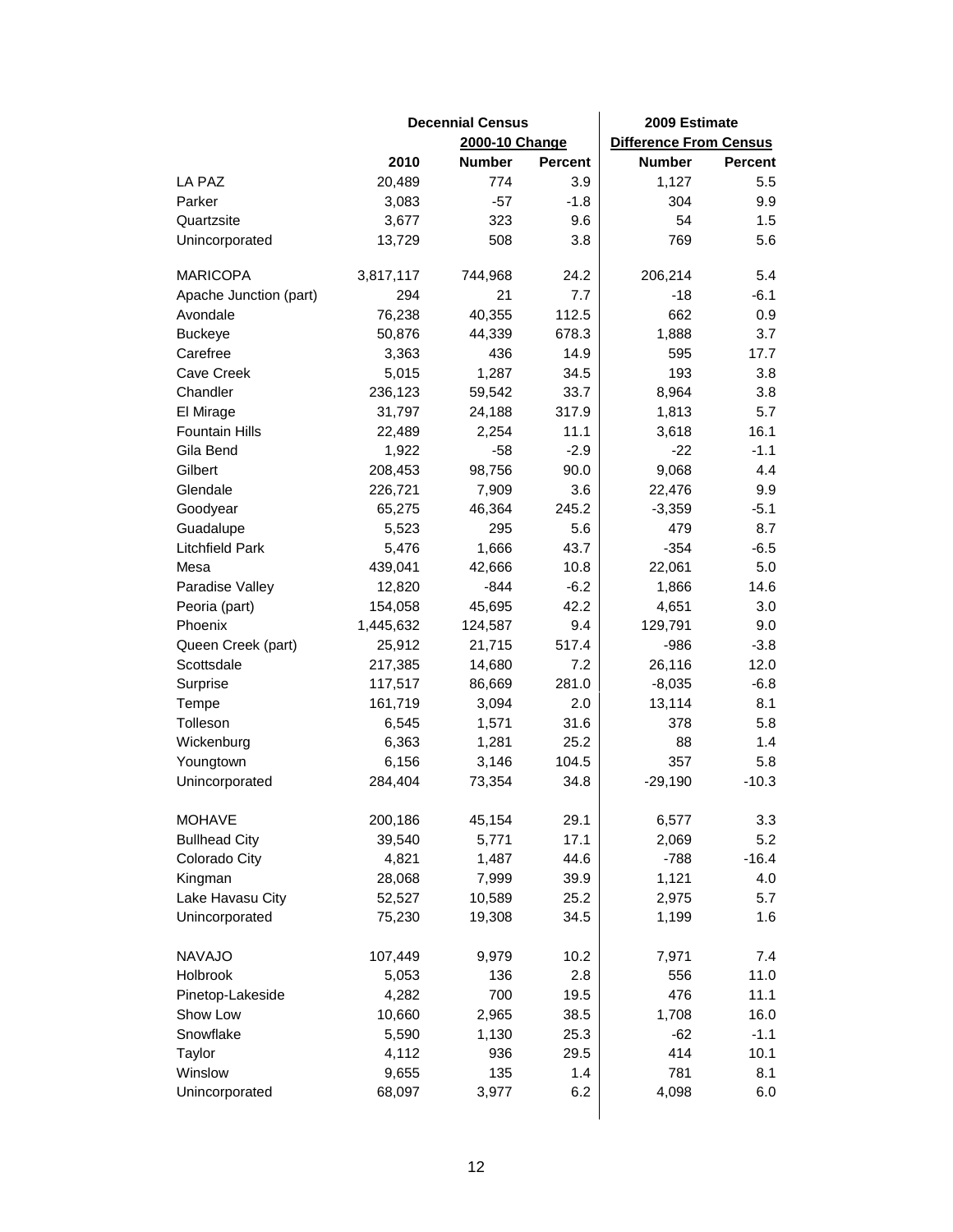|                        | <b>Decennial Census</b> |                |                | 2009 Estimate                 |                |
|------------------------|-------------------------|----------------|----------------|-------------------------------|----------------|
|                        |                         | 2000-10 Change |                | <b>Difference From Census</b> |                |
|                        | 2010                    | <b>Number</b>  | <b>Percent</b> | <b>Number</b>                 | <b>Percent</b> |
| <b>PIMA</b>            | 980,263                 | 136,517        | 16.2           | 37,749                        | 3.9            |
| Marana                 | 34,961                  | 21,405         | 157.9          | $-770$                        | $-2.2$         |
| Oro Valley             | 41,011                  | 11,311         | 38.1           | 2,510                         | 6.1            |
| Sahuarita              | 25,259                  | 22,017         | 679.1          | $-291$                        | $-1.2$         |
| South Tucson           | 5,652                   | 162            | 3.0            | 163                           | 2.9            |
| Tucson                 | 520,116                 | 33,417         | 6.9            | 23,450                        | 4.5            |
| Unincorporated         | 353,264                 | 48,205         | 15.8           | 12,686                        | 3.6            |
| <b>PINAL</b>           | 375,770                 | 196,043        | 109.1          | $-19,467$                     | $-5.2$         |
| Apache Junction (part) | 35,546                  | 4,005          | 12.7           | 2,042                         | 5.7            |
| Casa Grande            | 48,571                  | 23,347         | 92.6           | $-2,578$                      | $-5.3$         |
| Coolidge               | 11,825                  | 4,039          | 51.9           | 334                           | 2.8            |
| Eloy                   | 16,631                  | 6,256          | 60.3           | 2,374                         | 14.3           |
| Florence               | 25,536                  | 8,482          | 49.7           | 258                           | 1.0            |
| Kearny                 | 1,950                   | $-299$         | $-13.3$        | 329                           | 16.9           |
| Mammoth                | 1,426                   | $-336$         | $-19.1$        | 357                           | 25.0           |
| Maricopa*              | 43,482                  |                |                | $-4,053$                      | $-9.3$         |
| Queen Creek (part)     | 449                     | 330            | 277.3          | 54                            | 12.0           |
| Superior               | 2,837                   | $-417$         | $-12.8$        | 537                           | 18.9           |
| Winkelman (part)       | 0                       | -4             | $-100.0$       | 4                             | 100.0          |
| Unincorporated         | 187,517                 |                |                | $-19,126$                     | $-10.2$        |
| <b>SANTA CRUZ</b>      | 47,420                  | 9,039          | 23.6           | 480                           | 1.0            |
| Nogales                | 20,837                  | $-41$          | $-0.2$         | 796                           | 3.8            |
| Patagonia              | 913                     | 32             | 3.6            | 21                            | 2.3            |
| Unincorporated         | 25,670                  | 9,048          | 54.4           | $-337$                        | $-1.3$         |
| YAVAPAI                | 211,033                 | 43,516         | 26.0           | 17,461                        | 8.3            |
| Camp Verde             | 10,873                  | 1,422          | 15.0           | 730                           | 6.7            |
| Chino Valley           | 10,817                  | 2,982          | 38.1           | 2,263                         | 20.9           |
| Clarkdale              | 4,097                   | 675            | 19.7           | $-77$                         | $-1.9$         |
| Cottonwood             | 11,265                  | 2,086          | 22.7           | $-75$                         | $-0.7$         |
| Dewey-Humboldt*        | 3,894                   |                |                | 605                           | 15.5           |
| Jerome                 | 444                     | 115            | 35.0           | $-117$                        | $-26.3$        |
| Peoria (part)          | 7                       | 6              | 600.0          | -4                            | $-60.9$        |
| Prescott               | 39,843                  | 5,905          | 17.4           | 3,730                         | 9.4            |
| <b>Prescott Valley</b> | 38,822                  | 15,287         | 65.0           | 136                           | 0.4            |
| Sedona (part)          | 7,189                   | 4,226          | 142.6          | 1,018                         | 14.2           |
| Unincorporated         | 83,782                  |                |                | 9,252                         | 11.0           |
| <b>YUMA</b>            | 195,751                 | 35,725         | 22.3           | 10,189                        | 5.2            |
| San Luis               | 25,505                  | 10,183         | 66.5           | 2,124                         | 8.3            |
| Somerton               | 14,287                  | 7,021          | 96.6           | $-2,574$                      | $-18.0$        |
| Wellton                | 2,882                   | 1,053          | 57.6           | $-519$                        | $-18.0$        |
| Yuma                   | 93,064                  | 15,549         | 20.1           | 1,297                         | 1.4            |
| Unincorporated         | 60,013                  | 1,919          | 3.3            | 9,861                         | 16.4           |

\* Incorporated between 2000 and 2010

Source: U.S. Department of Commerce, Census Bureau (decennial census, as of April 1), and Arizona Office of Employment and Population Statistics (2009 estimate, as of July 1).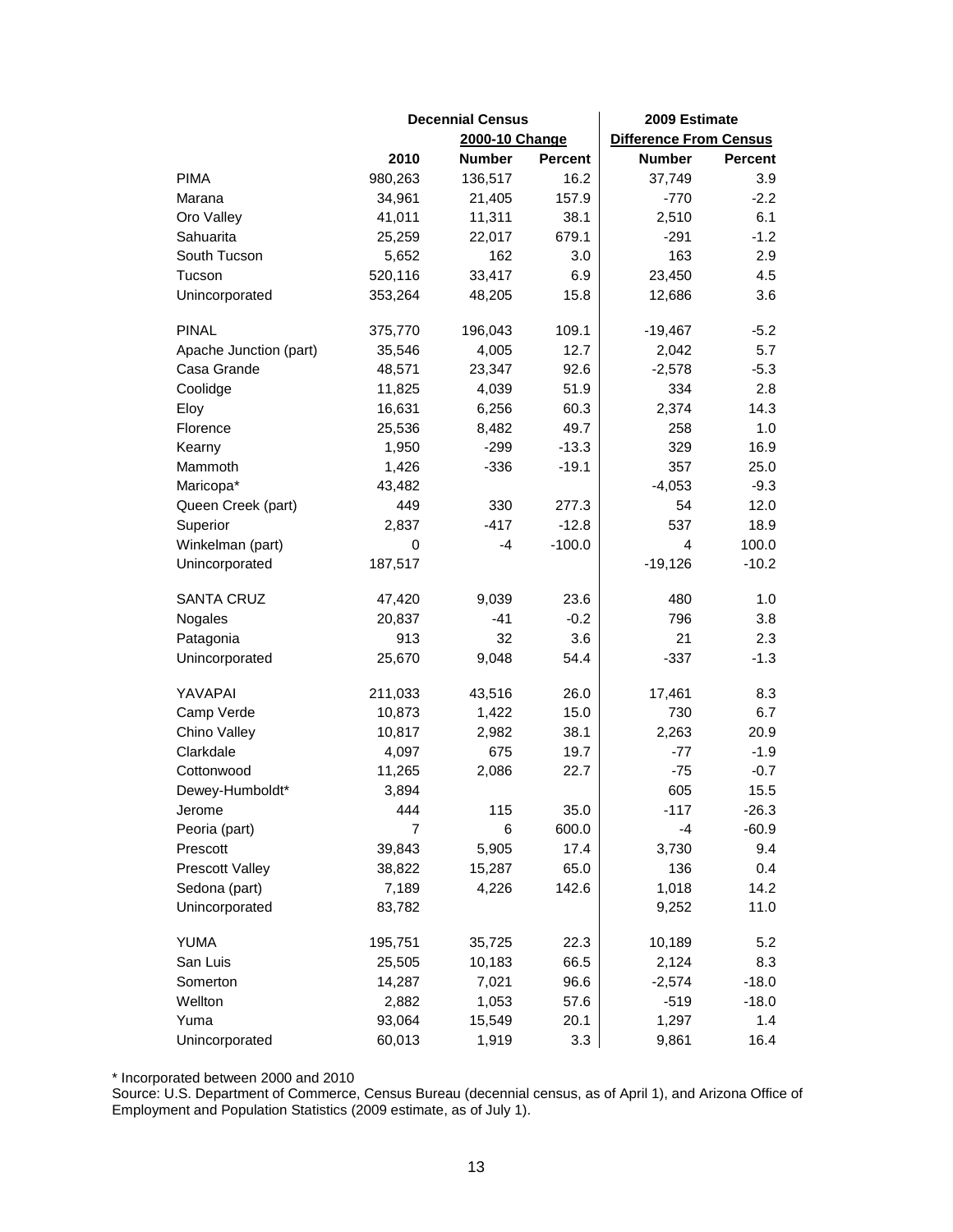increases substantially with declining population size. Survey error is less for the three-year and five-year averages, but still is substantial for less populous areas.

It was hoped that the ACS results for the vacancy rate and average household size could be used in the HUM instead of holding the decennial census figures constant. Actual average household size changes only slowly and abrupt changes in the vacancy rate also are unlikely. However, a review of the annual ACS results for states reveals year-to-year fluctuations in these two measures in a number of states that are unlikely to have a basis in reality. The time series is even more erratic for less populous areas such as counties and places.

In addition to the ACS survey error, the timing of the release of ACS data limits its usefulness in preparing population estimates. Arizona statute requires that the OEPS prepare estimates each fall. For example, in making the estimates for July 1, 2011 during fall 2011, the latest ACS data were for calendar year 2010, released in September 2011.

ACS results for 2009 and 2010 for the vacancy rate and average household size have been compared to the decennial census figures for April 1, 2010 in Table 2. (Single-year ACS results are not available for five Arizona counties, which are excluded from the table.) Two conclusions can be made from this comparison:

- In some counties, the ACS results for 2010 are considerably different from those for 2009; the difference likely largely reflects sampling error.
- The ACS estimates for household size in 2009 and/or 2010 are significantly different from the decennial census figure in all counties. The vacancy rate estimates from the ACS are substantially different from the decennial census figure in most counties.

### **TABLE 2 COMPARISON OF DECENNIAL CENSUS AND AMERICAN COMMUNITY SURVEY, ARIZONA AND COUNTIES**

| Vacancy Rate (%) |      |      |                 |                  |                   |      | <b>Persons Per Household</b> |                 |         |                   |
|------------------|------|------|-----------------|------------------|-------------------|------|------------------------------|-----------------|---------|-------------------|
|                  | A09  | A10  | C <sub>10</sub> | A09D             | A <sub>10</sub> D | A09  | A10                          | C <sub>10</sub> | A09D    | A <sub>10</sub> D |
| Arizona          | 17.3 | 18.0 | 16.3            | 1.0              | 1.7               | 2.84 | 2.69                         | 2.63            | 0.21    | 0.06              |
| Apache           | 41.9 | 42.6 | 30.0            | 11.9             | 12.6              | 3.67 | 3.82                         | 3.10            | 0.57    | 0.72              |
| Cochise          | 16.0 | 15.7 | 13.8            | 2.2              | 1.9               | 2.53 | 2.55                         | 2.46            | 0.07    | 0.09              |
| Coconino         | 27.6 | 30.2 | 26.2            | 1.4              | 4.0               | 2.85 | 2.84                         | 2.69            | 0.16    | 0.15              |
| Maricopa         | 14.5 | 15.6 | 13.9            | 0.6              | 1.7               | 2.93 | 2.73                         | 2.67            | 0.26    | 0.06              |
| Mohave           | 28.3 | 25.9 | 25.6            | 2.4              | 0.3               | 2.61 | 2.41                         | 2.39            | 0.22    | 0.02              |
| Navajo           | 36.3 | 38.7 | 37.4            | $-1.1$           | 1.3               | 3.18 | 3.00                         | 2.95            | 0.23    | 0.05              |
| Pima             | 14.1 | 13.3 | 11.9            | $2.2\phantom{0}$ | 1.4               | 2.71 | 2.49                         | 2.46            | 0.25    | 0.03              |
| Pinal            | 23.7 | 25.6 | 21.1            | 2.6              | 4.5               | 2.83 | 2.99                         | 2.78            | 0.05    | 0.21              |
| Yavapai          | 17.8 | 18.0 | 17.7            | 0.1              | 0.3               | 2.41 | 2.25                         | 2.28            | 0.13    | $-0.03$           |
| Yuma             | 19.3 | 23.0 | 26.3            | $-7.0$           | $-3.3$            | 2.67 | 2.84                         | 2.93            | $-0.26$ | $-0.09$           |

Abbreviations: 'A09'=ACS 2009; 'A10'=ACS 2010; 'C10'=Census 2010; 'A09D'=difference between ACS 2009 and Census 2010; 'A10D'=difference between ACS 2010 and Census 2010

Source: U.S. Department of Commerce, Census Bureau (decennial census and 2009 and 2010 American Community Survey).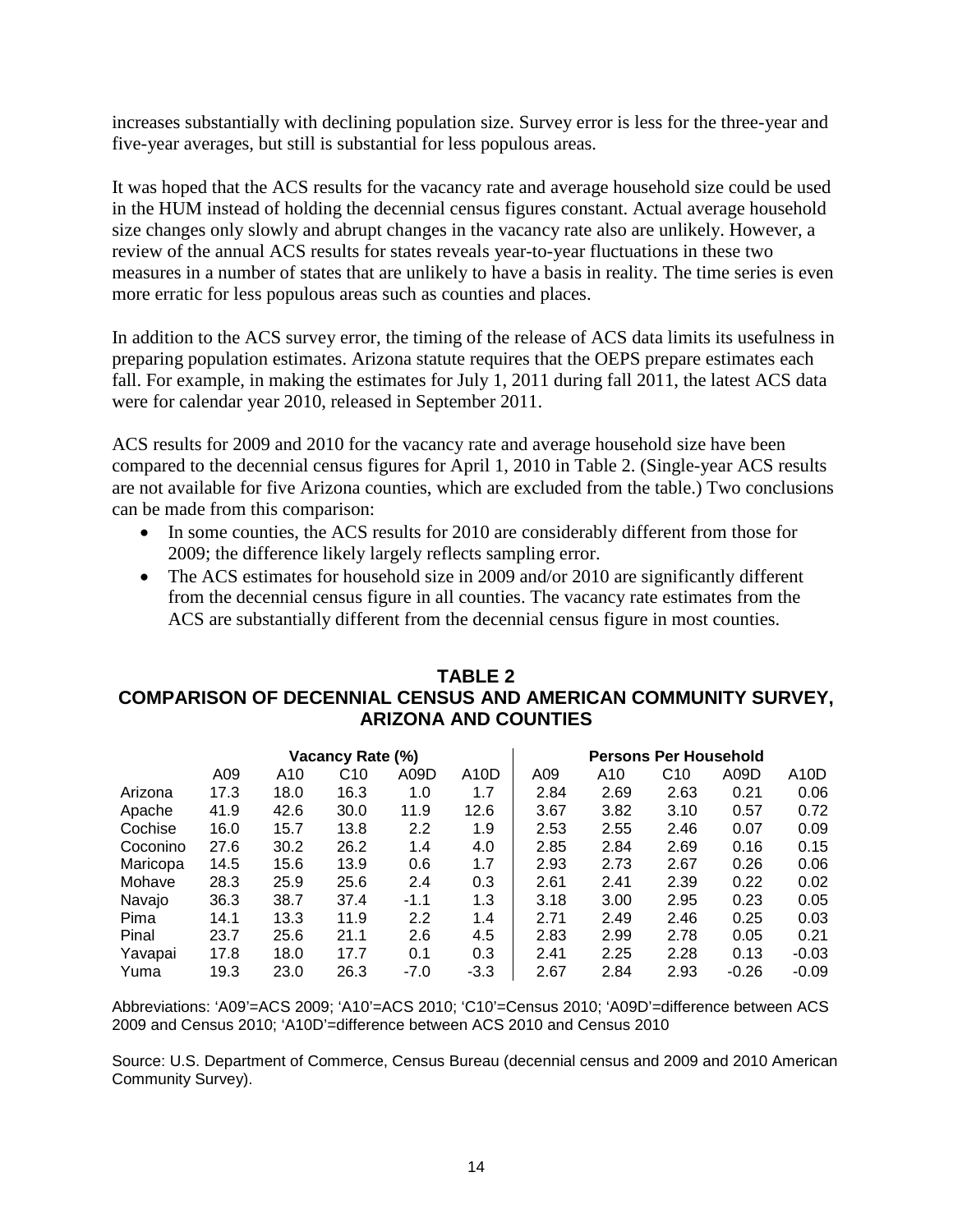Given that average household size is applied to all households, even a small error can make a big difference in the population estimate: a discrepancy of 0.01 amounts to 24,000 people statewide. Similarly, a 0.5 discrepancy in the vacancy rate causes an error in the Arizona population estimate of 37,000 people. Substituting the ACS vacancy rate for the actual rate in Arizona, the household population would be 127,000 lower based on the 2010 rate and 75,000 lower based on the 2009 rate. Substituting the ACS household size for the actual persons per household in Arizona, the household population would be 152,000 higher based on the 2010 rate and 509,000 higher based on the 2009 rate. In most counties, the direction of the errors in the ACS vacancy rates and persons per household was the same as the state total. In Yuma County, the direction was reversed.

Another way of looking at the ACS errors is to consider the change between 2000 and 2010. According to the decennial censuses, the average household size in Arizona fell by 0.01. In contrast, using the 2009 ACS, the size increased by 0.20; using the 2010 ACS, the increase was 0.05. The state's vacancy rate rose 3.2 percentage points according to the decennial censuses; the ACS estimates equate to an increase of 4.2 percentage points using the 2009 estimate and 4.9 percentage points using the 2010 estimate.

ACS results for the vacancy rate and persons per household also were compared to the 2010 census for the nation and the other states. Nationally, the ACS vacancy rates were higher than the rate from the 2010 census, by 1.2 percentage points in 2009 and 1.7 percentage points in 2010. The differences in Arizona (1.0 and 1.7 percentage points) were nearly identical to the national average. In 43 states in 2009 and 47 states in 2010, the ACS vacancy rate was higher than that from the decennial census.

As with the vacancy rate, the estimate of persons per household from the ACS was substantially in error nationally and in most states. In 42 states in 2009 and 46 states in 2010, the ACS average household size was higher than that from the decennial census.

In nearly all of the states, the ACS errors in the vacancy rate and household size were of opposite direction. Generally, a vacancy rate higher than the decennial census figure understated the population but an average household size larger than the decennial census figure overstated the population.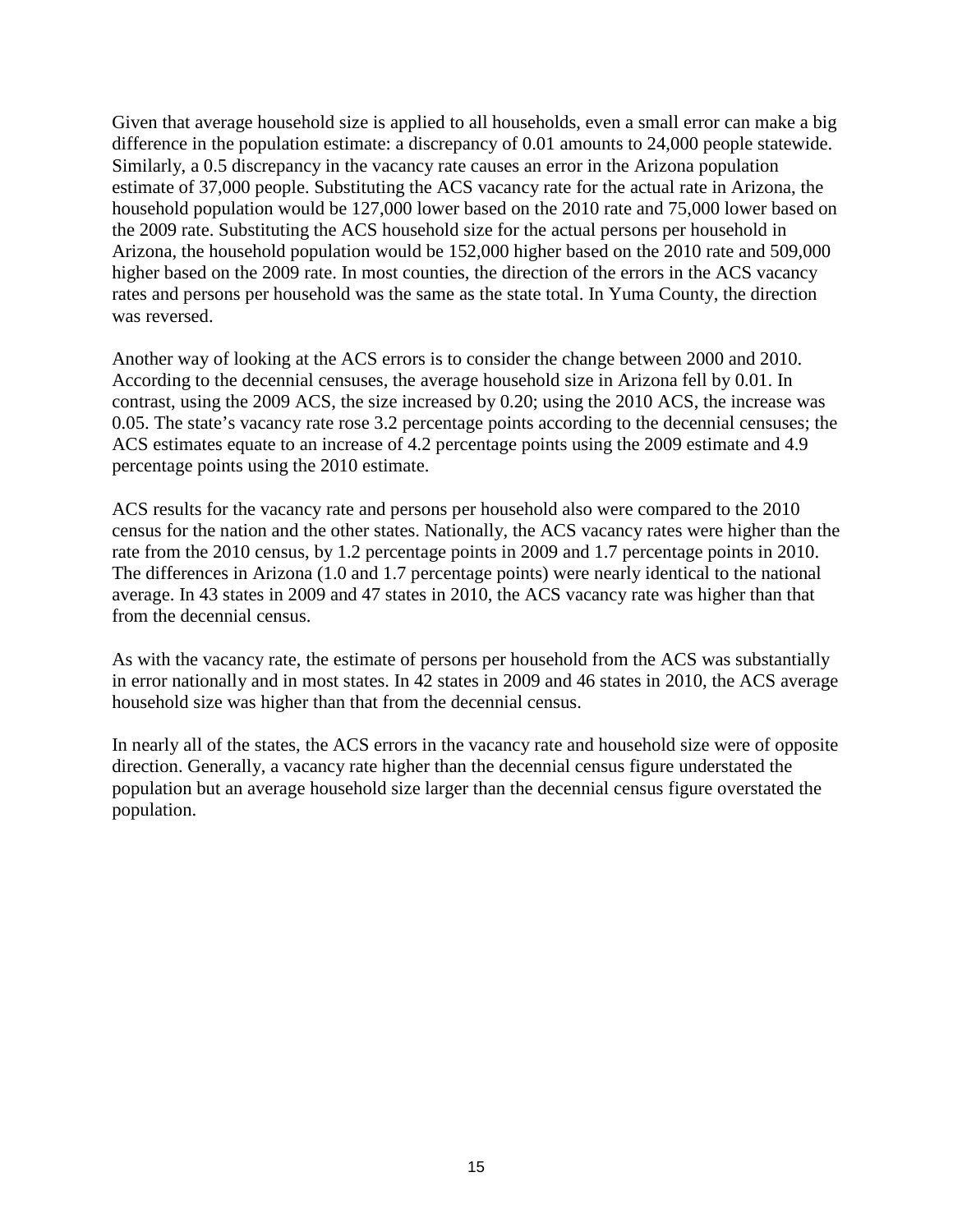#### **COMPARISON TO PROJECTIONS**

The OEPS periodically issues population projections for the state, counties, and subcounty areas. (In some cases, the subcounty projections are made by the local Council of Governments.) The last set of projections was issued in 2006. In addition, the U.S. Census Bureau occasionally has made projections by state; the latest figures were released in 2005.

The Census Bureau's national population projection for 2010 (as of July 1) was just 0.1 percent higher than the April 1 census count; adjusting for three months of population change between April 1 and July 1, the projection was slightly low. A significant geographic bias is present in the projections, with the projections higher than the census count in nearly all of the northeastern and Great Lakes states but lower in most of the rest of the states. The projections were particularly low in most of the western states. However, the Census Bureau overprojected Arizona's population by nearly 250,000 (4 percent).

The projections for Arizona made by the OEPS also were too high — by more than 600,000 (nearly 10 percent). These projections were based in part on the estimated population change between 2000 and 2005; an overestimate of the historical growth would cause the projected growth to be too high. The magnitude of the overprojection is in part due to the long and deep recession later in the decade and the implementation of the employer sanctions law that could not have been foreseen. However, the projections would have been too high even if the recession had been of typical length and depth. Going back decades, the accuracy of projections for Arizona has been affected by the economic conditions at the time the projections were made. (In the case of the projections issued in 2006, an unprecedented economic boom was still in progress.)

The population of most of the counties was overprojected by a magnitude similar to the state total, as seen in Table 3. However, the very rapid growth experienced in Pinal County was slightly underprojected. The population was overprojected in most places around the state. The most notable exceptions were the cities of Casa Grande, Eloy, and Maricopa in Pinal County and Somerton and Wellton in Yuma County.

In summary, despite a geographic bias to underproject population growth in the West, the Census Bureau overprojected growth in Arizona. As with the overestimates, the most likely cause of the error is the implementation of Arizona's employer sanctions law. The projections made by the OEPS were even higher. The additional error resulted in part because the projections were created during a period of unusually rapid growth and in part due to the severity of the recession.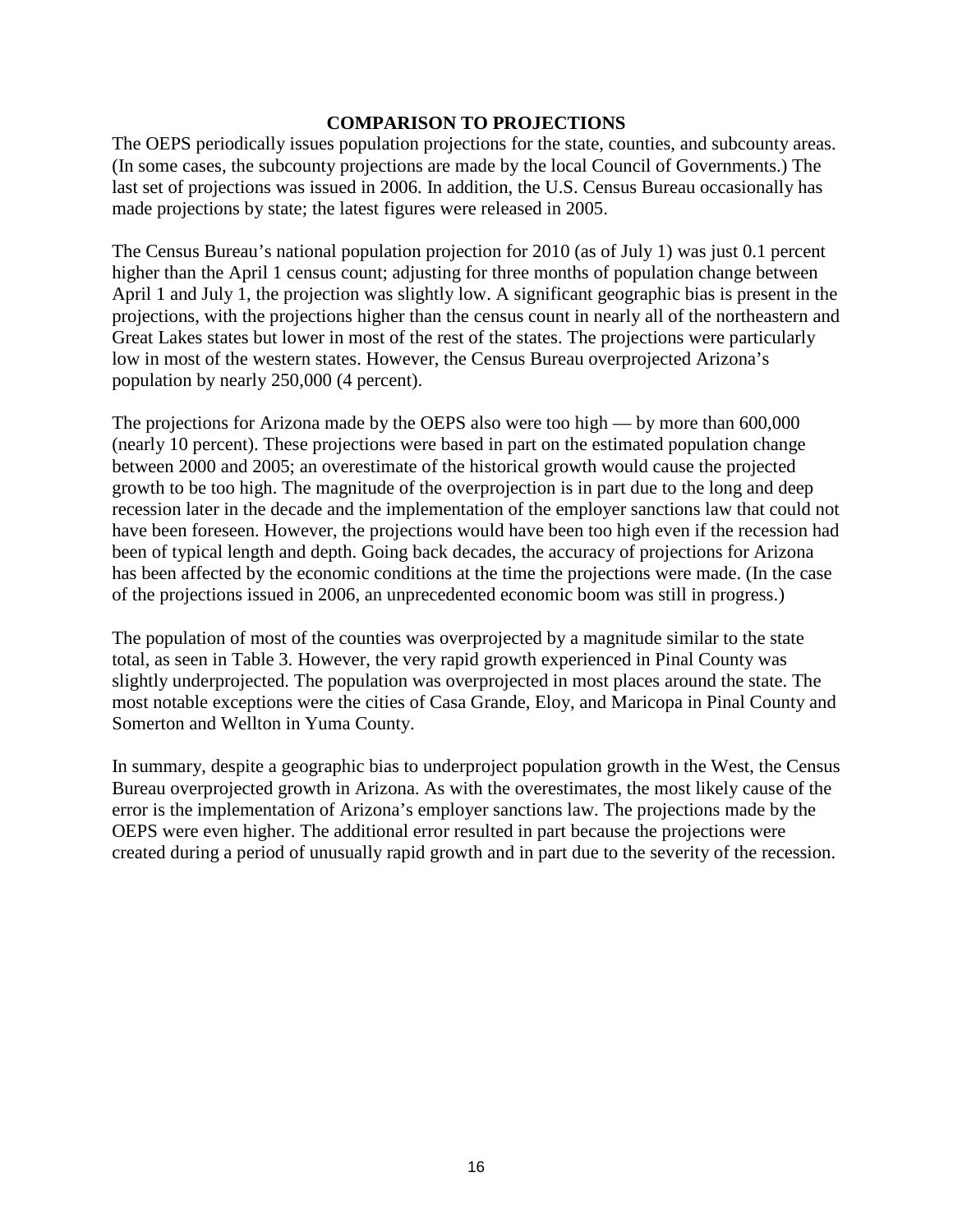### **TABLE 3 COMPARISON OF DECENNIAL CENSUS AND POPULATION PROJECTIONS, ARIZONA AND COUNTIES**

|                | Projection in<br>Thousands:<br><b>July 1, 2010</b> | <b>Census Count</b><br>in Thousands:<br>April 1, 2010 | <b>Number</b><br>Difference:<br>Thousands | <b>Percent</b><br><b>Difference</b> |
|----------------|----------------------------------------------------|-------------------------------------------------------|-------------------------------------------|-------------------------------------|
| <b>ARIZONA</b> | 6,999.8                                            | 6,392.0                                               | 607.8                                     | 10%                                 |
| Apache         | 78.2                                               | 71.5                                                  | 6.7                                       | 9                                   |
| Cochise        | 146.0                                              | 131.3                                                 | 14.7                                      | 11                                  |
| Coconino       | 141.5                                              | 134.4                                                 | 7.1                                       | 5                                   |
| Gila           | 57.8                                               | 53.6                                                  | 4.2                                       | 8                                   |
| Graham         | 37.4                                               | 37.2                                                  | 0.2                                       | 1                                   |
| Greenlee       | 8.2                                                | 8.4                                                   | $-0.2$                                    | -2                                  |
| La Paz         | 22.6                                               | 20.5                                                  | 2.1                                       | 10                                  |
| Maricopa       | 4,217.4                                            | 3,817.1                                               | 400.3                                     | 10                                  |
| Mohave         | 221.4                                              | 200.2                                                 | 21.2                                      | 11                                  |
| Navajo         | 123.2                                              | 107.4                                                 | 15.8                                      | 15                                  |
| Pima           | 1,070.7                                            | 980.3                                                 | 90.4                                      | 9                                   |
| Pinal          | 364.6                                              | 375.8                                                 | $-11.2$                                   | $-3$                                |
| Santa Cruz     | 50.2                                               | 47.4                                                  | 2.8                                       | 6                                   |
| Yavapai        | 241.7                                              | 211.0                                                 | 30.7                                      | 15                                  |
| Yuma           | 218.8                                              | 195.8                                                 | 23.0                                      | 12                                  |

Source: U.S. Department of Commerce, Census Bureau (decennial census), and Arizona Office of Employment and Population Statistics (projections, issued in 2006).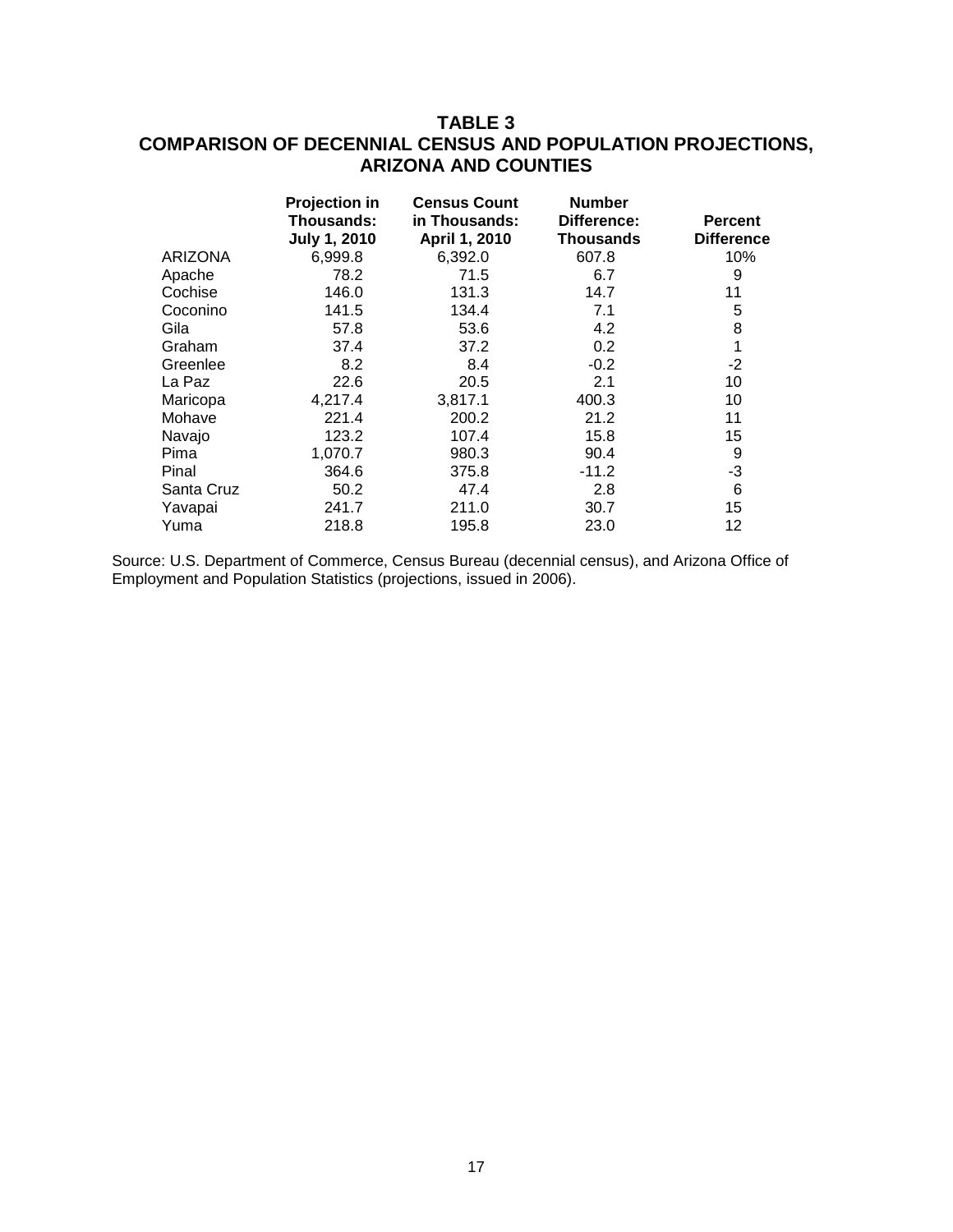#### **POPULATION GROWTH PATTERNS BY COUNTY**

The change in population between 2000 and 2010 shown in Table 1 does not adjust for annexations by incorporated cities and towns. An annexation of existing housing units shifts existing residents from being counted in an unincorporated area to being included in an incorporated place. The OEPS maintains a list of annexations and the number of existing housing units annexed.

#### **Major Urban Areas**

All of the fastest-growing places in Arizona between 2000 and 2010 were suburbs of either Phoenix or Tucson. In the large urban areas, population growth moves outward from the core as the development of inner and older areas forces new home development to the fringes of the urban area. Since both the Phoenix and Tucson areas consist of multiple cities, city growth is heavily dependent on the location of the city relative to the fringe of the highly developed area.

The fastest-growing cities and towns between 2000 and 2010, such as Buckeye and Maricopa, were largely outside the fringe in the 1990s but substantially within the development ring during the 2000s. Portions of a few of the larger cities, such as Gilbert, were at the fringe in both decades and thus these cities experienced substantial population growth in both decades. In contrast, several cities whose area was largely developed by 2000 experienced substantially less growth during the 2000s than in the 1990s. The numeric gain in Glendale, Mesa, Phoenix, Scottsdale, and Tucson each was at least 48,000 less than in the prior decade.

The population of **Maricopa** County in 2010 (3,817,117) accounted for 60 percent of the state total. Phoenix was the most populous city with 1,445,632 residents (38 percent of the county total). Only Phoenix and Tucson had more residents than Mesa's 439,041. Seven other cities had between 100,000 and 250,000 residents: Chandler, Glendale, Scottsdale, Gilbert, Tempe, Peoria, and Surprise (presented in order of size). Unlike the other counties, the share of the population living in the unincorporated area was small at just 7 percent.

Maricopa County's population rose 744,968 (24 percent) between 2000 and 2010. Nine cities plus the unincorporated part of the county posted population gains between 2000 and 2010 in excess of 40,000. While Phoenix had the largest numeric increase of 124,587, its percentage gain was only 9. Other large cities — Glendale, Mesa, Scottsdale, and Tempe — also experienced relatively slow growth of 11 percent or less. In contrast, Gilbert's population increased 90 percent and its gain of 98,756 residents ranked second to Phoenix. Peoria and Chandler also had percentage gains above the county total.

Seven cities experienced at least a doubling in population. Some cities had a significant increase in population on both a numeric and percentage basis:

- Surprise ranked third on numeric growth (86,669 residents) and fourth on percentage growth (281).
- Buckeye had a gain of 44,339 (eighth) and 678 percent (first).
- Goodyear ranked sixth on numeric gain and fifth on a percentage basis.
- Avondale ranked 10th on numeric gain and sixth on a percentage basis.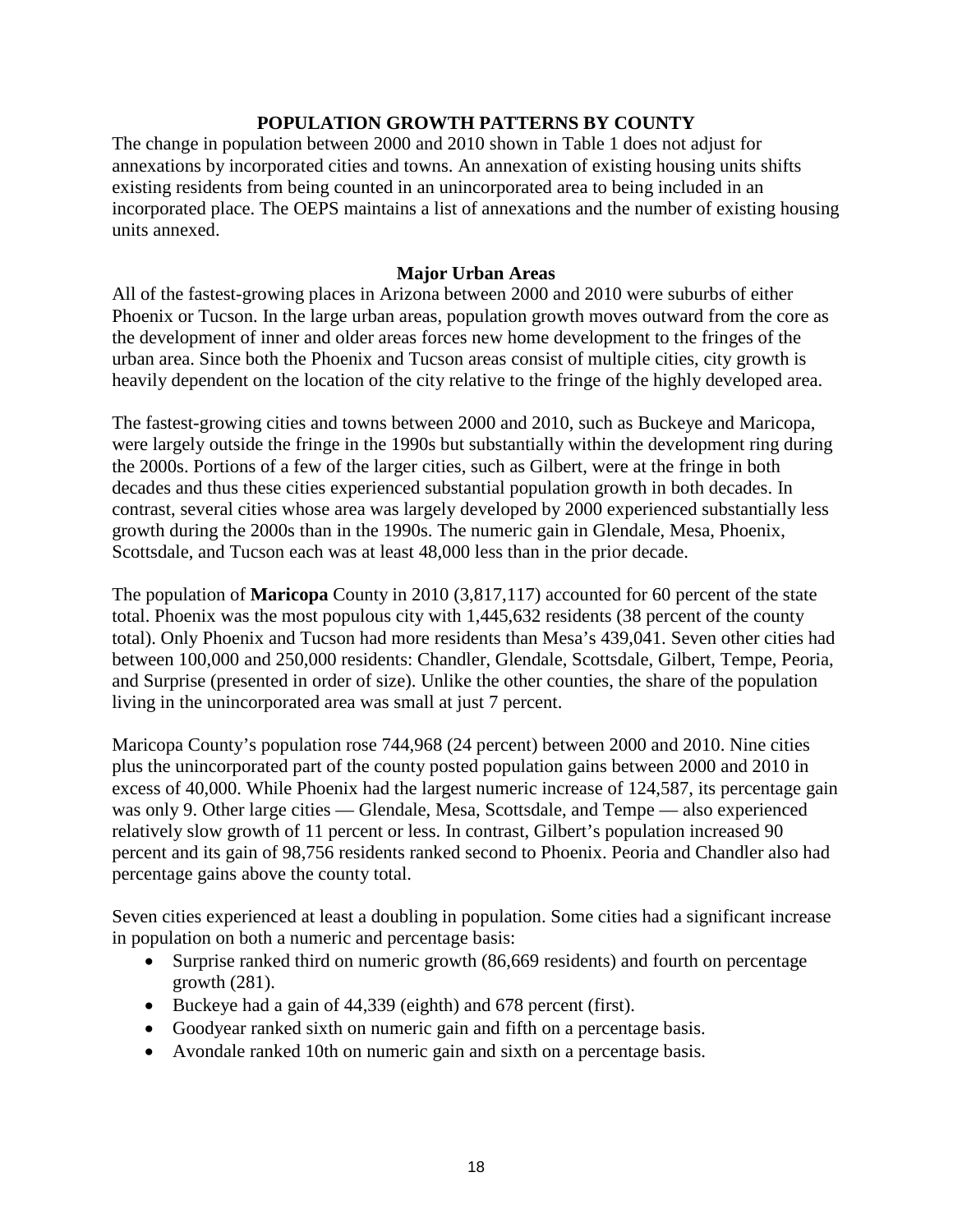Annexations were significant in a few cities in Maricopa County. In Gilbert, 22 percent of the increase in housing units between 2000 and 2010 resulted from annexations. The share was 10 percent in Mesa. More than half of the additional units in Wickenburg resulted from annexations.

In rapidly developing **Pinal** County, the northern part of the county is at the fringe of the Phoenix area and the southern part is not far from the Tucson urban area. Much greater population growth occurred in the county in the 2000s (196,043) than in the 1990s, pushing the 2010 population to 375,770. The population gain exceeded that in the much more populous Pima County. The percentage increase of 109 greatly exceeded the next highest county figure of 29 in Mohave County.

Half of the county's population in 2010 lived in the unincorporated area. The San Tan Valley CDP's population of 81,321 greatly exceeded the number of residents in the largest cities (48,571 in Casa Grande and 43,482 in Maricopa).

Growth was particularly rapid in the city of Maricopa, which incorporated during the decade and added more than 42,000 residents from a 2000 base estimated at about 1,000, and in unincorporated areas such as the San Tan Valley. More than three-fourths of the county's numeric increase occurred in Maricopa or the unincorporated area; the combined population of Maricopa and the unincorporated area rose 187 percent. Percentage gains also were substantial in Casa Grande, Eloy, and Florence. In contrast, the population dropped in three mining communities in the eastern part of the county.

**Pima** County's population rose 136,517 (16 percent) between 2000 and 2010, reaching 980,263. For a populous county, a large share (53 percent) of the residents in 2010 lived in the unincorporated area. Much of what is thought of as Tucson actually is unincorporated; two CDPs with a population of more than 50,000 and six others of more than 10,000 were identified. Sahuarita's population rose 679 percent (22,017) and the increase in Marana was 158 percent (21,405) between 2000 and 2010. The largest numeric gain (48,205) occurred in the unincorporated portion of the county; the increase in Tucson was 33,417 (only 7 percent).

#### **Balance of State**

In the balance of the state, population growth during the 2000s varied widely — both geographically and relative to the 1990s — but in all cases was small relative to that in the large urban areas. A few generalities apply: all counties except Greenlee experienced population growth between 2000 and 2010 and the change was less than in the prior decade in all counties except Santa Cruz. These patterns, however, did not extend to the place level.

**Apache** County is dominated by the Navajo Reservation; 86 percent of the 2010 population of 71,518 lived in the unincorporated area. Population growth slowed considerably during the 2000s, primarily in the unincorporated portion of the county, but the numeric gain in the unincorporated area still accounted for half of the county's gain of 2,095 (3 percent). Eager experienced fast growth of 21 percent, but adjacent Springerville had a slight loss in population.

In neighboring **Navajo** County, which also has a significant portion of its land area in Native American reservations, 63 percent of the 107,449 residents lived in the unincorporated area in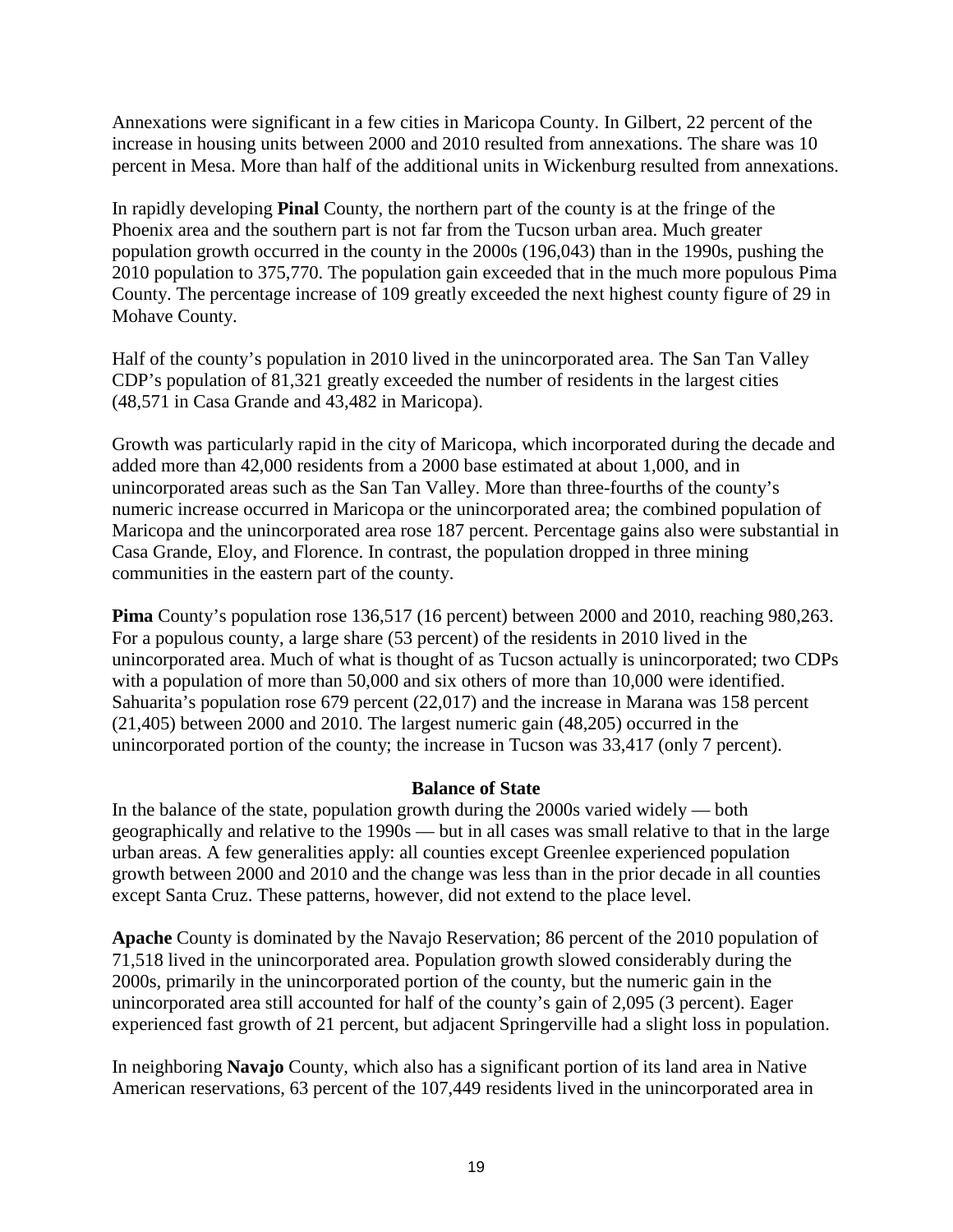2010. Show Low was the largest city, with 10,660 residents. More than two-thirds of the county's numeric increase in population of 9,979 between 2000 and 2010 occurred in Show Low and the unincorporated area. Compared to the county's 10 percent population growth between 2000 and 2010, four incorporated areas posted gains of 20 percent or more: Pinetop-Lakeside, Show Low, Snowflake, and Taylor. As in Apache County, Navajo County also grew more slowly during the 2000s, with the numeric gain barely more than half that of the 1990s. This slowing occurred primarily in the unincorporated area and in Winslow; numeric growth in most towns was similar in the two decades.

The Navajo Reservation extends into **Coconino** County, but Coconino also has a significant population center off the reservation: nearly half of the county's 134,421 residents lived in Flagstaff in 2010. Of the county's population gain of 18,101 between 2000 and 2010, more than 70 percent occurred in Flagstaff. Flagstaff and Fredonia posted a growth rate of around 25 percent during the 2000s, compared to the county's 16 percent. In the 1990s, the population gain in Coconino County's unincorporated area exceeded that in Flagstaff, but during the 2000s the increase in Flagstaff was nearly three times as high as in the unincorporated area. Numeric growth accelerated in Flagstaff while slowing considerably in the unincorporated area.

Only a small portion of **Yavapai** County residents live on reservations; 40 percent of the county's 211,033 residents in 2010 lived in the unincorporated area. A larger number lived in incorporated cities in the Prescott-Prescott Valley-Chino Valley area. Prescott Valley's population in 2010 was nearly as high as that of Prescott. These three cities accounted for 56 percent of Yavapai County's numeric population increase of 43,516 between 2000 and 2010. The population of the portion of Sedona that is in Yavapai County more than doubled during the decade. Prescott Valley and Chino Valley also had percentage gains in excess of the county's 26 percent. Numeric growth was less in the 2000s than the 1990s in most of the county, with the slowdown greatest in the unincorporated area.

**Mohave** County's numeric population gain also was less during the 2000s, with significantly slower growth in Bullhead City, Lake Havasu City, and the unincorporated area. In contrast, Kingman and Colorado City added more residents than during the 1990s. Bullhead City, Kingman, and Lake Havasu City each were sizable population centers in 2010, but 38 percent of the county's 200,186 residents lived in the unincorporated area. Of the county's numeric gain of 45,154 between 2000 and 2010, the unincorporated area was responsible for 42 percent. Percentage growth was greatest in Colorado City and Kingman and lagged behind the county figure of 29 percent in Bullhead City.

In **La Paz** County, the percentage gain during the 2000s was much lower at 4 percent. Twothirds of the county's 20,489 residents in 2010 lived in the unincorporated area, which accounted for nearly two-thirds of the county's 2000-to-2010 numeric gain of 774 residents. Numeric population growth fell sharply from the 1990s to 2000s.

Nearly half of the 195,751 residents of **Yuma** County lived in the city of Yuma in 2010. Most of the county's numeric gain of 35,725 between 2000 and 2010 occurred in Yuma, San Luis, and Somerton. Numeric population growth during the 2000s fell sharply in the unincorporated portion of the county and moderately in the city of Yuma, but dropped only a little in the border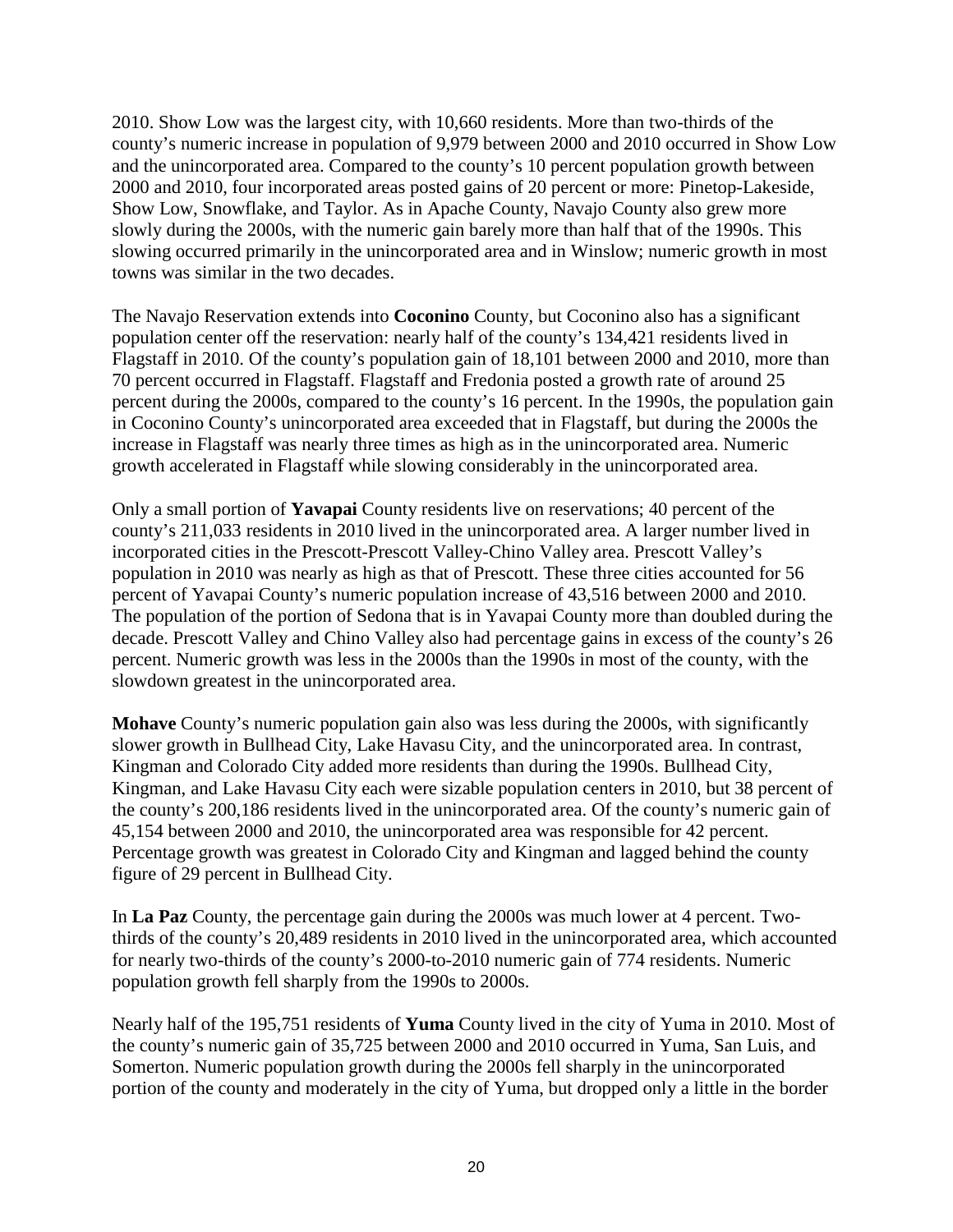community of San Luis and rose significantly in Somerton. Percentage growth in Yuma County between 2000 and 2010 ranged from only 3 percent in the unincorporated area to 97 percent in Somerton and 67 percent in San Luis.

**Santa Cruz** County also shares a border with Mexico. More than half of its 2010 population of 47,420 lived in the unincorporated area, with nearly three-fourths of these residents in the Rio Rico CDP, located just north of Nogales. Combining Rio Rico's count of 18,962 residents with the 20,837 in Nogales, 84 percent of the county's residents lived in the Nogales area. Santa Cruz was the only rural county to have a larger population increase in the 2000s (9,039) than in the 1990s, though only by a small margin. Nogales, which is on the border, experienced a marginal loss of population during the 2000s after gaining during the 1990s. The unincorporated area experienced faster growth during the 2000s, with much of it occurring in the Rio Rico area. The population increase in the unincorporated area of 54 percent compares to 4 percent in Patagonia and no change in Nogales.

**Cochise** is the other border county. Forty percent of its 131,346 residents in 2010 lived in the unincorporated area. One-third of the county total lived in Sierra Vista. The county experienced lesser growth during the 2000s (13,591) than in the 1990s, especially in the unincorporated part of the county. In contrast, Sierra Vista and the border city of Douglas added more residents in the 2000s than in the 1990s, though the population gains resulted in part from annexations. Sierra Vista's numeric gain accounted for 45 percent of the county total. The fastest population growth in Cochise County between 2000 and 2010 was 21 percent in Douglas; Bisbee and Tombstone each had a loss of population of around 8 percent. The county's population increased 12 percent.

More than half of **Graham** County's 37,220 residents in 2010 lived in the unincorporated area; Safford was the largest population center. The unincorporated area also was responsible for more than half of the county's 2000-to-2010 population gain of 3,731, though Pima and Thatcher had faster population growth of 20-to-21 percent (compared to the county total of 11 percent). Most of the increase in the town of Pima was due to annexations. The county's numeric population gain was considerably less during the 2000s than in the 1990s, though Thatcher had a larger gain.

**Greenlee** County, Arizona's least populous, had only 8,437 residents in 2010; it was the only county to lose population (110 residents, 1 percent) during the 2000s. During the 1990s, the county's population had increased. The pattern by community reversed over the two decades: Clifton lost residents in the 1990s but gained during the 2000s, while the rest of the county gained residents during the 1990s but lost population during the 2000s.

**Gila** County's population in 2010 was 53,597, an increase of 2,262 (4 percent) between 2000 and 2010. All of the growth was in the northern part of Gila County. Payson alone accounted for three-fourths of the county's numeric gain, though the increase was less than in the 1990s. The population dropped during the 2000s in the mining communities in the southern part of the county, except for a slight increase in Globe.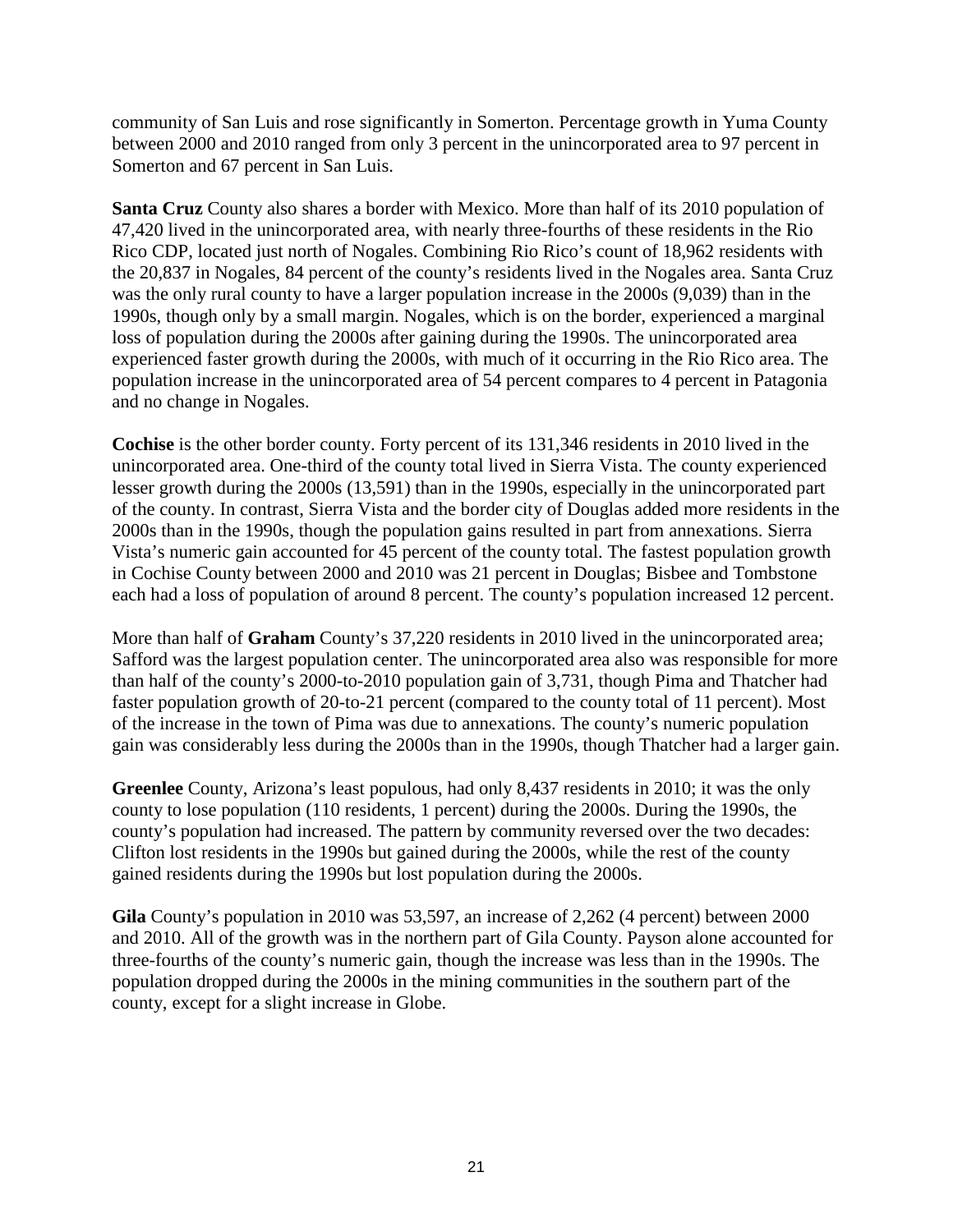#### **HOUSEHOLD AND GROUP QUARTERS POPULATION**

Nationally, 97.4 percent of the people counted in the 2010 census lived in households. The remaining 2.6 percent — a slightly lesser share than in the two prior censuses — lived in group quarters. Half of the group quarters population lived in institutions — 28 percent in correctional facilities, 2 percent in juvenile facilities, 19 percent in nursing facilities, and 1 percent in other institutions. The other half lived in noninstitutional facilities — 32 percent in university housing, 4 percent in military quarters, and 14 percent in other facilities (including homeless shelters and group homes).

A lesser share of Arizona's population — 2.2 percent — lived in group quarters in 2010. The distribution also was different from the U.S. average, with nearly half of Arizona's group quarter's population incarcerated in prisons. Arizona had lesser-than-average shares living in university dormitories and nursing facilities.

Of those living in households, the average number of persons per household nationally fell from more than 2.59 to less than 2.58 between 2000 and 2010, a slightly smaller decrease than during the 1990s. Arizona's household size was less than 2.63 in 2010, down marginally from the 2000 figure of 2.64. A small increase in the figure had occurred during the 1990s.

In 2010, the average household size in Arizona was nearly identical in owner-occupied households and renter-occupied households. However, between 2000 and 2010, the average size of owner-occupied households fell while the average size of renter-occupied households increased. In part, this related to the decline in homeownership, which in turn was affected by the large number of foreclosures occurring after the real estate boom.

#### **All States**

Only six states had a lower percentage living in group quarters than Arizona in 2010, but five of those states were other western states. The largest single factor for the variation in the group quarters share across the states was the percentage living in university dormitories. Variations also occurred in the percentage living in nursing facilities.

The majority of states experienced a decrease in household size during the last decade that was a little smaller than the decline that occurred during the 1990s. However, nine states experienced a small increase in household size between 2000 and 2010. Most western states experienced either a greater decline in size, a decrease in size following an increase in the prior decade, or a lesser increase in size between 2000 and 2010.

#### **Arizona Counties and Places**

The share of the population living in group quarters in 2010 varied widely by county, from less than 1 percent in Greenlee and Santa Cruz counties to 10 percent in Graham County (see Chart 4). The share also exceeded 4.5 percent in Cochise, Coconino, and Pinal counties. The primary reason for the high shares in Graham and Pinal counties was the large number counted in correctional facilities; military quarters and correctional facilities contributed to the high share in Cochise County; and university housing was mostly responsible for the high share in Coconino County.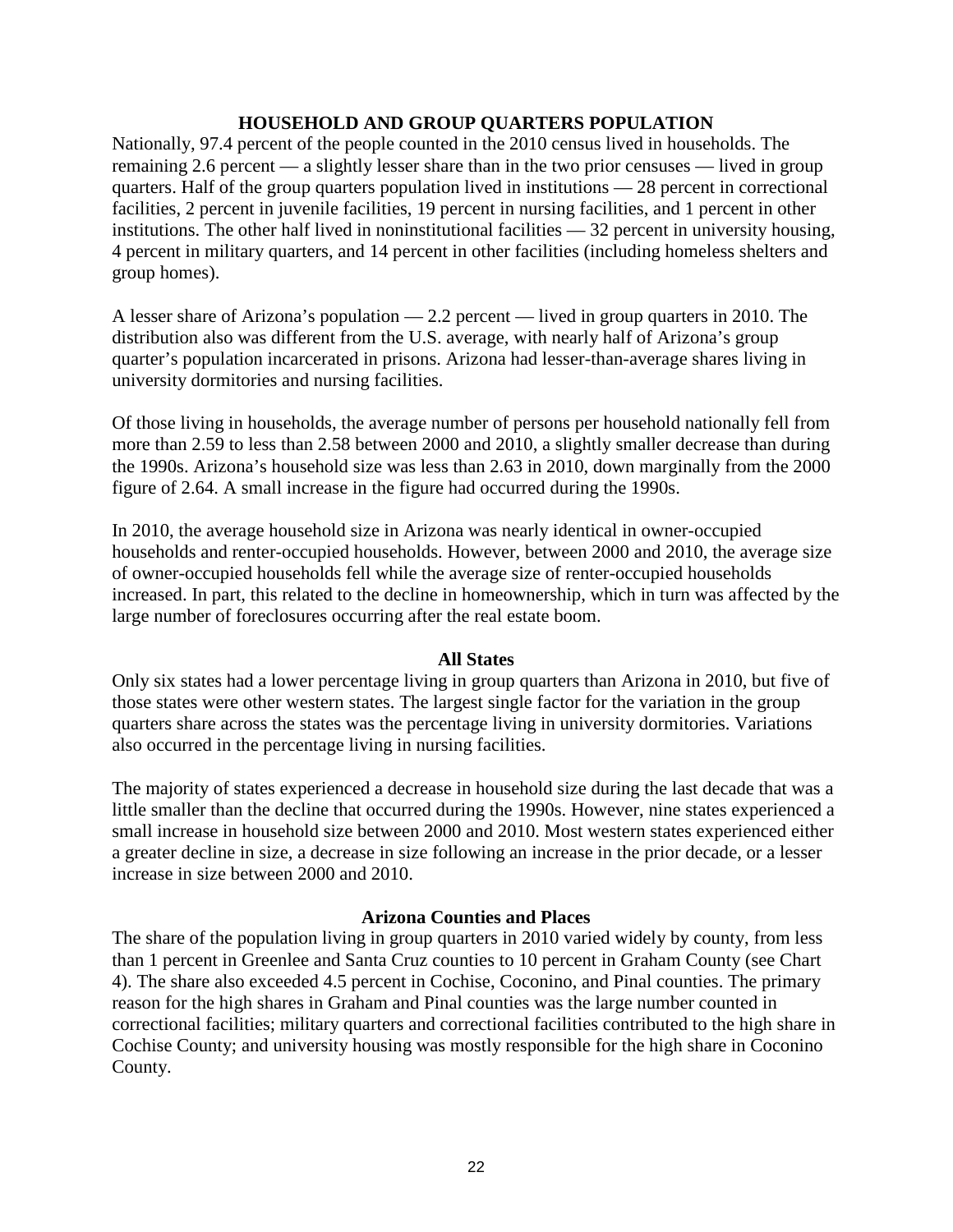The factors contributing to a low share of group quarters population in Apache, Greenlee, Maricopa, Mohave, and Santa Cruz counties varies. In most of these counties, correctional facilities are limited. Low shares in nursing facilities, university dormitories, and other noninstitutional facilities contributed in some of these counties.

The average household size in 2010 varied widely across Arizona's counties, from 2.19 in La Paz County and 2.28 in Yavapai County to just more than 3 in Apache, Graham, and Santa Cruz counties. Among the three counties in the Phoenix and Tucson metro areas, the figure in Pima (2.46) was less than that in Maricopa (2.67) and Pinal (2.78).

Like the nation, the change in average household size in several counties in the last decade was a smaller decrease than during the 1990s. However, average household size between 2000 and 2010 rose in Graham, Pinal, and Yuma counties, and fell more than in the prior decade in Gila, Mohave, and Yavapai counties.

In six Arizona communities, more than one-in-10 residents lived in group quarters in 2010, including 69 percent of the population in Florence and 44 percent in Eloy. Large prisons are primarily responsible for the high shares. Less than 1 percent of the population lived in group quarters in many places. Average household size ranged from 2 or less in Bisbee, Carefree, Jerome, Prescott, Quartzsite, and Sedona to more than 4 in San Luis and Guadalupe, and more than 8 in Colorado City. Between 2000 and 2010, the average household size jumped by at least 0.7 in Colorado City and Youngtown. The average fell by 0.3 or more in several of the state's smaller communities.



**CHART 4 SHARE OF POPULATION LIVING IN GROUP QUARTERS IN 2010, ARIZONA AND COUNTIES**

Source: U.S. Department of Commerce, Census Bureau (decennial census).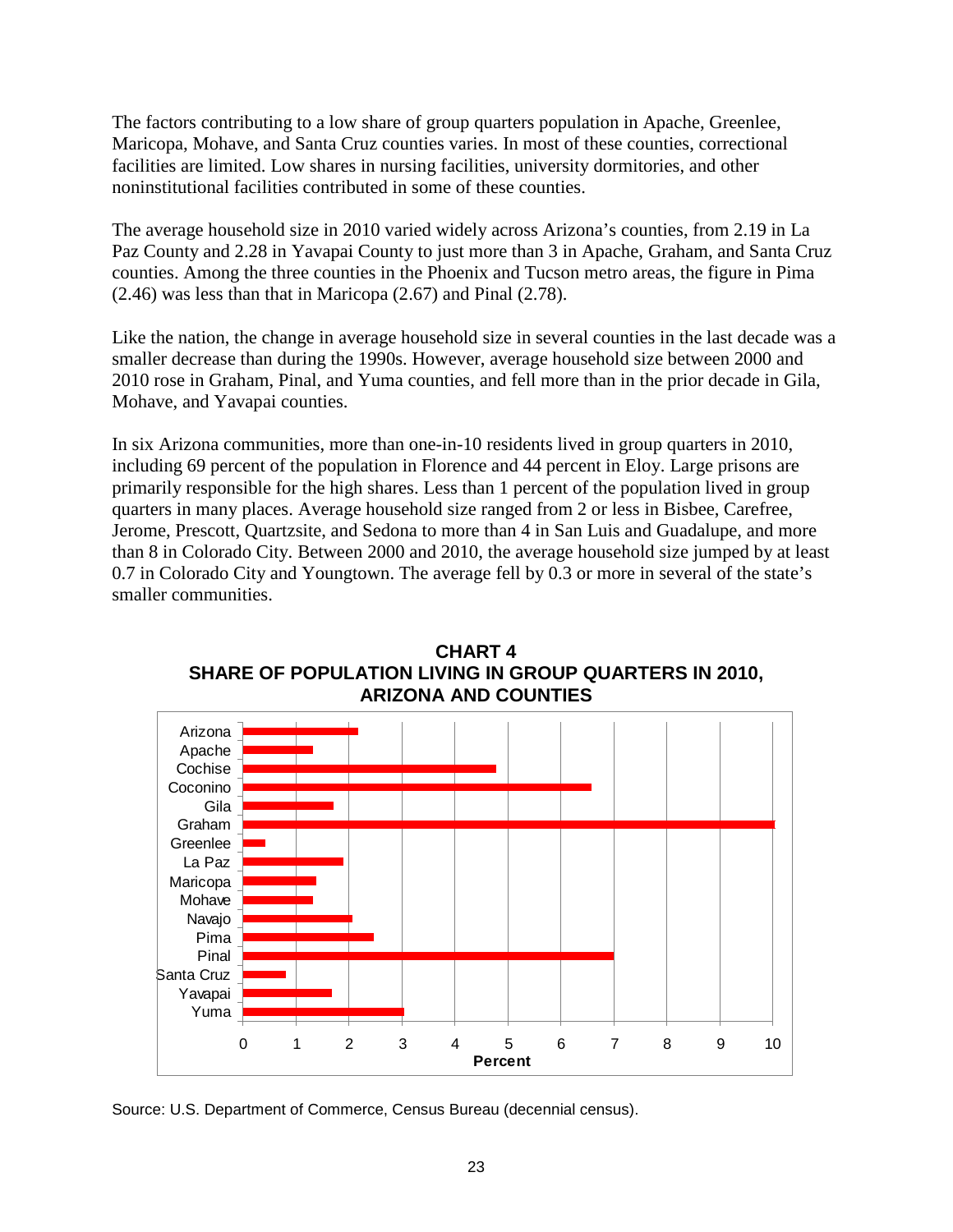#### **HOUSEHOLD TYPE**

The U.S. Census Bureau classifies households into one of five types. Three types are considered families: (1) households with both a husband and wife present, (2) male-headed households in which relatives, but not the wife, of the household head live, and (3) households headed by a female without a husband present but with other relatives of the female living in the household. The other two types are considered to be nonfamily households: (4) households consisting of one person living alone, and (5) households with unrelated people living together.

Nationally in 2010, husband-wife households made up 48 percent of all households. Maleheaded families (no wife present) accounted for 5 percent, and female householders (no husband present) 13 percent, of the total. Nearly 27 percent of occupied housing units consisted of only one person, while unrelated individuals living together accounted for 7 percent of all households. Arizona's shares were similar to the national average (see Chart 5).

The husband-wife share nationally dropped 3 percentage points between 2000 and 2010. Shares rose in each of the other four household types. The changes were similar in Arizona.

#### **All States**

Few states varied much from the national average distribution of household types, though the District of Columbia's figures were much different. Utah and Idaho were the only states in which husband-wife households accounted for more than 53 percent of the total. In three states (Louisiana, New York and Rhode Island), the share was a little less than 45 percent.



**CHART 5 HOUSEHOLD TYPE IN 2010 AS A SHARE OF ALL HOUSEHOLDS, ARIZONA**

Source: U.S. Department of Commerce, Census Bureau (decennial census).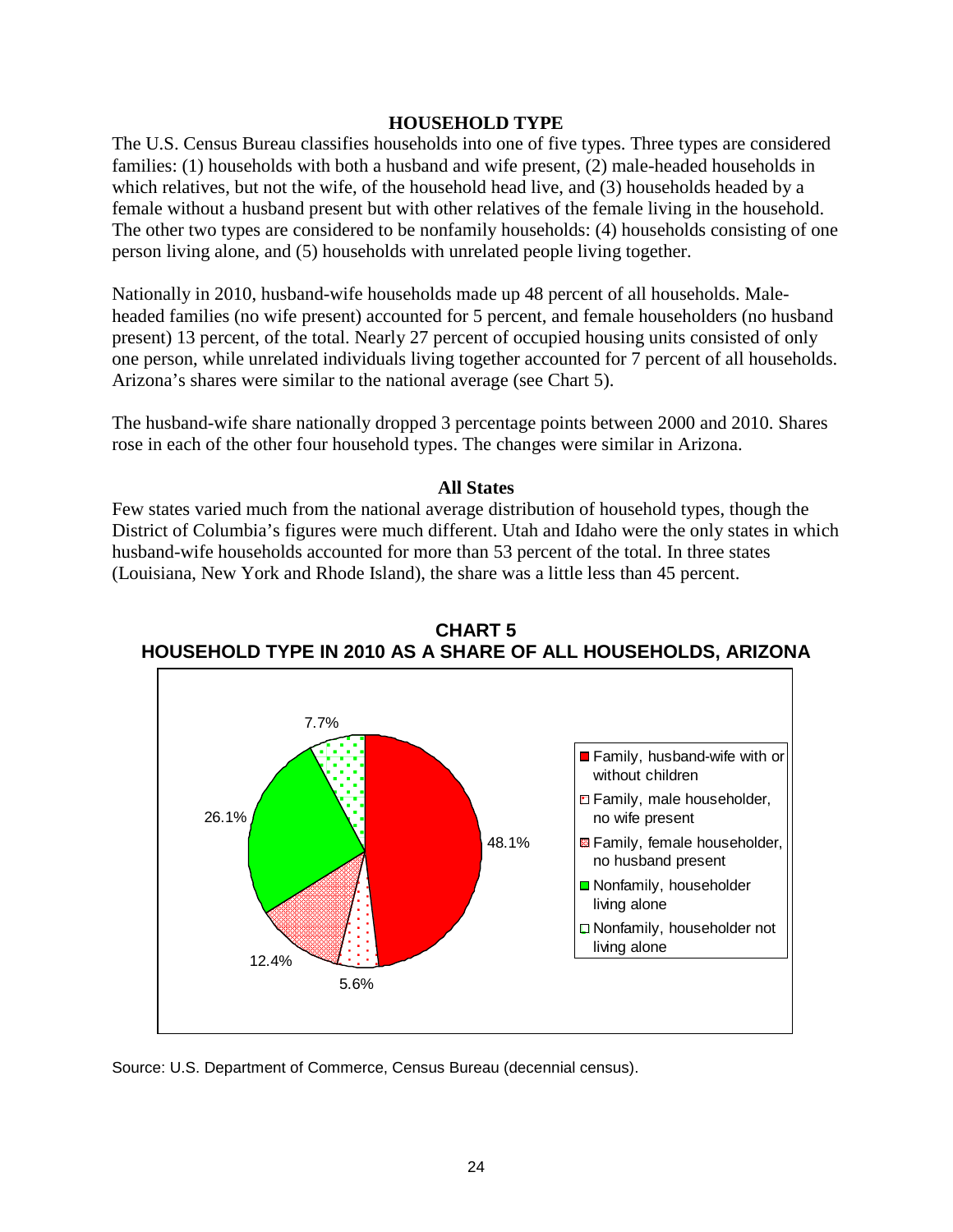Male-headed households (no wife present) accounted for between 4.1 and 6.2 percent of the total in every state. The percentage of households headed by a female (no husband present) exceeded 15 percent in several southern states while several northern Plains-northern Rocky Mountain states had shares around 9 percent.

The percentage of households consisting of a person living alone was more than 29 percent in a few states in the northern part of the country; a few states, including Utah and Idaho, had shares under 25 percent. Households consisting of unrelated individuals were most common (9 percent of the total) in Nevada, Oregon, and Vermont and least prevalent (around 5 percent of the total) in several of the southern states.

#### **Arizona Counties and Places**

The distribution of household types varied more substantially by Arizona county than by state. Husband-wife households accounted for about 56 percent of all households in 2010 in Santa Cruz and Yuma counties; these counties had relatively few people living alone. In Apache County, only 43 percent of households consisted of a husband and wife and few households consisted of unrelated people. Instead, both male- and female-headed households (no spouse present) were disproportionately numerous. In Gila, La Paz, and Yavapai counties, each of which has a high proportion of elderly, at least 29 percent of households consisted of a person living alone.

The distribution of household types varied somewhat across the three populous urban counties. While Maricopa County's percentages were close to the national average, Pima County had relatively few husband-wife households and disproportionately many nonfamily households of both types. In contrast, husband-wife households were disproportionately numerous in Pinal County, offset by a low percent of people living alone.

By place, the husband-wife percentage ranged from more than 70 in Colorado City, Paradise Valley, and Queen Creek to less than 33 in Bisbee, Jerome, South Tucson, and Tempe. More than 10 percent of households were male-headed families (wife not present) in Guadalupe and Clifton, but the percentage in Quartzsite and Carefree was 2 percent or less. Female-headed families (husband not present) accounted for about 30 percent of the total in Guadalupe and Tolleson, but only 3 percent in Carefree and Quartzsite. The percentage of households consisting of a single person ranged from more than 40 in Bisbee, Cottonwood, Jerome, and Patagonia down to 6 percent in San Luis and Quartzsite. The percentage of other nonfamily households was highest in Tempe at 20 percent; the percentage also was high in the other university towns and in Jerome. In contrast, nonrelated people accounted for less than 2 percent of households in Colorado City, Pima, and San Luis.

The overall distribution of household type was considerably different from the national and state norms in some Arizona places. Colorado City and San Luis had many husband-wife families and few nonfamilies of either type. Paradise Valley had a high share of husband-wife families and low shares of other families and of people living alone. Quartzsite had a high percentage of people living alone and few male- or female-headed families (no spouse present). Few husbandwife families lived in Jerome, with many nonfamilies of both types. South Tucson had few husband-wife families but many headed by either a man or a woman without a spouse present.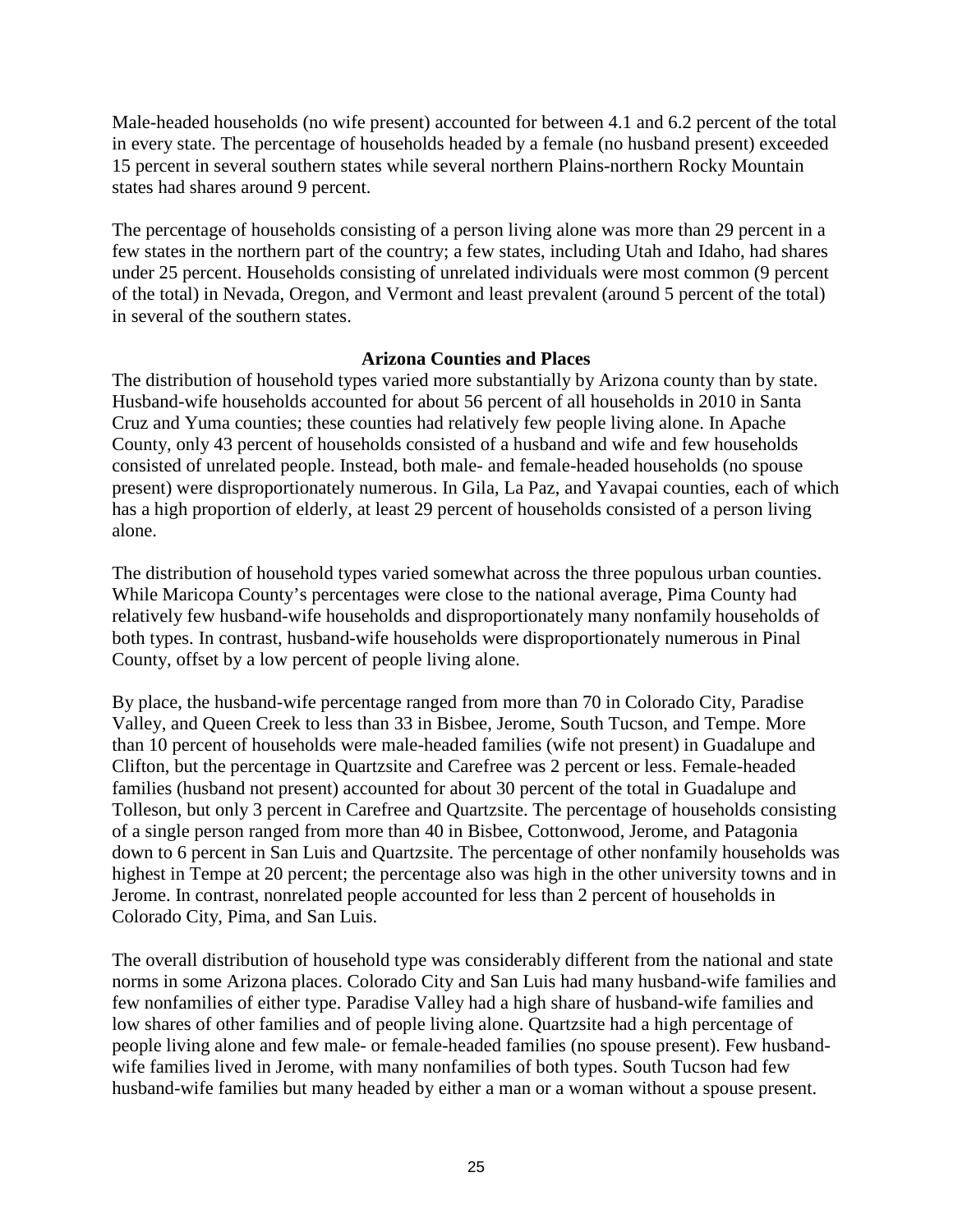#### **RACE AND ETHNICITY**

The 2010 census reports race for several categories: white, black, American Indian, Asian, Pacific Islander, and other. Respondents could specify more than one race, as in the 2000 census. (In 1990, the option to enter more than one race was not provided.)

The census results are presented in two ways: "race alone" and "race in combination." In the race-alone tabulations, a category for two or more races without specifying those races is included; the sum of the categories equals the population total. Race in combination counts each of the races specified for those indicating two or more races and thus sums to more than the population count. The 1990 census results cannot be exactly compared to subsequent figures, though as a share of the total population the 1990 figures are conceptually closer to race in combination than race alone.

The racial groups are reported in total and by ethnicity (Hispanic versus non-Hispanic). The varying ways of reporting race/ethnicity are shown in Table 4 for Arizona; the Asian and Pacific Islander groups were combined because of the small number of Pacific Islanders.

|                     | 2010         |                          | 2000-to-2010 Change |                |  |
|---------------------|--------------|--------------------------|---------------------|----------------|--|
|                     | <b>Alone</b> | In Combination           | <b>Alone</b>        | In Combination |  |
| <b>TOTAL</b>        | 100.0%       | 100.0%                   | 0.0                 | 0.0            |  |
| White               | 73.0         | 73.2                     | $-2.5$              | $-2.4$         |  |
| <b>Black</b>        | 4.1          | 4.8                      | 1.0                 | 1.3            |  |
| American Indian     | 4.6          | 5.3                      | $-0.3$              | $-0.2$         |  |
| Asian & Pacific     | 3.0          | 3.9                      | 1.0                 | 1.4            |  |
| Islander            |              |                          |                     |                |  |
| Other               | 11.9         | 12.8                     | 0.3                 | 0.0            |  |
| Two or More Races   | 3.4          |                          | 0.6                 |                |  |
| <b>NOT HISPANIC</b> | 70.4         | 69.7                     | $-4.4$              | $-4.4$         |  |
| White               | 57.8         | 57.3                     | $-6.0$              | $-5.9$         |  |
| <b>Black</b>        | 3.7          | 4.3                      | 0.8                 | 1.1            |  |
| American Indian     | 4.0          | 4.4                      | $-0.5$              | $-0.5$         |  |
| Asian & Pacific     | 2.8          | 3.5                      | 1.0                 | 1.2            |  |
| Islander            |              |                          |                     |                |  |
| Other               | 0.1          | 0.2                      | 0.0                 | $-0.3$         |  |
| Two or More Races   | 1.8          | $\overline{\phantom{a}}$ | 0.3                 |                |  |
| <b>HISPANIC</b>     | 29.6         | 30.3                     | 4.4                 | 4.4            |  |
| White               | 15.2         | 16.0                     | 3.5                 | 3.5            |  |
| <b>Black</b>        | 0.3          | 0.5                      | 0.1                 | 0.2            |  |
| American Indian     | 0.3          | 0.9                      | 0.2                 | 0.3            |  |
| Asian & Pacific     | 0.1          | 0.3                      | 0.0                 | 0.1            |  |
| Islander            |              |                          |                     |                |  |
| Other               | 11.8         | 12.5                     | 0.3                 | 0.2            |  |
| Two or More Races   | 1.6          |                          | 0.3                 |                |  |

### **TABLE 4 RACE AND ETHNICITY AS A SHARE OF THE TOTAL POPULATION, ARIZONA**

Source: U.S. Department of Commerce, Census Bureau (decennial censuses).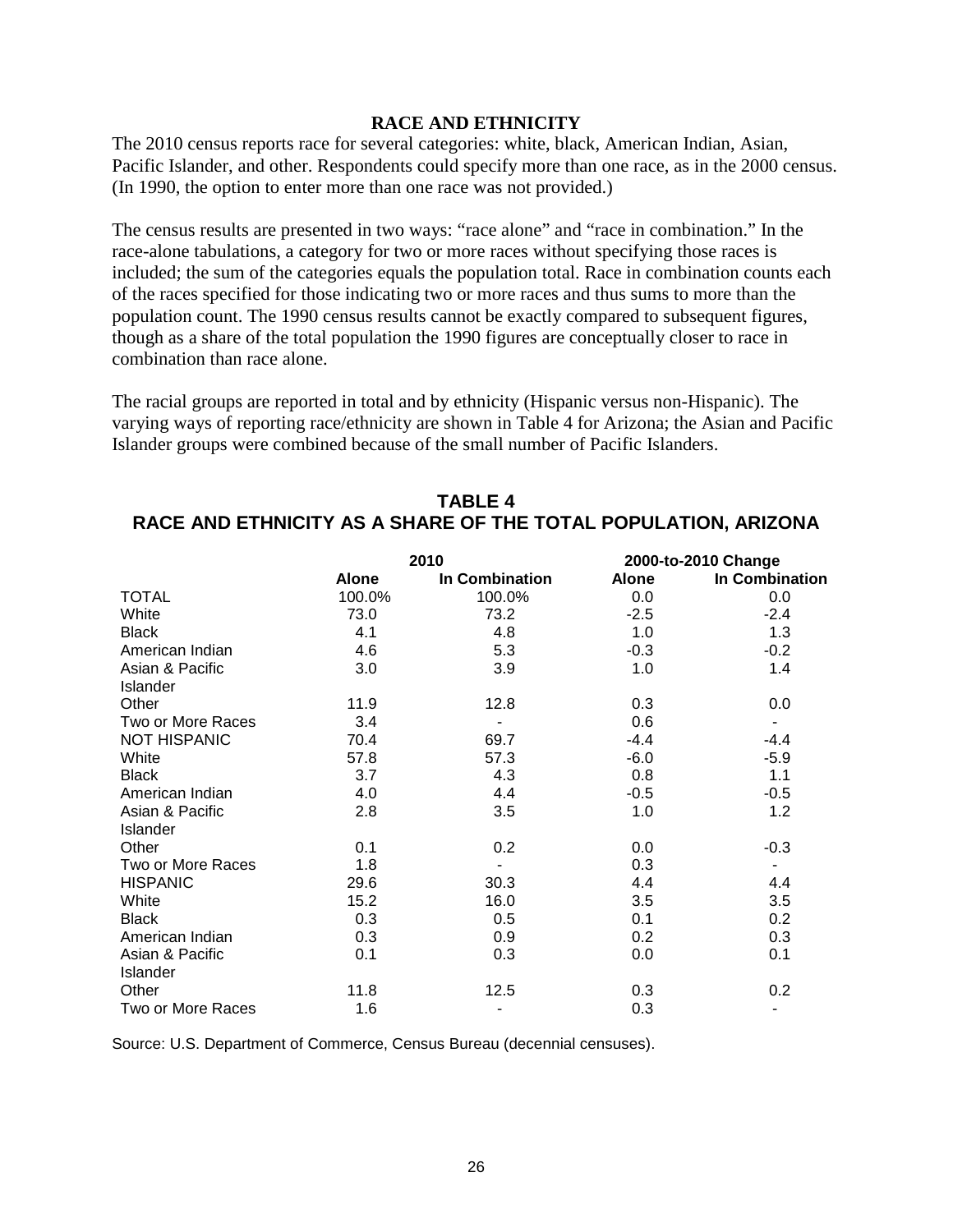Expressed in the race-alone format, Hispanics constituted 29.6 percent of Arizona's population in 2010, up 4.4 percentage points from 2000. On a race-combined basis, the increase also was 4.4 percentage points — less than the 7.1 percentage point rise during the 1990s.

Given the events of the last few years of the last decade, particularly the passage of the employer sanctions law and other anti-immigrant legislation, it is misleading to focus on the large gain in the Hispanic share during the 2000s. The share probably rose at a pace similar to that of the 1990s from 2000 through mid-2007 but may have declined since then and is unlikely to increase rapidly in the future.

In the 1990 and 2000 censuses, a nearly even number of Hispanics identified themselves racially as white and as "other" (small percentages identified themselves as black or one of the other races). Between 2000 and 2010, however, the white Hispanic category's percentage of the total population rose from 12.5 to 16.0 percent, while the increase in the "other" Hispanic category was only from 12.3 to 12.5 percent.

The percentage of Arizonans identifying themselves as non-Hispanic black or non-Hispanic Asian/Pacific Islander also has increased, but these groups are much smaller in number than Hispanics. In contrast, the non-Hispanic American Indian share of the population continued to fall between 2000 and 2010. The non-Hispanic white proportion again fell substantially, though not by as much as in the 1990s.

#### **All States**

This subsection is based on the race-in-combination data so that the changes in racial/ethnic composition between 2000 and 2010 can be more directly compared to those during the 1990-to-2000 decade.

Nationally, 63.4 percent of the population in 2010 indicated that they were entirely or partially non-Hispanic white. Each of the top 10 states had a percentage of at least 84.5, with the percentage greater than 90 in Maine, New Hampshire, Vermont, and West Virginia. Northern Plains states also were among the top 10. In contrast, the non-Hispanic white share was 57.6 percent or less in 10 states. The share was only 27.5 percent in Hawaii and was less than 50 percent in California, District of Columbia, New Mexico, and Texas. Some East Coast states also had a low percentage. Arizona's share of 57.3 percent was ninth lowest.

The non-Hispanic white share nationally did not fall as much between 2000 and 2010 (a decrease of 5.2 percentage points) as in the prior decade (a drop of 7.0 percentage points). The decline in Arizona was greater than the national average in each decade, ranking fourth largest in the 1990s and 11th in the 2000s. Several other western states experienced relatively large drops, as did several states on the East Coast.

The Hispanic proportion of the population in 2010 was 16.9 percent nationally. Only nine states had a proportion this high, but the nine included the highly populous states of California, Florida, New York, and Texas. Arizona's proportion of 30.3 (based on the race-in-combination tally) was fourth highest, behind each of the other three states bordering Mexico. Hispanics may become the majority of New Mexico's population during the current decade. In contrast, in 15 states, the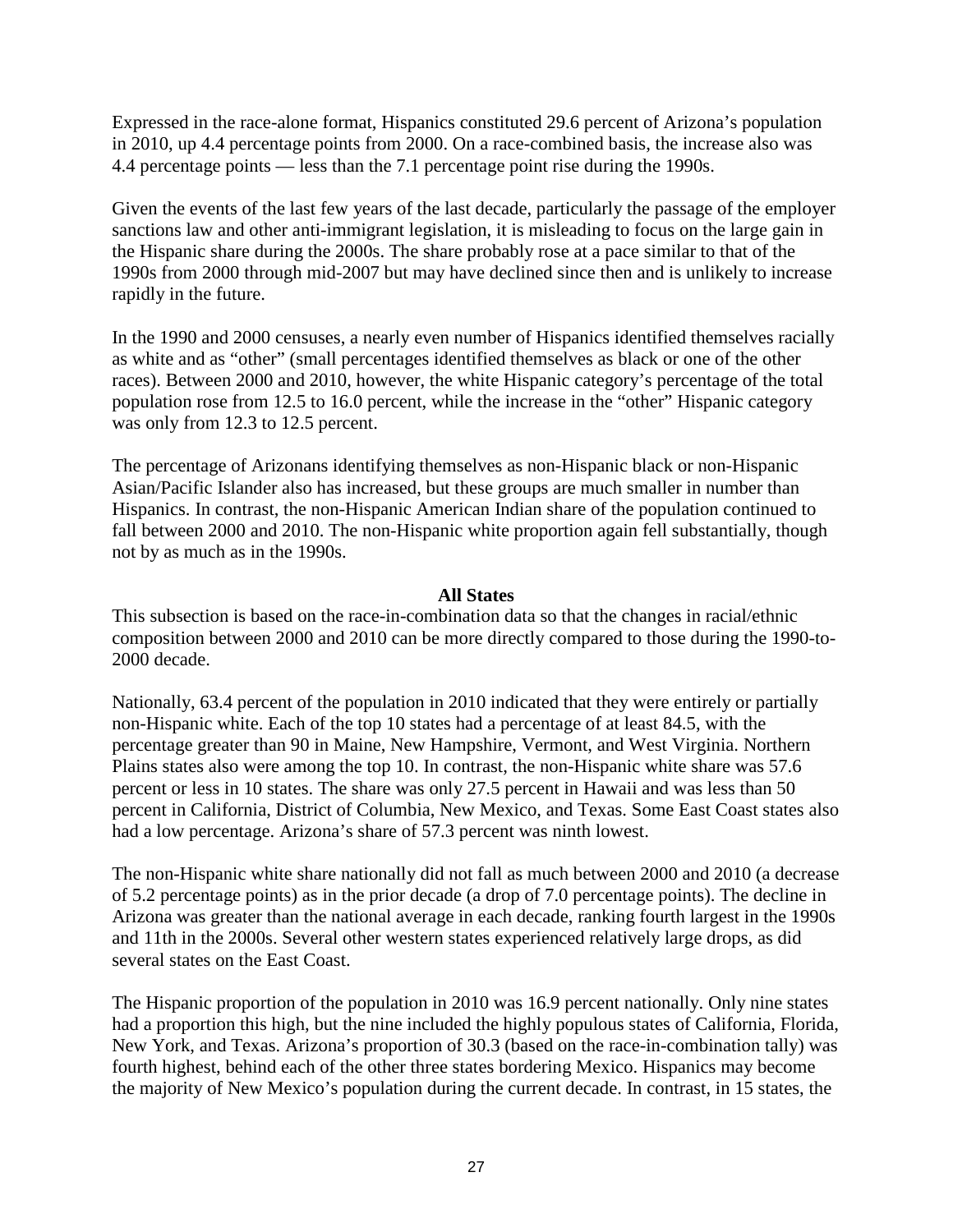Hispanic proportion in 2010 was less than 5 percent, with the lowest figures in northern New England, some of the northern Plains states, and in some southern states.

Nationally, the Hispanic share rose nearly as much in the 2000s (3.9 percentage points) as in the 1990s (4.0 percentage points). In most states in the eastern two-thirds of the country, the Hispanic proportion rose more during the 2000s than the 1990s. While most western states remained among the leaders on the increase of the Hispanic proportion, the shares did not rise as much in the last decade as in the prior decade. Arizona's slowing in the proportion — from a gain of 7.1 percentage points in the 1990s to 4.4 percentage points between 2000 and 2010 was the most substantial in the nation.

The non-Hispanic black share nationally was 12.6 percent in 2010, only 0.3 percentage points higher than in 2000. The share was at least 19.5 percent in 10 states; other than the nearly 50 percent share in the District of Columbia, the highest figure was 36.9 percent in Mississippi. Arizona's share of 4.3 percent ranked 36th. In 10 states, mostly northern tier states, the share was less than 2 percent. The largest increase in share occurred in some of the East Coast states.

Non-Hispanic Asians and Pacific Islanders accounted for 5.6 percent of the national population. This group accounts for the majority of Hawaii's population. Only nine other states — along the Middle-Atlantic seaboard or in the West — had a share greater than the U.S. average, led by California's 14.2 percent. Arizona's share of 3.5 percent ranked 21st. The share was less than 2 percent in 16 states. The non-Hispanic Asian/Pacific Islander share nationally rose a bit less during the 2000s than in the 1990s (1.3 versus 1.5 percentage points). Nevada had the largest increase in share during the 2000s.

Non-Hispanic American Indians accounted for only 1.3 percent of the national population in 2010; the share was barely higher than in 2000. The Native American population is highly concentrated in a few states: Alaska, Montana, New Mexico, North Dakota, Oklahoma, and South Dakota. Arizona's proportion of 4.4 percent was seventh highest. The percentage was less than 1 in 24 states.

Overall, Arizona's racial/ethnic composition was moderately different from the national average. The largest differences in composition were in Hawaii (high percentage non-Hispanic Asian/Pacific Islander), New Mexico (high percentage Hispanic), the District of Columbia (high percentage non-Hispanic black), and in Maine and Vermont (high percentage non-Hispanic white). The composition in Illinois was very close to the national average, with Connecticut, New Jersey, and New York also having compositions similar to the U.S. total.

#### **Arizona Counties and Places**

Based on the race-alone tabulations, shares by race/ethnicity in 2010 were similar in Maricopa and Pinal counties and were close to the state totals, with non-Hispanic whites accounting for nearly 60 percent of the population and Hispanics for nearly another 30 percent. In Pima County, the Hispanic proportion was a little higher, with the non-Hispanic white share lower (see Table 5). The racial/ethnic makeup varies across the rest of Arizona.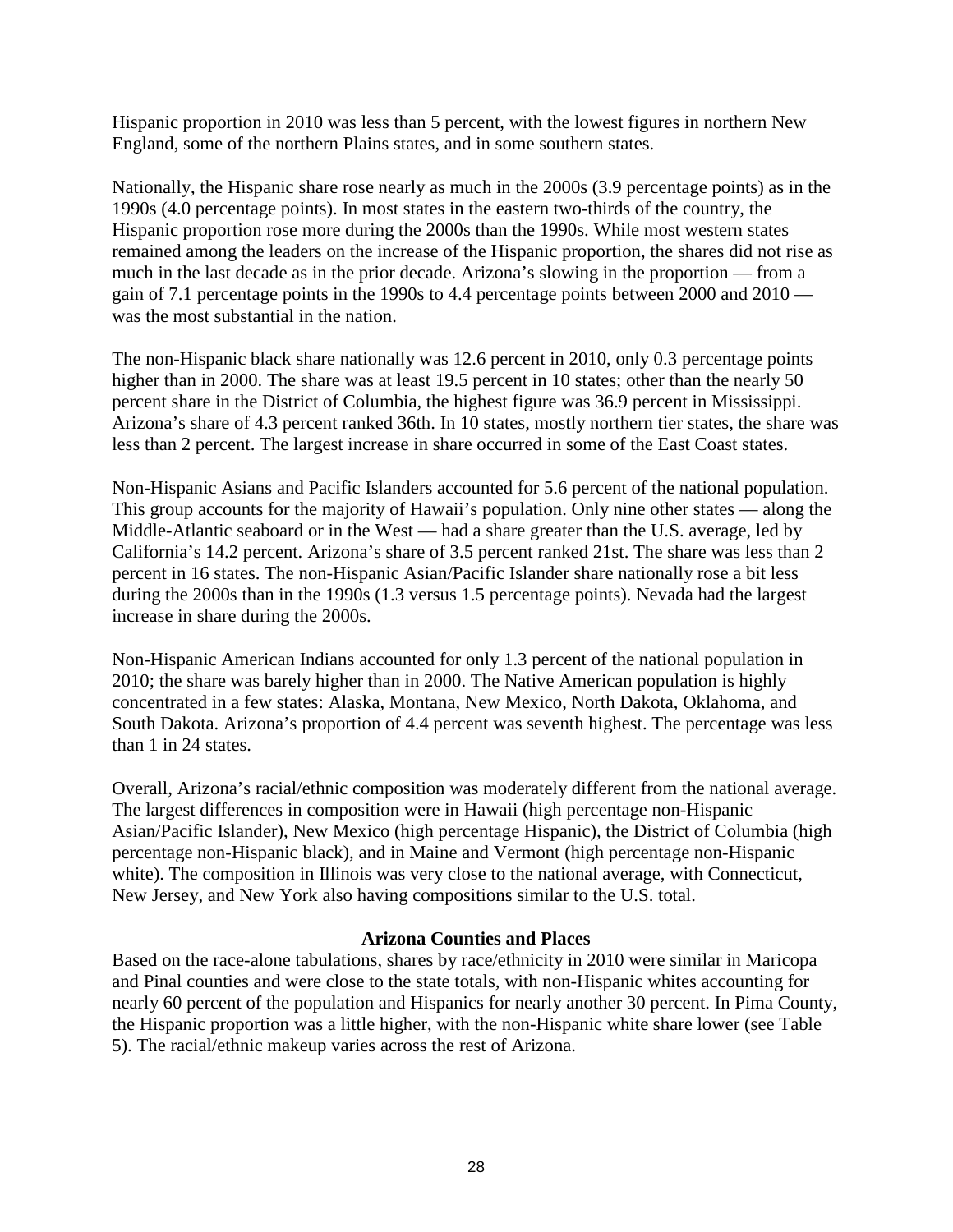### **TABLE 5 HISPANIC AND RACE ALONE AS A SHARE OF THE TOTAL POPULATION, ARIZONA AND COUNTIES**

|            | <b>Non-Hispanic</b>          |        |              |                         |                                              |        |                       |
|------------|------------------------------|--------|--------------|-------------------------|----------------------------------------------|--------|-----------------------|
|            | <b>Hispanic</b>              | White  | <b>Black</b> | Amer-<br>ican<br>Indian | Asian &<br><b>Pacific</b><br><b>Islander</b> | Other  | Two or<br><b>More</b> |
| 2010 Share |                              |        |              |                         |                                              |        |                       |
| Arizona    | 29.6%                        | 57.8%  | 3.7%         | 4.0%                    | 2.8%                                         | 0.1%   | 1.8%                  |
| Apache     | 5.8                          | 20.4   | 0.2          | 71.8                    | 0.3                                          | 0.0    | 1.5                   |
| Cochise    | 32.4                         | 58.5   | 3.8          | 0.8                     | 2.1                                          | 0.2    | 2.3                   |
| Coconino   | 13.5                         | 55.2   | 1.1          | 26.5                    | 1.4                                          | 0.1    | 2.1                   |
| Gila       | 17.9                         | 65.9   | 0.4          | 14.2                    | 0.5                                          | 0.1    | 1.1                   |
| Graham     | 30.4                         | 52.3   | 1.7          | 13.6                    | 0.7                                          | 0.1    | 1.2                   |
| Greenlee   | 47.9                         | 48.1   | 0.9          | 1.7                     | 0.6                                          | 0.0    | 0.8                   |
| La Paz     | 23.5                         | 62.7   | 0.6          | 10.7                    | 0.5                                          | 0.1    | 2.0                   |
| Maricopa   | 29.6                         | 58.7   | 4.6          | 1.6                     | 3.5                                          | 0.1    | 1.9                   |
| Mohave     | 14.8                         | 79.6   | 0.9          | 1.9                     | 1.2                                          | 0.1    | 1.6                   |
| Navajo     | 10.8                         | 43.9   | 0.8          | 42.4                    | 0.6                                          | 0.0    | 1.5                   |
| Pima       | 34.6                         | 55.3   | 3.2          | 2.4                     | 2.6                                          | 0.1    | 1.8                   |
| Pinal      | 28.5                         | 58.7   | 4.3          | 4.6                     | 2.0                                          | 0.1    | 1.8                   |
| Santa Cruz | 82.8                         | 16.0   | 0.2          | 0.2                     | 0.5                                          | 0.0    | 0.2                   |
| Yavapai    | 13.6                         | 82.0   | 0.5          | 1.3                     | 0.9                                          | 0.1    | 1.6                   |
| Yuma       | 59.7                         | 35.3   | 1.6          | 1.0                     | 1.1                                          | 0.1    | 1.1                   |
|            | 2000-to-2010 Change in Share |        |              |                         |                                              |        |                       |
| Arizona    | 4.4                          | $-6.0$ | 0.8          | $-0.5$                  | 1.0                                          | 0.0    | 0.3                   |
| Apache     | 1.3                          | 2.7    | 0.0          | $-4.6$                  | 0.1                                          | 0.0    | 0.5                   |
| Cochise    | 1.7                          | $-1.6$ | $-0.5$       | $-0.1$                  | 0.3                                          | 0.0    | 0.2                   |
| Coconino   | 2.6                          | $-2.4$ | 0.1          | $-1.5$                  | 0.6                                          | 0.0    | 0.5                   |
| Gila       | 1.2                          | $-3.1$ | 0.0          | 1.7                     | 0.1                                          | 0.0    | 0.0                   |
| Graham     | 3.4                          | $-2.9$ | $-0.1$       | $-0.8$                  | 0.1                                          | 0.0    | 0.3                   |
| Greenlee   | 4.8                          | $-5.8$ | 0.5          | 0.3                     | 0.4                                          | $-0.1$ | $-0.2$                |
| La Paz     | 1.0                          | $-1.0$ | $-0.2$       | $-0.2$                  | 0.0                                          | 0.0    | 0.4                   |
| Maricopa   | 4.7                          | $-7.5$ | 1.1          | 0.1                     | 1.3                                          | 0.0    | 0.3                   |
| Mohave     | 3.7                          | $-4.4$ | 0.3          | $-0.2$                  | 0.3                                          | 0.0    | 0.2                   |
| Navajo     | 2.5                          | 1.6    | 0.0          | $-4.6$                  | 0.2                                          | 0.0    | 0.3                   |
| Pima       | 5.2                          | $-6.2$ | 0.3          | $-0.2$                  | 0.6                                          | 0.0    | 0.3                   |
| Pinal      | $-1.4$                       | $-0.1$ | 1.7          | $-2.3$                  | 1.4                                          | 0.0    | 0.7                   |
| Santa Cruz | 2.0                          | $-1.9$ | 0.0          | 0.0                     | 0.0                                          | 0.0    | $-0.1$                |
| Yavapai    | 3.8                          | $-4.6$ | 0.2          | $-0.1$                  | 0.3                                          | 0.0    | 0.3                   |
| Yuma       | 9.3                          | $-9.1$ | $-0.3$       | $-0.1$                  | 0.2                                          | 0.0    | 0.1                   |

Source: U.S. Department of Commerce, Census Bureau (decennial censuses).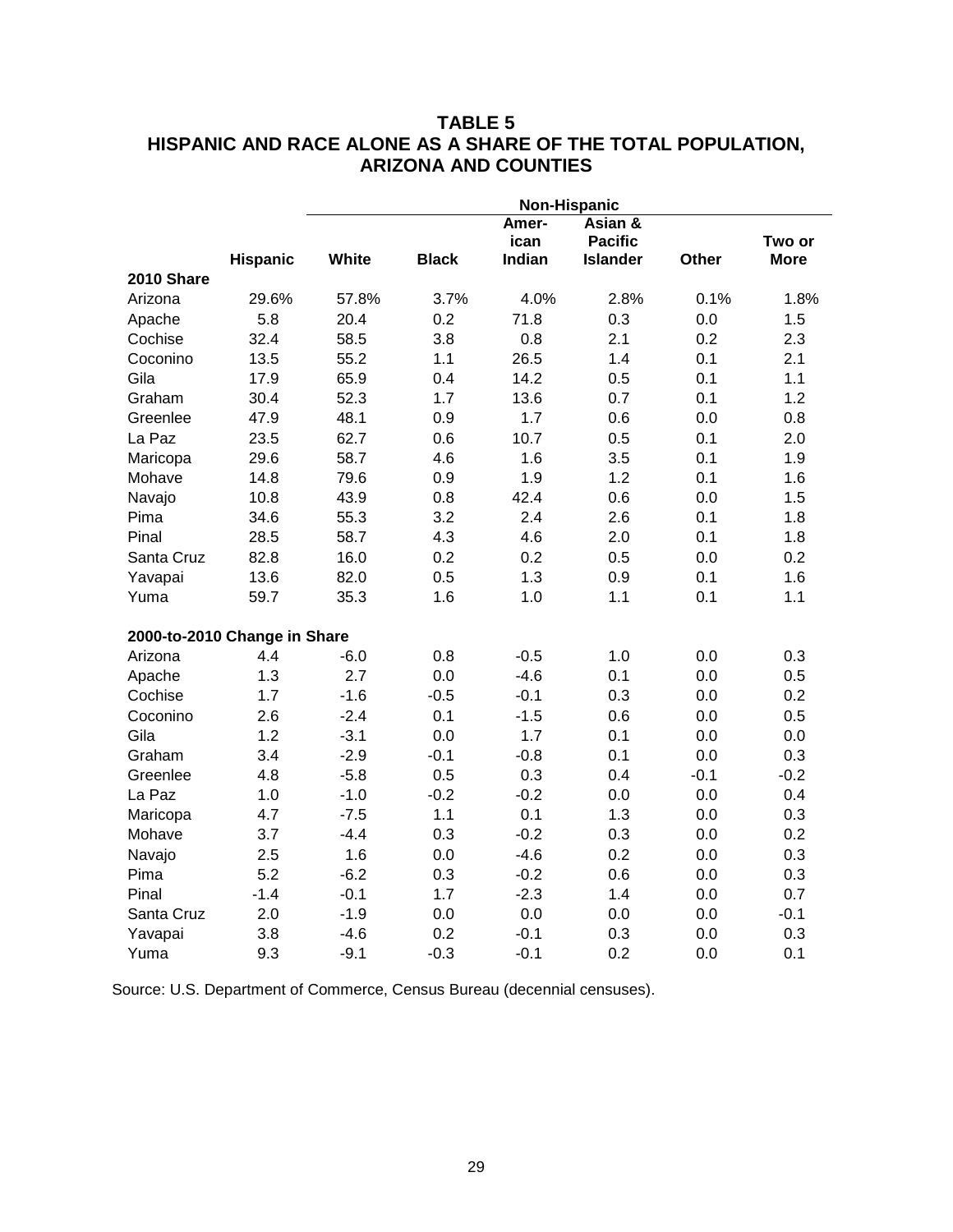The non-Hispanic white proportion in 2010 was at least 80 percent in Mohave and Yavapai counties, and was above the state's figure of 57.8 percent in Gila and La Paz counties. Less than half of the residents of Apache, Greenlee, Navajo, Santa Cruz, and Yuma counties were non-Hispanic whites. The non-Hispanic white proportion rose between 2000 and 2010 in Apache and Navajo counties, but it fell in the other 13 counties, with especially large declines in Greenlee, Maricopa, Pima, and Yuma counties. Statewide, the share dropped 6.0 percentage points.

In 2010, the Hispanic proportion was highest in Santa Cruz and Yuma counties at considerably above 50 percent. The Hispanic share was half or less of the statewide figure of 29.6 percent in the five northern counties. Between 2000 and 2010, the Hispanic share jumped in Yuma County and rose more than the state total of 4.4 percentage points in Greenlee, Maricopa, and Pima counties. Pinal was the only county with a decline in the Hispanic share, as the outward spread of development of the Phoenix area attracted non-Hispanic whites and others to the county's new housing developments.

The non-Hispanic American Indian proportion in 2010 was 4.0 percent in Arizona but was less than 2.5 percent in eight counties. In contrast, the share was 27 percent in Coconino, 42 percent in Navajo, and 72 percent in Apache. The share fell between 2000 and 2010 by 0.5 percentage points statewide; it dropped in 11 counties, with the largest declines in Apache, Coconino, and Navajo counties. The slight increase in share in Maricopa County despite the county's large net in-migration of other racial/ethnic groups suggests that the Phoenix area received net inmigration of Native Americans, probably in large part from the northeastern portion of the state.

Non-Hispanic blacks were concentrated in the Phoenix and Tucson areas and in Cochise County in 2010, with the shares between 3.2 and 4.6 percent in each of these counties; the state's figure was 3.7 percent. The proportion was less than 2 percent in each of the other 11 counties. The state's increase in share of 0.8 percentage points between 2000 and 2010 occurred primarily in the Phoenix area, with little change in most of the other counties.

Non-Hispanic Asians and Pacific Islanders accounted for 2.8 percent of the state's residents in 2010. The share was less than 1.5 percent in 12 counties but ranged from 2.0 to 3.5 percent in the three highly urbanized counties. In most counties, the proportion rose a little between 2000 and 2010. The increase exceeded the state figure of 1.0 percentage points only in Maricopa and Pinal counties.

By place, more than 90 percent of the residents in 2010 were non-Hispanic whites in Carefree, Colorado City, Fountain Hills, and Jerome. The non-Hispanic white proportion was less than 5 percent in Guadalupe, Nogales, San Luis, and Somerton. These figures are largely reversed for Hispanics. More than 90 percent of the residents of Nogales, San Luis, and Somerton were Hispanic; the Hispanic share was at least 50 percent in 14 additional cities. In five communities — Carefree, Colorado City, Fountain Hills, Fredonia, and Paradise Valley — the Hispanic share was less than 5 percent; in eight other incorporated places, the share was between 5 and 10 percent.

Non-Hispanic blacks made up 9 percent of the residents of Avondale and Maricopa in 2010 and more than 5 percent in three other communities, including Phoenix. One-third of Guadalupe's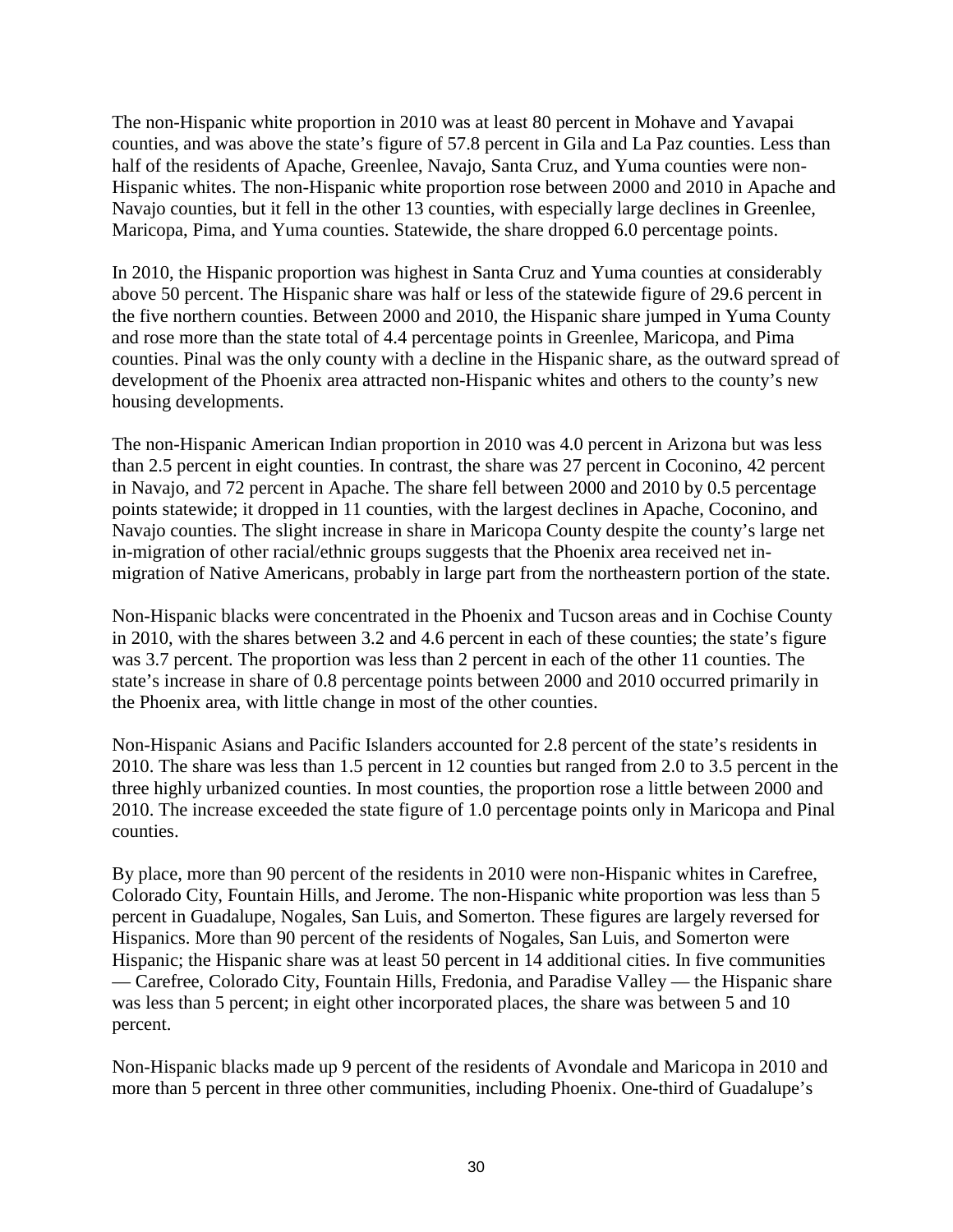residents, and nearly one-fourth of the residents of Holbrook and Winslow, were non-Hispanic American Indians. The Native American share also exceeded 10 percent in Parker and Flagstaff. The percentage of non-Hispanic Asians and Pacific Islanders exceeded 5 percent in Chandler, Gilbert, and Tempe. Non-Hispanics of more than one race made up 4 percent of the population in Page and Huachuca City, and 3 percent in Jerome.

#### **Compared to Estimates**

As part of its annual population estimates, the Census Bureau includes estimates by race and ethnicity for states and counties. Race/ethnicity estimates from the ACS are similar to the Census Bureau estimates. In the estimates issued prior to the release of the 2010 census count, the estimated non-Hispanic white population share nationally on July 1, 2009 was 1.3 percentage points higher than the April 1, 2010 census. Most of the other racial/ethnic groups were underestimated by small amounts, with the difference for Hispanics at 0.6 percentage points. In most of the groups, the direction of the difference was the same in most or all of the states.

The non-Hispanic white proportion was overestimated in 48 states. However, Arizona was one of three exceptions, along with the District of Columbia and Montana. The Hispanic proportion was underestimated in 40 states; Arizona had the largest overestimate in the country. This reflects the Census Bureau estimates not considering the effects of the employer sanctions law.

The non-Hispanic black and non-Hispanic American Indian shares were overestimated in more states than there was an underestimate. In the non-Hispanic Asian/Pacific Islander and two or more races categories, the Census Bureau underestimated the shares in all states.

For Arizona, the estimated non-Hispanic white proportion was 0.6 percentage points less than the census. The estimate was too low by more than 1 percentage point in three counties, including Maricopa, and was too high by at least 1.5 percentage points in three counties.

The estimates overstated the Hispanic proportion by 1.2 percentage points statewide, with nearly all of the overstatement occurring in Maricopa and Pinal counties. In contrast, the estimate was too low in 11 counties, including two with an error of more than 2.5 percentage points. Looking at annual figures for the state from the ACS, the Hispanic proportion continued to rise at a nearly steady pace even after the passage of the employer sanctions law and the onset of the recession, revealing some of the shortcomings of the methodology used to estimate population by race and ethnic group.

The statewide estimate of the non-Hispanic American Indian share almost matched the decennial census figure. The estimates were too high in Coconino and Yavapai counties, but too low in Apache County.

Relative to the small actual share of the population, the estimate of non-Hispanic blacks was significantly too high in each of the state's 12 less populous counties. However, the estimates were a little too low in Maricopa and Pinal counties, resulting in the statewide estimate matching the census. The differences between the estimates and census for the other racial groups were small. The percentage of people naming two or more races was underestimated in nearly all counties.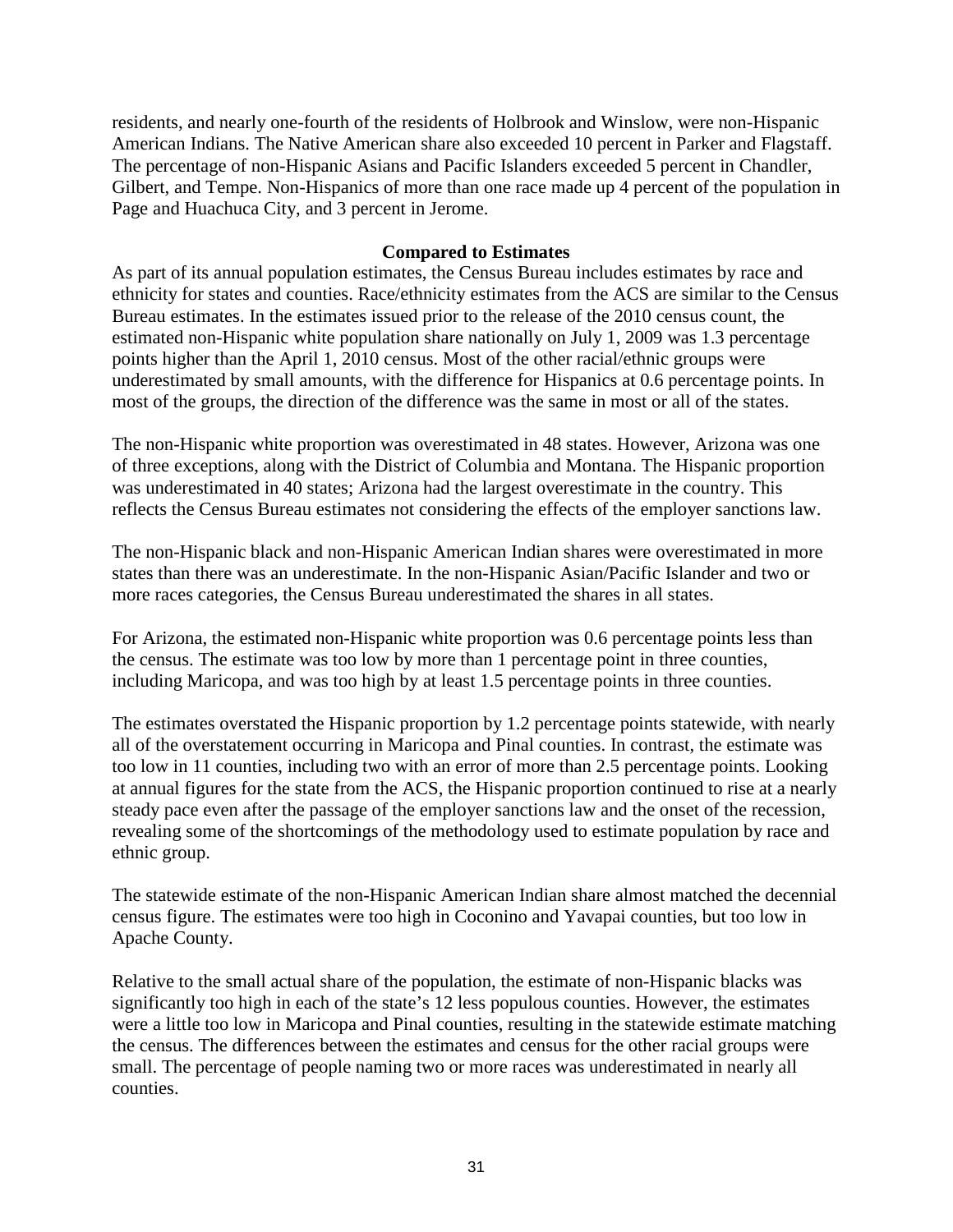#### **AGE**

Arizona's median age in 2010 was 35.9 years, lower than the national figure of 37.2. The median age rose between 2000 and 2010 nationally and in Arizona, largely due to the aging of the sizable baby-boom generation; baby boomers were between the ages of 45 and 64 as of the census date. Arizona's increase in the median age of 1.7 years was slightly less than the U.S. average of 1.9 years.

Looking at five-year age groups in 2010, the most numerous groups in Arizona were each of the age groups under the age of 30; the least numerous were each group age 55 or older. This age distribution varies from the national average — the baby-boom age groups of 45-to-49 and 50 to-54 years of age were the most numerous. As a share of the population, each age group under the age of 15 and those between the ages of 65 and 79 were at least 5 percent larger in Arizona than the national average (see Chart 6). Arizona's shares were at least 5 percent below average in the 40-to-59 age group and among those 85 or older.

Thus, Arizona had relatively few working-age people supporting larger shares of children and retirees under the age of 80. In particular, Arizona's age distribution did not display any bulge for the baby-boom generation. Instead, higher-than-average birth rates and in-migration of young people caused each of the age groups under age 30 to be more numerous than the age groups of the baby-boom generation. In Mexico and Central American countries, the number of births steadily rose over the last several decades; Arizona has received strong immigration from these countries.



### **CHART 6 AGE DISTRIBUTION AS A SHARE OF THE TOTAL IN 2010, ARIZONA AND UNITED STATES**

Source: U.S. Department of Commerce, Census Bureau (decennial census).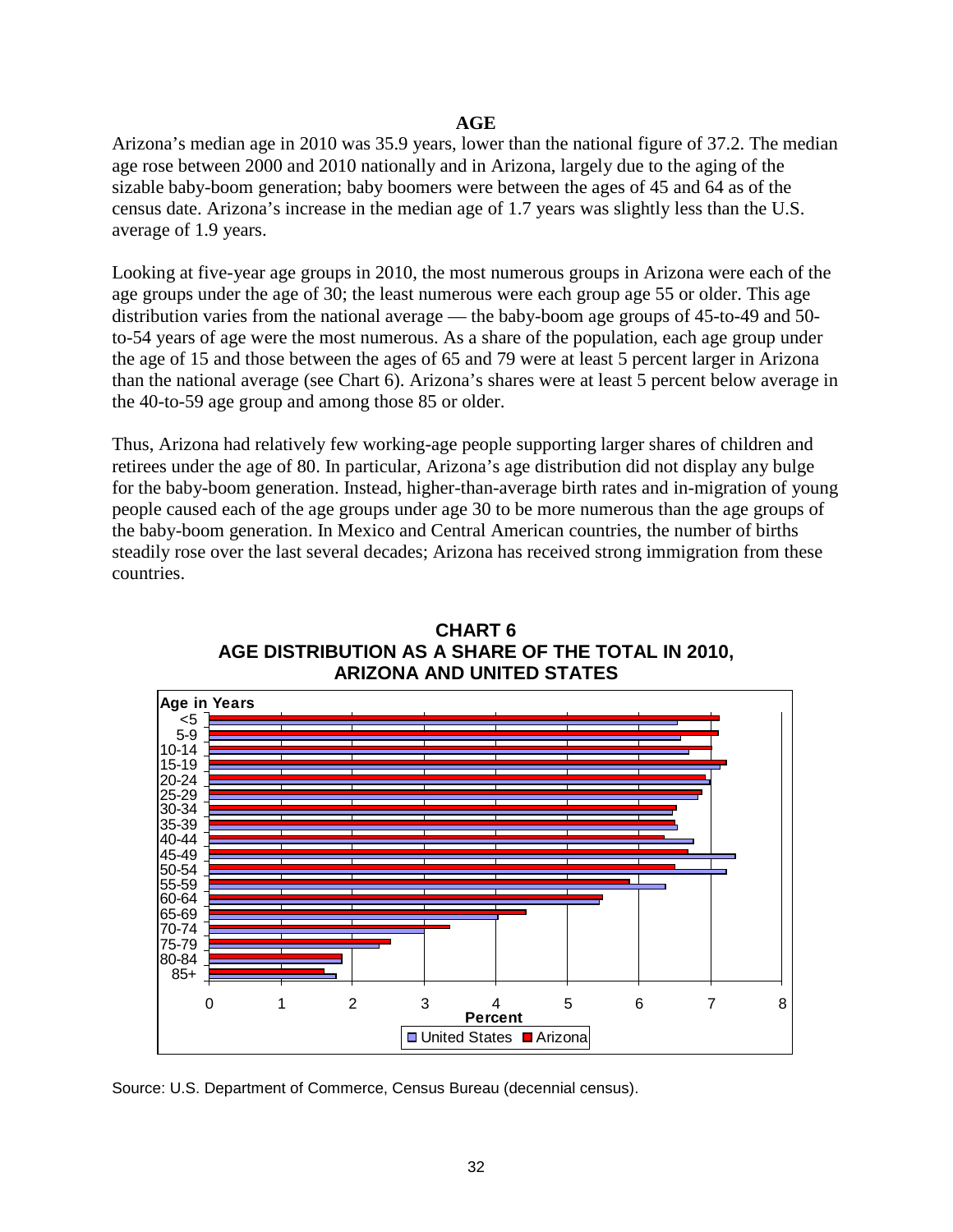Nationally and in Arizona between 2000 and 2010, the share of the population fell in nearly every age group under age 45 and among those 70-to-79 years old. Gains occurred among those 45 to 69 and 80 or older. The largest gains were among the baby-boomer age groups of 50 to 64. The changes in share were somewhat different in Arizona than the national average, with smaller declines occurring in Arizona among those 5 to 14 and 30 to 44. Decreases were larger among those 20 to 29 and increases were smaller among those 50 to 59 (see Chart 7).

Arizona's population by single year of age in 2000 and 2010 is shown in Chart 8. The 2010 population was more numerous at every age, with the differential the largest from age 48 through  $63$  — which includes most of the baby-boom generation in 2010. The least differential between 2000 and 2010 occurred between ages 34 and 44 — part of the baby-boom generation in 2000 and among those 72 or older.

The age distribution varies considerably by race and ethnicity. The median age was higher among non-Hispanic whites (44.5 years in Arizona in 2010) than among the other racial/ethnic groups, all of which had a median age less than 35. The median age of Hispanics was 25.4, of "other" races 25.1, and of those of two or more races 18.6. The median age in Arizona was between 1 and 3 years younger than the national average in every group except non-Hispanic whites, for which it was 2.5 years older.

Using five-year age groups relative to the age distribution of the overall population, national and state shares for non-Hispanic whites were higher in the 50-or-older age groups and lower in the





Source: U.S. Department of Commerce, Census Bureau (decennial censuses).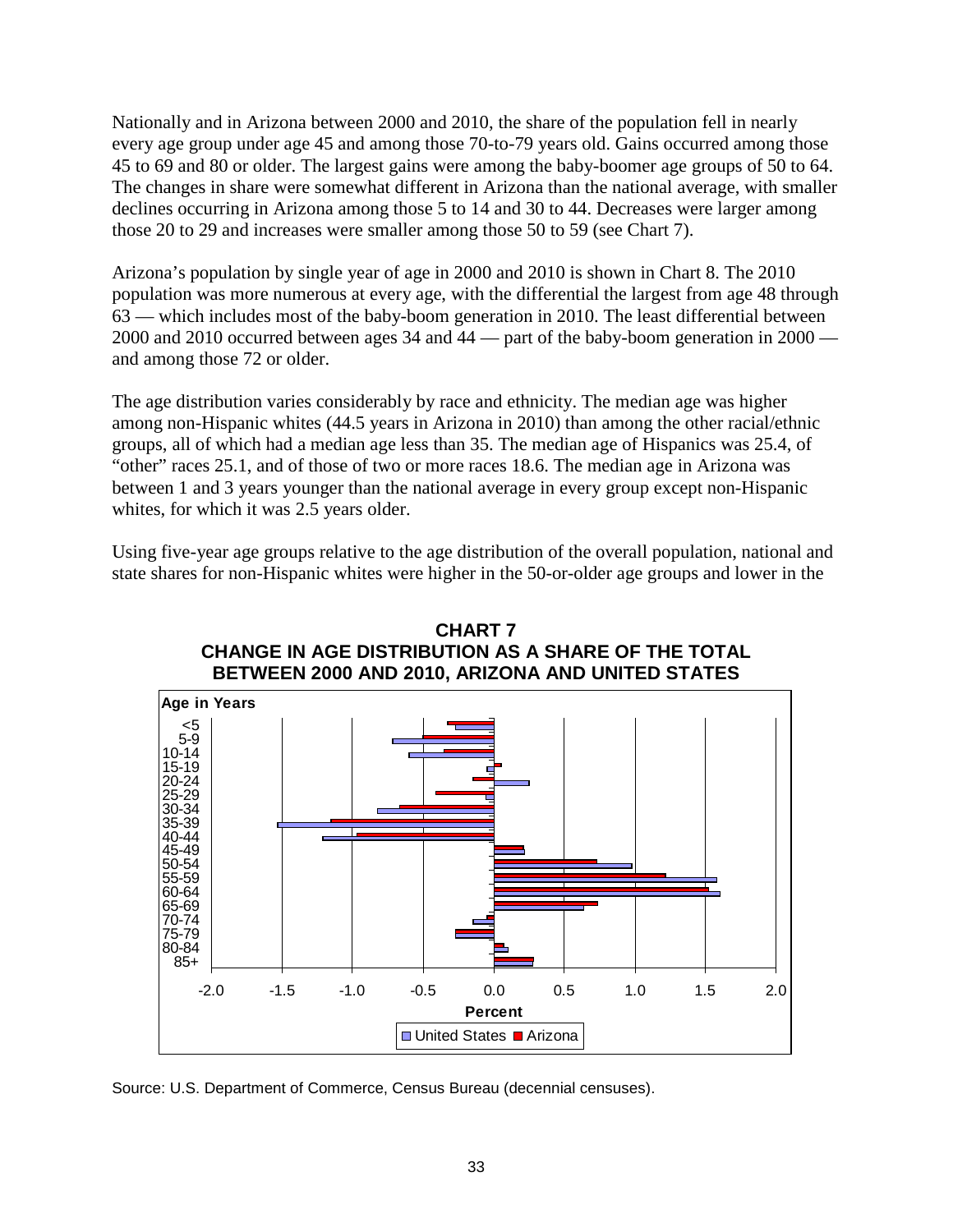less-than-35 age groups. The reverse was true in the other racial/ethnic groups, with shares above the total in the younger age groups and lower in the older age groups.

Arizona's age distribution by race/ethnicity relative to the national average is summarized in Table 6. The non-Hispanic white population in Arizona in 2010 was more aged than the national average due to the in-migration of retirees (which includes those retiring prior to age 65). The other race/ethnic groups in Arizona were younger than the national average, due to higher birth rates and/or strong in-migration of young adults (and their children).



**CHART 8 POPULATION BY SINGLE YEAR OF AGE, ARIZONA**

Source: U.S. Department of Commerce, Census Bureau (decennial censuses).

#### **TABLE 6 SHARE OF THE POPULATION IN ARIZONA BY AGE GROUP RELATIVE TO THE NATIONAL AVERAGE, BY RACIAL/ETHNIC GROUP IN 2010**

|                                     | <b>Higher</b>         | Lower                   |
|-------------------------------------|-----------------------|-------------------------|
| Non-Hispanic White                  | 60-84                 | $<$ 25 and 40-54        |
| Non-Hispanic Asian/Pacific Islander | 25-44 and $<$ 10      | $>= 55$ and 15-24       |
| Non-Hispanic Black                  | <45, especially 20-39 | $>= 50$                 |
| Non-Hispanic American Indian        | $<$ 35                | 40-74                   |
| Non-Hispanic Two or More Races      | 5-34                  | 40-59 and $< 5$         |
| Hispanic                            | <20                   | 20-59, especially 25-49 |

Source: U.S. Department of Commerce, Census Bureau (decennial census).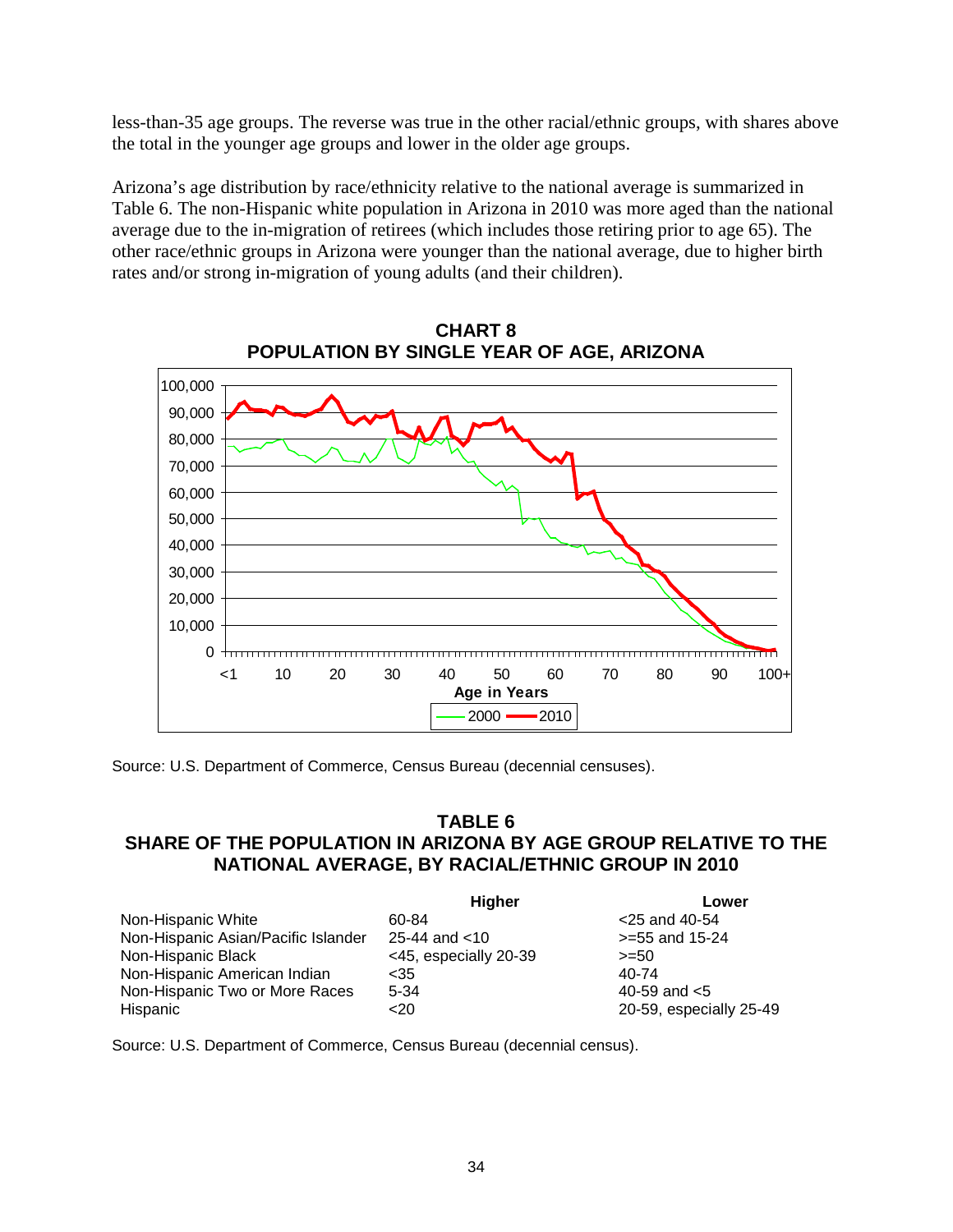The remainder of this subsection focuses on those less than 18 years old. Nationally, 24 percent of Americans were less than 18 years old in 2010. This share varied across the racial/ethnic groups. It was relatively small among non-Hispanic whites (20 percent) and non-Hispanic Asians/Pacific Islanders (22 percent) and higher among Hispanics (34 percent) and non-Hispanic "other" (37 percent). These high shares in the latter groups could be the result of several factors: relatively high birth rates, a large proportion of the population of child-bearing age, and the immigration of young adults and their children. The share was even higher (47 percent) among those reporting more than one race; the primary factor likely is the increase in the number of marriages of individuals of differing racial/ethnic groups.

In Arizona, a somewhat higher share (25.5 percent) than the U.S. average of the total population in 2010 was younger than 18. The state's higher share primarily occurred in the Hispanic and non-Hispanic American Indian groups (see Table 7). Among non-Hispanic whites, the Arizona proportion under 18 (18 percent) was less than the national figure; this likely is the result of the net in-migration of retirement-age non-Hispanic whites.

The less-than-18 population as a proportion of the total population fell between 2000 and 2010 nationally and in Arizona. Though the number of births nationally had by the late 1980s returned to the level of the baby-boom generation (1946-64) and has remained at this level since then, this number is an increasingly smaller proportion of the ever-expanding total population.

Nationally and in Arizona, the decline in the under-18 proportion of the population occurred in all racial/ethnic groups except for those reporting two or more races. In most of the groups, the drop in Arizona was about the same or less than the national figure. The exception was a larger decrease in the non-Hispanic American Indian group.

#### **All States**

The median age of Arizona residents in 2010 was among the 10 lowest in the country — despite a larger-than-average share of the population between the ages of 65 and 79. Most of the western states had a young population, with Arizona's median age ranking in the middle of the states in

#### **TABLE 7 SHARE OF THE POPULATION LESS THAN 18 YEARS OLD, ARIZONA AND UNITED STATES**

|                        | 2010                 |         | Change from 2000 to 2010 |         |  |
|------------------------|----------------------|---------|--------------------------|---------|--|
|                        | <b>United States</b> | Arizona | <b>United States</b>     | Arizona |  |
| <b>TOTAL</b>           | 24.0%                | 25.5%   | $-1.7$                   | $-1.2$  |  |
| Hispanic               | 33.9                 | 37.1    | $-1.0$                   | $-0.9$  |  |
| Non-Hispanic:          |                      |         |                          |         |  |
| White                  | 20.2                 | 18.3    | $-2.5$                   | $-2.4$  |  |
| <b>Black</b>           | 27.5                 | 28.0    | $-3.8$                   | $-3.2$  |  |
| American Indian        | 28.8                 | 31.9    | $-4.3$                   | $-6.8$  |  |
| Asian/Pacific Islander | 22.2                 | 22.6    | $-2.0$                   | $-0.3$  |  |
| Other                  | 36.9                 | 35.3    | $-4.2$                   | $-4.3$  |  |
| Two or More Races      | 46.8                 | 47.3    | 5.3                      | 2.9     |  |

Source: U.S. Department of Commerce, Census Bureau (decennial censuses).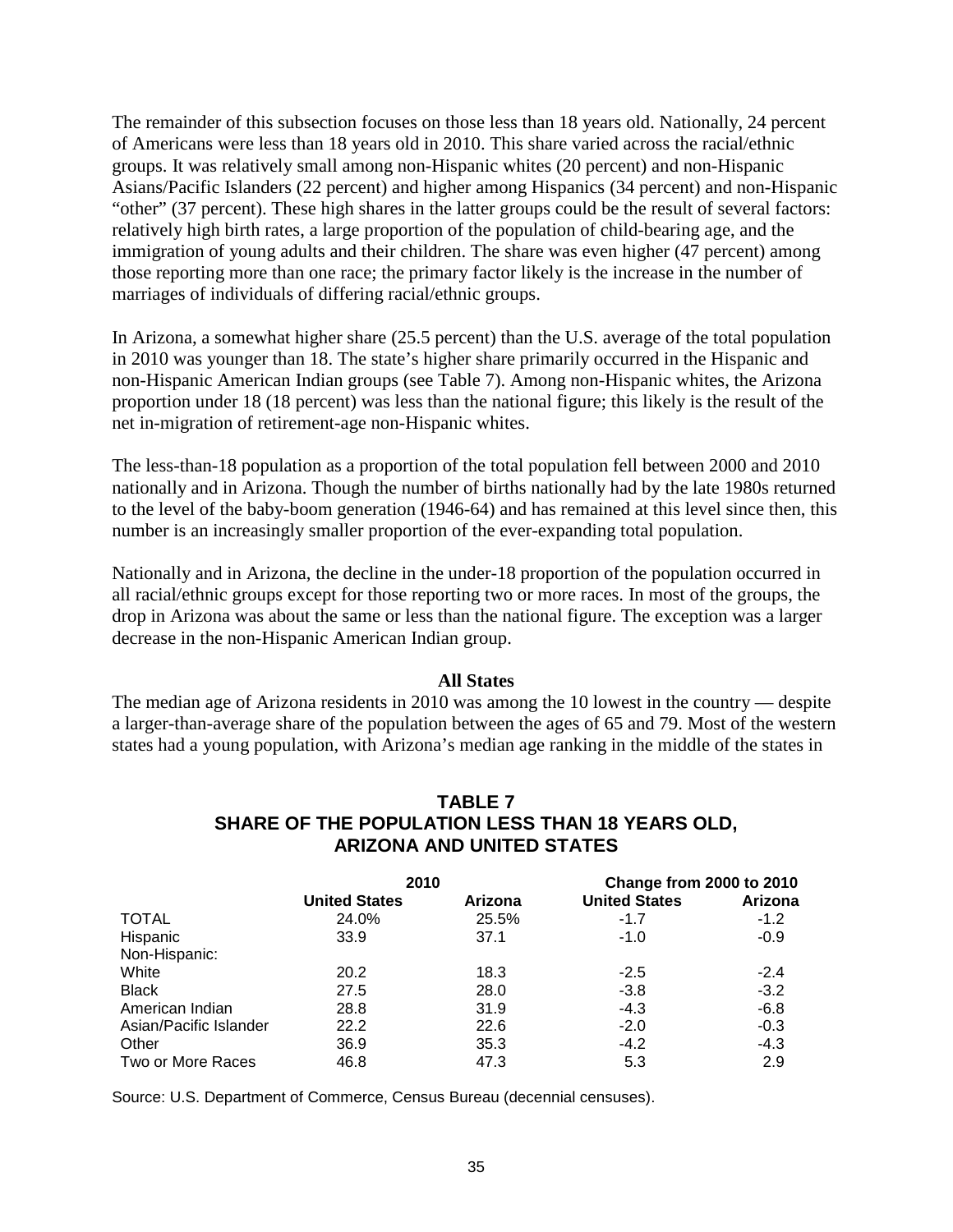this region. The median age was lowest in Texas (33.6) and Utah (29.2). Maine had the oldest population, with a median age of 42.7.

Between 2000 and 2010, the increase in the median age of Arizona residents was a little less than the national average and also less than the typical western state. Every state (but not the District of Columbia) experienced an increase in median age, ranging from 4.1 years in Maine to 0.6 years in Wyoming.

In each five-year age group under the age of 15 and between ages 65 and 74, the share of the population in Arizona in 2010 was among the 10 highest of the states. Arizona's share was among the lowest in each age group between 45-and-59 years of age. In terms of the change in share between 2000 and 2010, Arizona was among the 10 highest states in the 10-to-14 and 35 to-44 age groups, and among the lowest in the 20-to-29 and 55-to-59 age groups.

#### **Arizona Counties and Places**

The age distribution in 2010 varied widely across Arizona's counties. The biggest variations occurred among children and young adults (less than 30 years old) and among those 65-to-74 years old. Not much variation existed across counties in the proportion who were middle aged (particularly 40-to-54 years old).

The median age in 2010 is shown by county in Chart 9. It varied from 31 in Coconino County, which has a high proportion of residents of college age and a low proportion of retirement age, to 54 in La Paz County, which has a high proportion 55 or older and a low proportion under the age of 50. Though still relatively low in 2010, the median age rose considerably in Apache and



**CHART 9 MEDIAN AGE IN 2010, ARIZONA AND COUNTIES**

Source: U.S. Department of Commerce, Census Bureau (decennial census).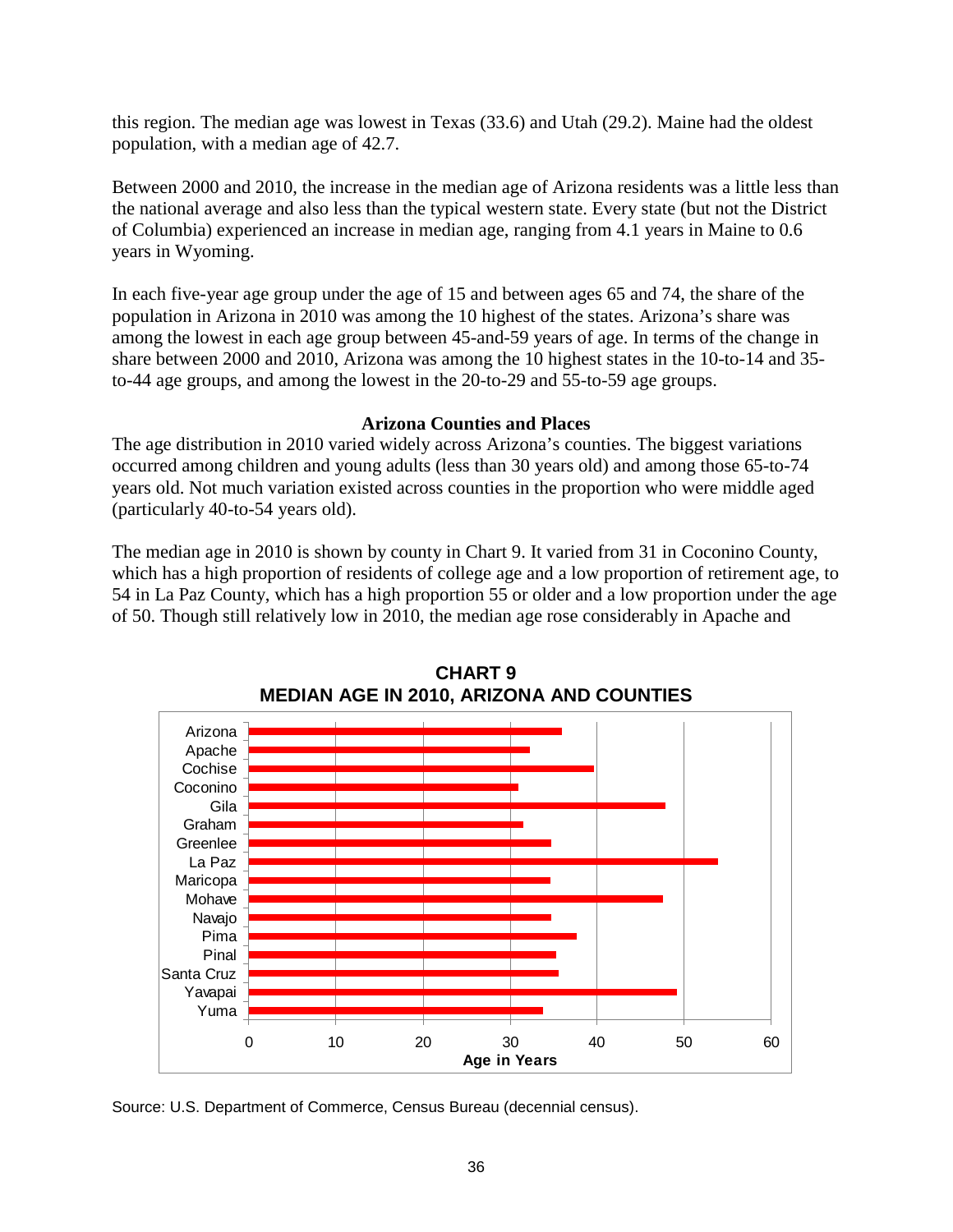Navajo counties between 2000 and 2010. The median age also rose substantially in the four counties with the oldest median in 2010: Gila, La Paz, Mohave, and Yavapai.

The age distribution in the three populous counties was similar to the state total in 2010, especially in Pima County. Maricopa County had a higher-than-average share 25-to-49 years old; Pinal County had high proportions between ages 25 to 39 but low shares among those of college age. In four of the less populous counties — Gila, La Paz, Mohave, and Yavapai — a belowaverage share of the population was younger than age 45 and an above-average share was 50 or older. In Apache, Graham, Navajo, Santa Cruz, and Yuma counties, shares were high in age groups younger than 20. The offsetting low proportions varied by county: Apache and Navajo had low shares 25-to-39 years old, Graham had below-average shares in every age group above age 35, Santa Cruz had low shares between the ages of 20 and 34, and Yuma County's shares were relatively low among those 30-to-64 years old.

The median age in 2010 exceeded 55 in four incorporated places in Arizona: Carefree, Quartzsite, Sedona, and Wellton. Retirement communities that are not incorporated also had high medians. In Colorado City, the median age was less than 13. Flagstaff, Guadalupe, San Luis, Somerton, Thatcher, and Tolleson had the next-lowest medians at 26-to-27 years.

The percentage of the population under the age of 15 in 2010 was 56 percent in Colorado City. The next highest shares of 30-to-32 percent were in El Mirage, Guadalupe, Pima, Queen Creek, Snowflake, Somerton, Taylor, and Tolleson. Children under 15 made up less than 10 percent of the residents of Carefree, Jerome, Quartzsite, and Sedona.

In only one incorporated place, Quartzsite, did retirement-age people (age 65 or older) make up the majority of the population. The next-highest percentages of 30-to-35 were in Benson, Carefree, Payson, Prescott, Wellton, and Wickenburg. Only one place, Colorado City, had a retirement-age share less than 5 percent. The percentage was between 5 and 6 in Avondale, Queen Creek, and San Luis.

The remainder of this subsection focuses on those less than 18 years old. By county in Arizona, the percentage of the total population under the age of 18 ranged widely. The lowest percentages in 2010, as low as 18 percent in La Paz, occurred in counties with many retirement-age inmigrants: La Paz, Mohave, and Yavapai. In contrast, in most counties in which Hispanics or American Indians accounted for a large share of the total population — Apache, Greenlee, Navajo, and Santa Cruz — a much higher proportion of the population was under the age of 18 (as high as 32 percent in Apache).

As a share of the total population, those under 18 declined between 2000 and 2010 in each county except Pinal. The counties with the largest decreases — Apache, Coconino, and Navajo — were those with the highest shares of Native Americans. American Indians experienced the greatest aging of its population. The very rapid population growth in Pinal County (a more than doubling of its population) transformed the demographics of the county. Many of its new residents were families with children living at home.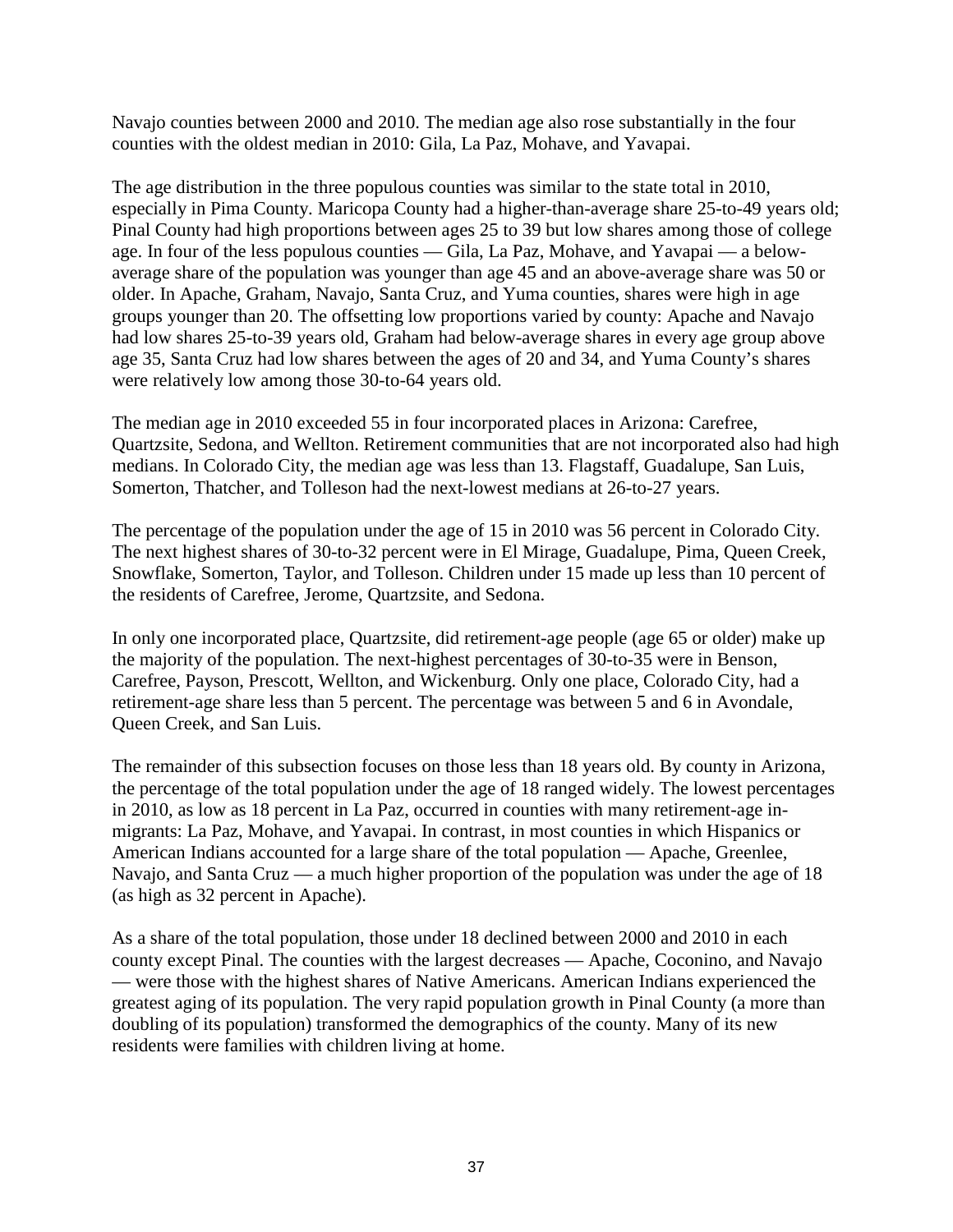Among the non-Hispanic white population, the percentage under 18 years old in 2010 ranged widely by county, from 23-to-25 percent in Graham, Greenlee, and Navajo counties down to less than 12 percent in La Paz and Santa Cruz counties. The reasons for the variation vary by county. For example, Santa Cruz County is predominantly Hispanic, but also attracts non-Hispanic whites older than child-bearing age. In most counties, a large decline in the non-Hispanic white percentage occurred between 2000 and 2010. However, the percentage rose in Pinal County, as the suburban growth that began in earnest early in the 2000s attracted many non-Hispanic white families.

The percentage of the population under age 18 was more consistent across the counties among Hispanics, ranging from 31 to 39. Compared to 2000, this share was down considerably in Mohave and Yuma counties but was up in Apache, Pinal, and Yavapai counties. Among the other racial/ethnic groups, the number of residents was relatively small in many counties. Percentages and changes in percentages over time naturally range widely when population size is small.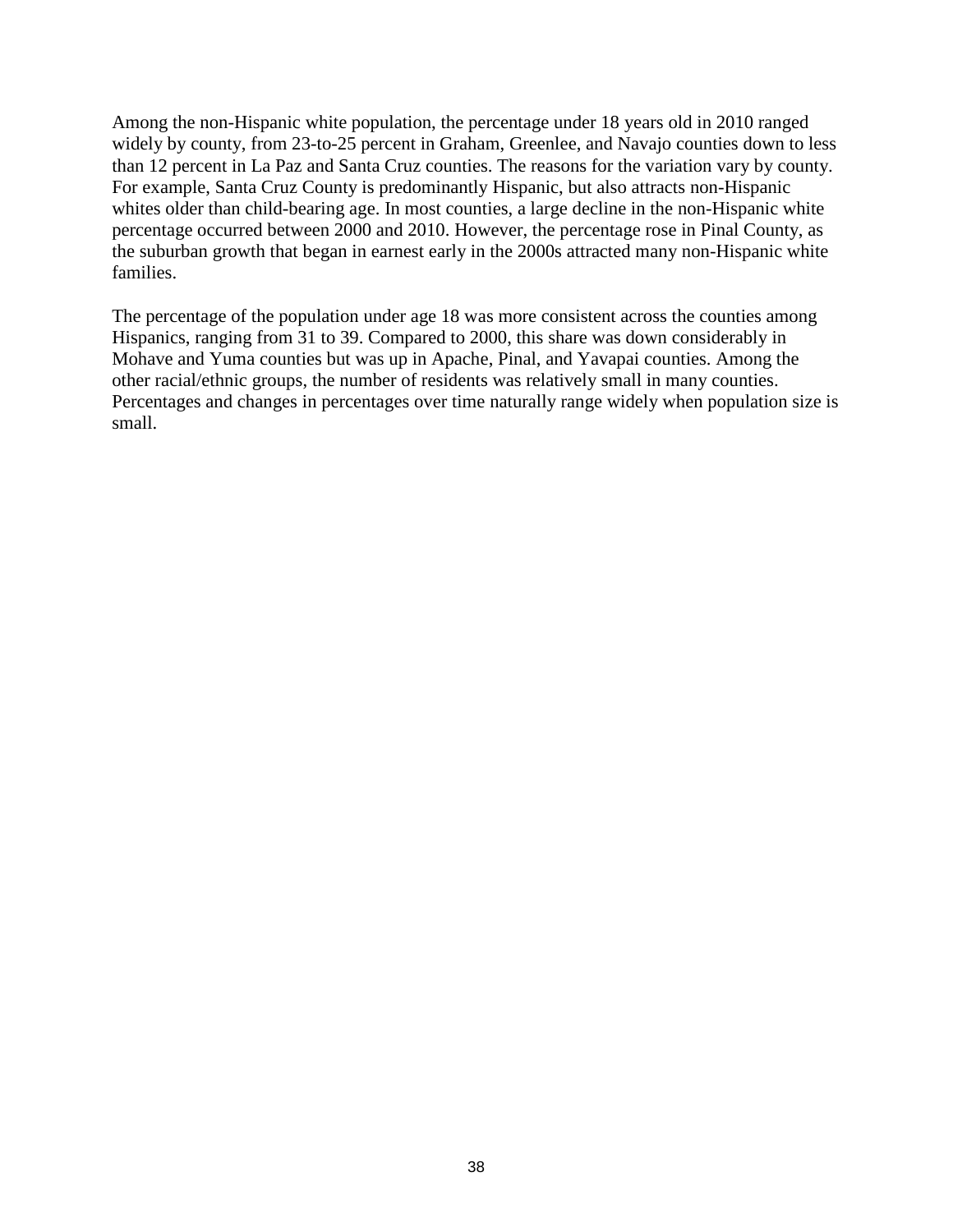#### **HOUSING UNITS AND VACANCIES**

The decennial census counted 2,844,526 housing units in Arizona on April 1, 2010. This was an increase of 655,337 units (30 percent) from 10 years earlier. The increase was up from the nearly 530,000 gain during the 1990s, though the percentage change was slightly less than in the 1990s.

In contrast, the number of occupied units rose less (479,663) in the last decade than in the prior decade (about 533,000). The number of vacant units jumped 175,674 between 2000 and 2010 after dropping marginally during the 1990s. The increase in the number of vacant units was equivalent to 27 percent of the net increase in the number of housing units in the last decade. The increase in vacant units was due to multiple causes, including overbuilding during the mid-2000s and out-migration late in the decade due to the recession and the employer sanctions law.

However, the number of vacant units as defined by the Census Bureau is not the same as the real estate definition of vacancy. Seasonal homes, though not on the market for sale or lease, are counted as vacant in the census. (The owners of these seasonally used properties are counted at the location of their primary home.) In addition, the Census Bureau counts structures not normally intended for habitation as vacant housing units; an example is a hogan on the Navajo Reservation that is used for ceremonial purposes.

The Census Bureau classifies vacant units into several categories. The combination of four of these categories — vacant for rent, rented but not occupied, for sale, and sold but not occupied — roughly equates to the definition of vacant unit used by the real estate industry. In addition, the Census Bureau classifies units held for seasonal, recreational, or occasional purposes as vacant, and miscellaneous other types of structures may be counted as vacant housing units. The "real estate" vacancy rate in Arizona in 2010 was 7.1 percent, 2.4 percentage points higher than in 2000. Units held for seasonal, recreational, or occasional use accounted for 6.5 percent of all housing units in both 2000 and 2010. Other vacant units made up 2.8 percent of the housing stock in 2010, compared to 2.0 percent in 2000. The state's overall vacancy rate of 16.3 percent was 3.2 percentage points higher than in 2000.

#### **All States**

The overall vacancy rate rose between 2000 and 2010 in all but three states (Hawaii, New Mexico, and Wyoming). Nationally, the increase was 2.4 percentage points, from 9.0 percent to 11.4 percent. The 3.2 percentage point increase in Arizona (from 13.1 percent to 16.3 percent) tied for seventh largest in the nation. The states with the largest increases primarily were Sunbelt states that participated in the housing boom in the mid-2000s, including Florida, Georgia, and Nevada. However, a few states with very weak economies during the decade, particularly Michigan and Rhode Island, also experienced a large increase in vacancy rate.

In 2010, the "real estate" vacancy rate was highest in Sunbelt states. Nevada had the highest rate, followed by Arizona. Florida, Georgia, and South Carolina also had high rates. The lowest real estate vacancy rates were in states across the northern tier of the country.

The states with the highest proportion of units held for seasonal, recreational, or occasional purposes were in northern New England. Also ranking high were Alaska, Delaware, Florida,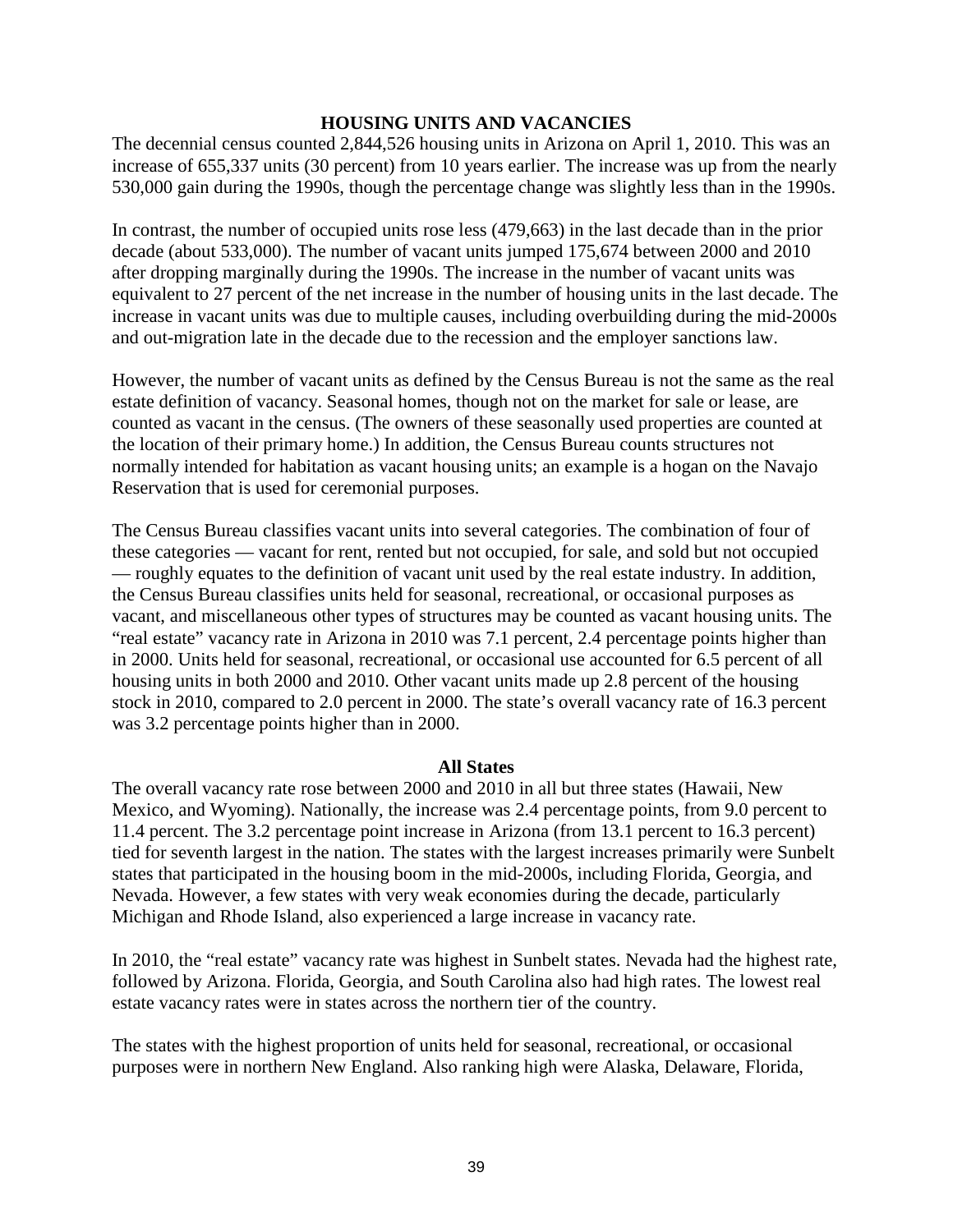Montana, and Wisconsin. Arizona's proportion was ninth highest. States in the Great Plains and the southern portion of the Great Lakes region had the lowest shares of seasonal housing units.

The highest rates of "other" vacancies were in southern states. Utah and some New England states had the lowest rates. Arizona's figure was nearly equal to the U.S. average.

#### **Arizona Counties and Places**

The vacancy rate varies widely across Arizona, primarily due to seasonal housing units and units held for other purposes. The results from the 2010 census, with comparisons to the 2000 census, are shown in Table 8 by county. In 2010, the "real estate" vacancy rate was between 5.1 percent and 6.8 percent in most counties. However, it was higher in populous Maricopa and Pinal counties, as well as in Greenlee County. The lowest rates were in Apache and Coconino counties (each of which had among the highest overall vacancy rates).

The percentage of housing units held for seasonal, recreational, or occasional use ranged widely, from less than 4 percent in populous Maricopa and Pima counties, and in Cochise and Graham, to more than 20 percent of the units in Gila, La Paz, and Navajo counties. The highest percentages in the "other" category were in Apache, Greenlee, and Navajo counties.

The change in vacancy rate between 2000 and 2010 also varied by county. The real estate rate rose by more than 3 percentage points in Maricopa and Greenlee counties, but fell in Apache and Cochise counties. Though the state's seasonal vacancy rate was unchanged, the rate rose by more than 2 percentage points in Gila, Greenlee, Mohave, and Yuma counties but dropped by more than 2 percentage points in Apache and Pinal counties. Changes in the "other" vacancy rate also varied across the counties.

The real estate vacancy rate in 2010 was highest in scattered small towns across the state. In the Phoenix area, the rate was highest at 10 percent in Buckeye and Avondale. Real estate vacancy rates were less than 5 percent in some communities, including San Luis and Somerton in Yuma County and Marana and Oro Valley north of Tucson.

Several cities in Maricopa County, including Glendale and Phoenix, experienced an increase in the real estate vacancy rate of at least 5 percentage points between 2000 and 2010. A few smaller towns across the state bucked the trend of rising real estate vacancy rates, experiencing decreases of several percentage points.

The vacancy rate due to units held for seasonal, recreational, or occasional use exceeded 20 percent in several towns across the state. Pinetop-Lakeside had the highest rate at 39 percent; neighboring Show Low's rate was 31 percent. These units are used primarily in the summer. The other towns with the highest rates have housing units used by winter visitors: Apache Junction, Florence, Lake Havasu City, Quartzsite, and Wellton. Some unincorporated areas had even higher rates. In contrast, less than 1 percent of the housing units were held for seasonal, recreational, or occasional use in a number of cities across Arizona, both within the Phoenix area and in rural communities.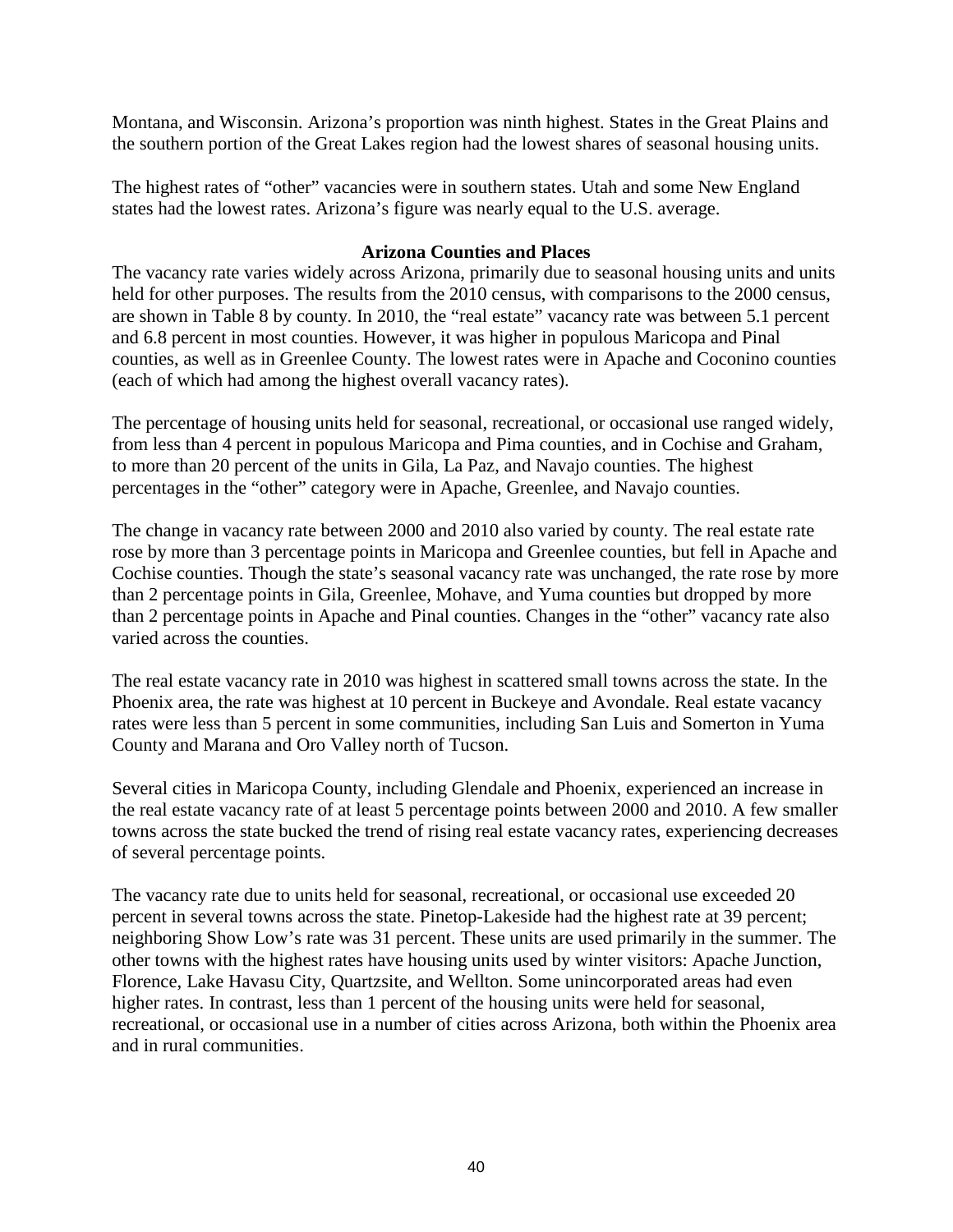Several towns, in rural and urban settings, had an increase of more than 4 percentage points between 2000 and 2010 in the share of units held for seasonal, recreational, or occasional use, including Buckeye, Florence, Lake Havasu City, Sahuarita, Sedona, and Wellton. Most of these communities attract winter visitors. In contrast, the percentage held for seasonal, recreational, or occasional use fell by more than 5 points in some cities in the Phoenix area in which the fringe of urban growth reached the communities during the decade, including Apache Junction, Coolidge, El Mirage, and Surprise. Benson and Willcox, both in Cochise County, also had large declines in the seasonal rate.

|            |              |                 |                        | <b>Rented or</b><br>Sold, Not | <b>Total</b><br>"Real | <b>Seasonal</b><br>or Rec- |        |
|------------|--------------|-----------------|------------------------|-------------------------------|-----------------------|----------------------------|--------|
|            | <b>TOTAL</b> | <b>For Rent</b> | <b>For Sale</b>        | Occupied                      | Estate"               | reational                  | Other  |
|            |              |                 | 2010 CENSUS            |                               |                       |                            |        |
| Arizona    | 16.3%        | 4.2%            | 2.3%                   | 0.6%                          | 7.1%                  | 6.5%                       | 2.8%   |
| Apache     | 30.0         | 2.2             | 0.7                    | 0.3                           | 3.2                   | 17.3                       | 9.5    |
| Cochise    | 13.8         | 3.2             | 1.9                    | 0.5                           | 5.7                   | 3.1                        | 5.1    |
| Coconino   | 26.2         | 2.0             | 1.3                    | 0.4                           | 3.7                   | 19.0                       | 3.5    |
| Gila       | 32.7         | 2.5             | 2.2                    | 0.6                           | 5.3                   | 22.8                       | 4.7    |
| Graham     | 14.3         | 3.9             | 2.4                    | 0.5                           | 6.8                   | 2.4                        | 5.1    |
| Greenlee   | 27.1         | 10.7            | 0.8                    | 2.4                           | 13.9                  | 6.2                        | 7.0    |
| La Paz     | 42.7         | 3.7             | 2.3                    | 0.6                           | 6.5                   | 33.1                       | 3.0    |
| Maricopa   | 13.9         | 4.9             | 2.4                    | 0.6                           | 7.8                   | 3.9                        | 2.1    |
| Mohave     | 25.6         | 3.2             | 2.7                    | 0.5                           | 6.5                   | 14.7                       | 4.4    |
| Navajo     | 37.4         | 2.6             | 2.0                    | 0.5                           | 5.1                   | 25.8                       | 6.5    |
| Pima       | 11.9         | 4.0             | 1.7                    | 0.5                           | 6.2                   | 3.4                        | 2.2    |
| Pinal      | 21.1         | 3.1             | 3.6                    | 0.8                           | 7.4                   | 9.7                        | 4.0    |
| Santa Cruz | 14.3         | 3.6             | 2.1                    | 0.4                           | 6.1                   | 4.2                        | 3.9    |
| Yavapai    | 17.7         | 2.7             | 2.5                    | 0.5                           | 5.7                   | 8.4                        | 3.5    |
| Yuma       | 26.3         | 2.9             | 1.4                    | 0.8                           | 5.1                   | 18.4                       | 2.8    |
|            |              |                 | <b>CHANGE, 2000-10</b> |                               |                       |                            |        |
| Arizona    | 3.2          | 1.4             | 1.0                    | 0.0                           | 2.4                   | 0.0                        | 0.8    |
| Apache     | $-6.8$       | $-0.3$          | $-0.3$                 | $-0.2$                        | $-0.8$                | $-3.4$                     | $-2.7$ |
| Cochise    | $-0.3$       | $-0.6$          | 0.2                    | $-0.4$                        | $-0.8$                | $-0.7$                     | 1.2    |
| Coconino   | 1.9          | 0.0             | 0.2                    | $-0.1$                        | 0.1                   | 1.9                        | $-0.1$ |
| Gila       | 4.1          | 0.6             | 0.3                    | 0.0                           | 0.9                   | 2.5                        | 0.9    |
| Graham     | 2.8          | 1.1             | 0.6                    | $-0.3$                        | 1.4                   | $-0.1$                     | 1.6    |
| Greenlee   | 10.4         | 5.5             | $-0.7$                 | 0.6                           | 5.4                   | 2.9                        | 2.1    |
| La Paz     | $-2.0$       | 1.6             | 0.6                    | 0.1                           | 2.2                   | $-1.5$                     | $-2.9$ |
| Maricopa   | 4.5          | 2.1             | 1.3                    | 0.1                           | 3.4                   | $-0.1$                     | 1.1    |
| Mohave     | 4.1          | 1.1             | 0.5                    | $-1.0$                        | 0.7                   | 2.3                        | 1.1    |
| Navajo     | 0.8          | 1.0             | 0.6                    | $-0.1$                        | 1.5                   | $-1.6$                     | 0.9    |
| Pima       | 2.5          | 0.7             | 0.6                    | $-0.1$                        | 1.2                   | 0.5                        | 0.7    |
| Pinal      | $-3.3$       | $-0.3$          | 1.1                    | 0.2                           | 0.8                   | $-4.8$                     | 0.7    |
| Santa Cruz | 4.9          | 1.0             | 0.8                    | $-0.3$                        | 1.5                   | 1.7                        | 1.6    |
| Yavapai    | 3.6          | 0.8             | 0.7                    | $-0.2$                        | 1.4                   | 1.0                        | 1.1    |
| Yuma       | $-1.1$       | $-0.4$          | 0.4                    | 0.0                           | 0.1                   | 2.7                        | $-3.8$ |

#### **TABLE 8 VACANCY RATES BY TYPE, ARIZONA AND COUNTIES**

Source: U.S. Department of Commerce, Census Bureau (decennial censuses).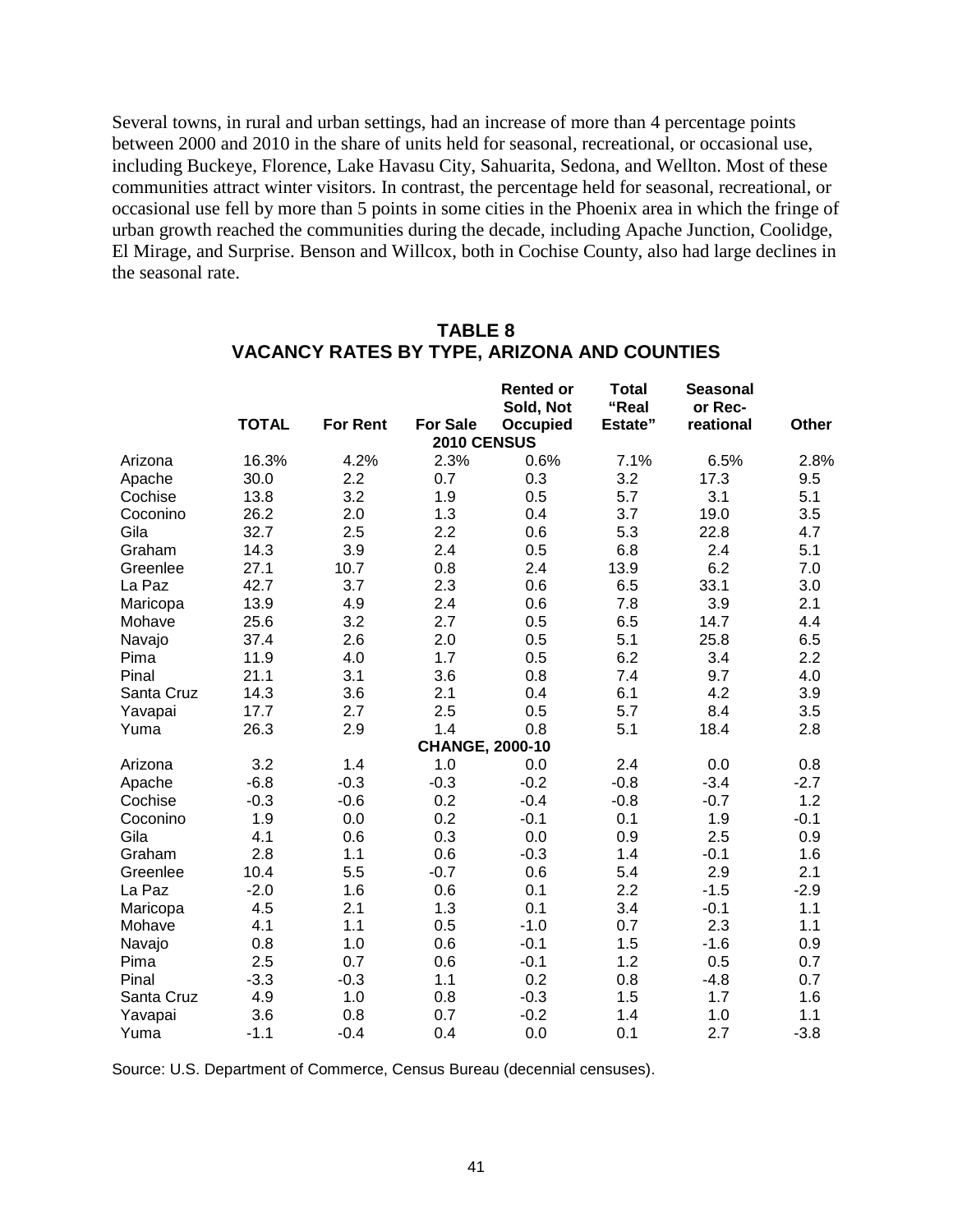#### **HOMEOWNERSHIP**

Nationally, 65.1 percent of the occupied housing units were owned in 2010. Arizona's 66.0 percent rate was marginally higher. Between 2000 and 2010, the rate of homeownership slipped 1.1 percentage points nationally. Arizona's decline was larger at 2.0 percentage points.

In 2010 nationally, 30 percent of owner-occupied units, and 20 percent of all occupied units, were owned free and clear. The figures in Arizona were lower at 28 and 18 percent.

#### **All States**

Most states had a homeownership rate in 2010 between 65 and 70 percent. The highest rate in the country was in West Virginia at 73 percent. A few states, including populous California and New York, had rates below 60 percent. Arizona's 66 percent was 36th highest in the nation and in the middle of the western states.

Arizona's change in the homeownership rate between 2000 and 2010 ranked 41st in the nation, but three western states experienced a slightly larger drop. All of the other states with the largest declines were in the South. In contrast, the homeownership rate increased in most of New England and in Alaska and Hawaii.

The percentage of units owned free and clear in Arizona ranked 35th in the country but was marginally above the mid-point of the western states. The lowest percentages were in Maryland and the District of Columbia and in western states. The highest figures were in a few southern states and in North Dakota.

#### **Arizona Counties and Places**

In 2010, the highest homeownership rates in Arizona were in Gila, La Paz, and Pinal counties, each with a figure between 76 percent and 77 percent. The lowest rates were in Greenlee (50 percent) and Coconino (61 percent) counties. Rates were between 64 percent and 65 percent in the state's two most populous counties.

Between 2000 and 2010, the homeownership rate rose in Apache and Cochise counties, but fell in the rest of the state. The largest declines, of more than 3 percentage points, occurred in Maricopa, Mohave, Navajo, and Yuma counties.

The percentage of units owned free and clear ranged widely by county. More than half of the owner-occupied units were owned without debt in five of the less populous counties. In contrast, the free-and-clear percentage was 30 percent or less in the three most populous counties, and in Santa Cruz County. The figure was lowest in Maricopa County.

By place, homeownership was highest in affluent suburbs of Phoenix and Tucson, but also in some rural communities with low incomes. The percentage was lowest in university towns. The homeownership percentage rose between 2000 and 2010 in several communities scattered across the state, but fell by 10 percentage points or more in others, primarily in western suburbs of Phoenix (but Buckeye had the largest increase in the state). A few rural communities had the highest percentage of units owned free and clear; all of the lowest percentages were in the Phoenix area.